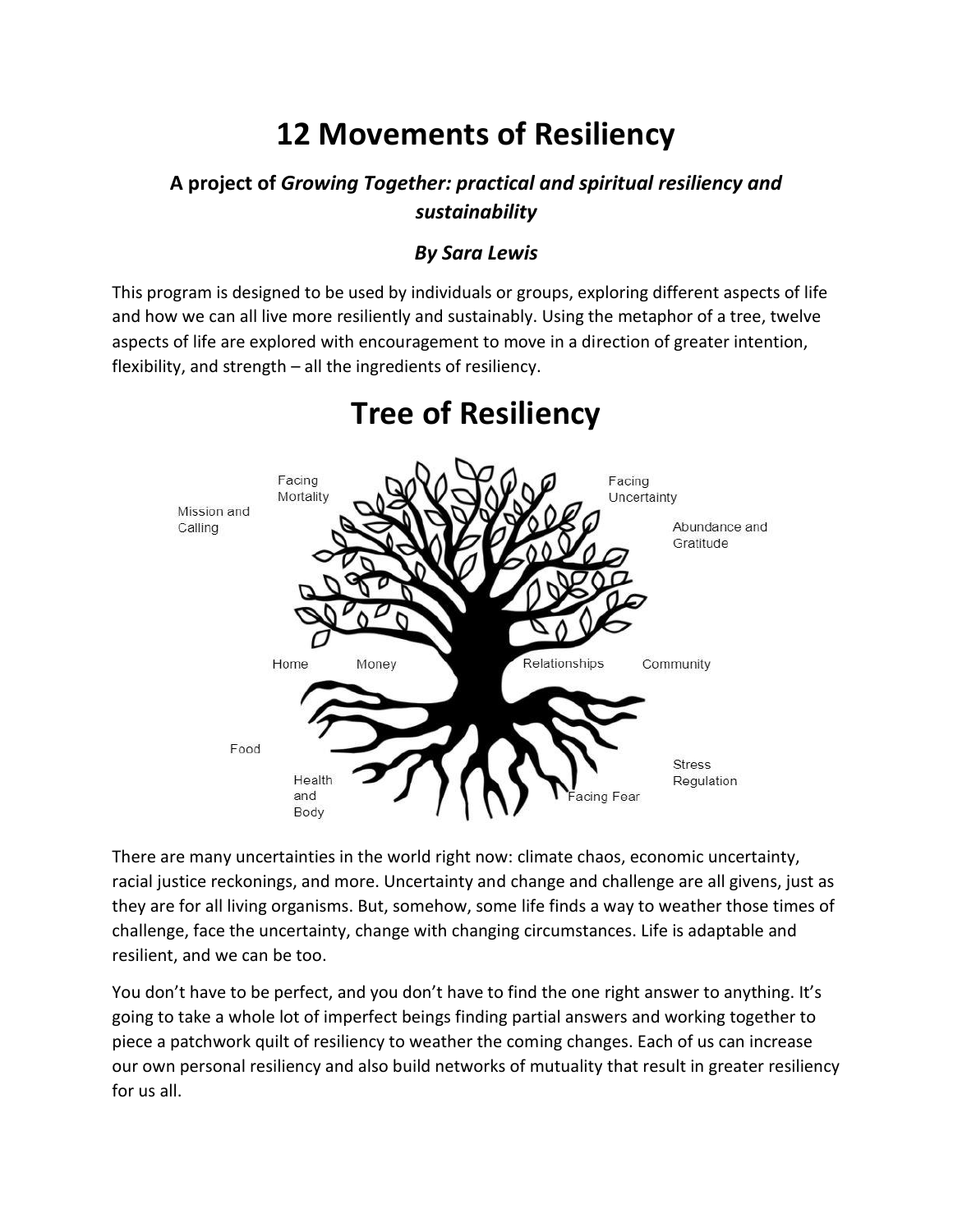We are about to embark on 12 movements of resiliency, making movement toward greater resiliency and sustainability in our lives. One way to think of these 12 movements is by placing them in a tree. The first five movements are the roots holding your tree in place and nurturing it. The next three movements are like the trunk, giving shape and stability to your life. And the final four movements are up in the branches, over everything, in touch with the transcendent, and feeding the tree from the sun.

I've used this metaphor, inspired by the ecological and biological reality of trees and by the archetype of the Tree of Life that is found in many cultures and traditions. Trees are symbols of growth, strength, and generosity. We can learn a lot from the trees.

In each movement, there are several exercises to try. Not all of them will appeal to everyone, and that's fine. Explore and challenge yourself, and take what works for you. If you are doing this work alone, then use the reflection questions for some journaling or other method of reflection. And if you are doing this with a group, come together for discussion and sharing.

# **Who I Am**

This work comes from a very personal place for me, so let me introduce myself. I grew up in Seattle, Washington during the 80's and 90's, with a slightly unconventional upbringing. My parents were engaged in alternative medicine, community theater, music, and I was homeschooled. My family's religious and spiritual beliefs were a mix of New Age practices and general agnosticism, gradually shifting toward Wicca and paganism in my tween and teen years. I was also very much shaped by the unrealized dream of my parents to go back to the land and live off grid and self-sufficiently. This self-sufficiency ideal became a bit of a survivalist and prepper stage for me as a teen, as I focused on being prepared for disaster, emergency, and the possible end of the world.

My life was changed by an unlikely source, a post-apocalyptic science fiction book (*The Postman,* by David Brin). Reading this tale of communities surviving and rebuilding led me to a profound shift in mindset from individual survival to community mutuality. Community has been important to me ever since. I joined a Unitarian Universalist congregation in my teen years and have been UU ever since, I served in the National Guard, and I have volunteered actively for everything from hiking trail maintenance to volunteer chore services for those in need. In the last decade or so, I have also been increasingly made aware of the need for justice and systems change in our society, and that civic engagement includes protest, political action, and the centering of voices that have been marginalized and ignored for too long.

I am married to a man I met in the National Guard, and we are raising two young people, who I homeschooled for part of their education. We live on a four acre "hobby farm",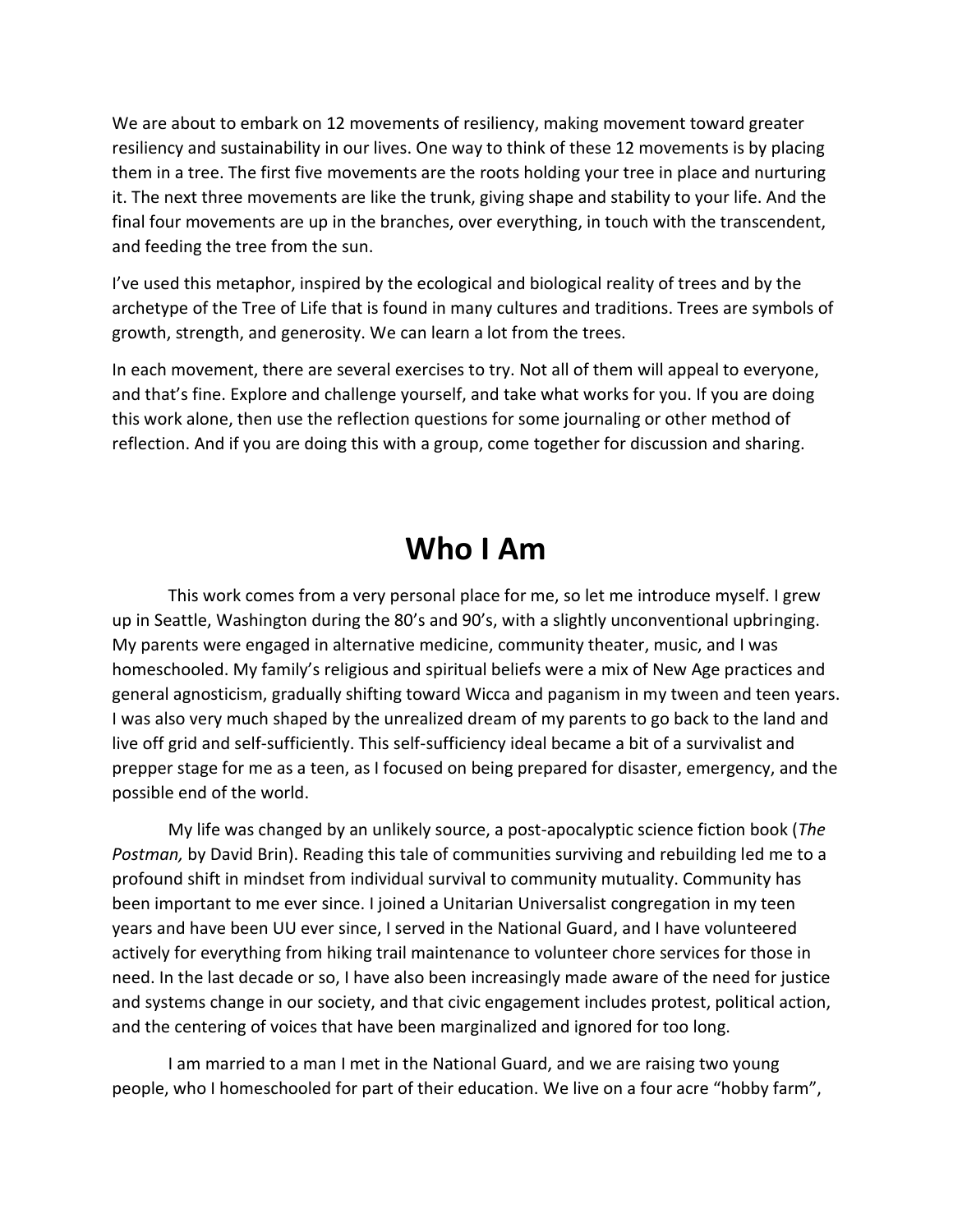trying to live sustainably and steward this land well. I have a Masters in Teaching and have been a religious educator for a Unitarian Universalist congregation for 13 years, and I am now in process to become ordained as an Interfaith Chaplain from the Chaplaincy Institute. The call to ministry that I feel is very much to eco-ministry, tending to people and the planet in the face of climate chaos and environmental degradation.

I bring all of this to the 12 Movements curriculum. And I bring the reality that I do not represent all view points or human experiences. I am white, middle class, educated, a ciswoman, living in a heterosexual relationship, and fairly able-bodied. The challenges I face in life will be different, and in many cases smaller, than the challenges faced by others living with different identities and social locations. It is my humble hope that there is still something of use here for most, if not all, people. This is my gift-offering, and as such please feel free to take what works for you and leave what doesn't.

# **The Roots: What Grounds Us**

Roots perform many functions, such as digging down to provide stability and strength and drawing water and nutrients up for the organism. The root system of a tree will be just as large and wide as the branches are. In your personal tree of resiliency, your roots ground you in some of the most basic aspects of life and death. Here you draw nutrients to feed yourself, you sustain your physical body, and you face survival questions of fear and stress. Resilient roots will supply your life with strength, keep you stable, and feed you. Let's dig into those root systems!

# **Movement One: Food**

One of my earliest memories is of picking beans in my mothers garden and eating them right off the bush, the crisp delicious snap of good food literally at my fingertips. My mother didn't keep a garden every year of my childhood, but when she did I loved to eat right out of the garden. As an adult, keeping a garden is a spiritual practice for me, a way to stay connected to the rhythm of soil and sun and food. But I've learned that just growing the food isn't the main event … it's what you do with the food you have.

It all begins in the kitchen! Whether you have a big homestead with lots of local food or you live in a tiny apartment in the city, the kitchen is the nexus of some of the most important life decisions you can make for yourself and for the planet. How and what you eat is one the largest contributors to your overall resource footprint, and there are many factors to consider. How was the food you eat grown? What chemicals were used in its cultivation? If you eat meat, how were the animals treated? How far did the food travel to reach you? And how were the people in your food chain treated? Did they earn a decent wage?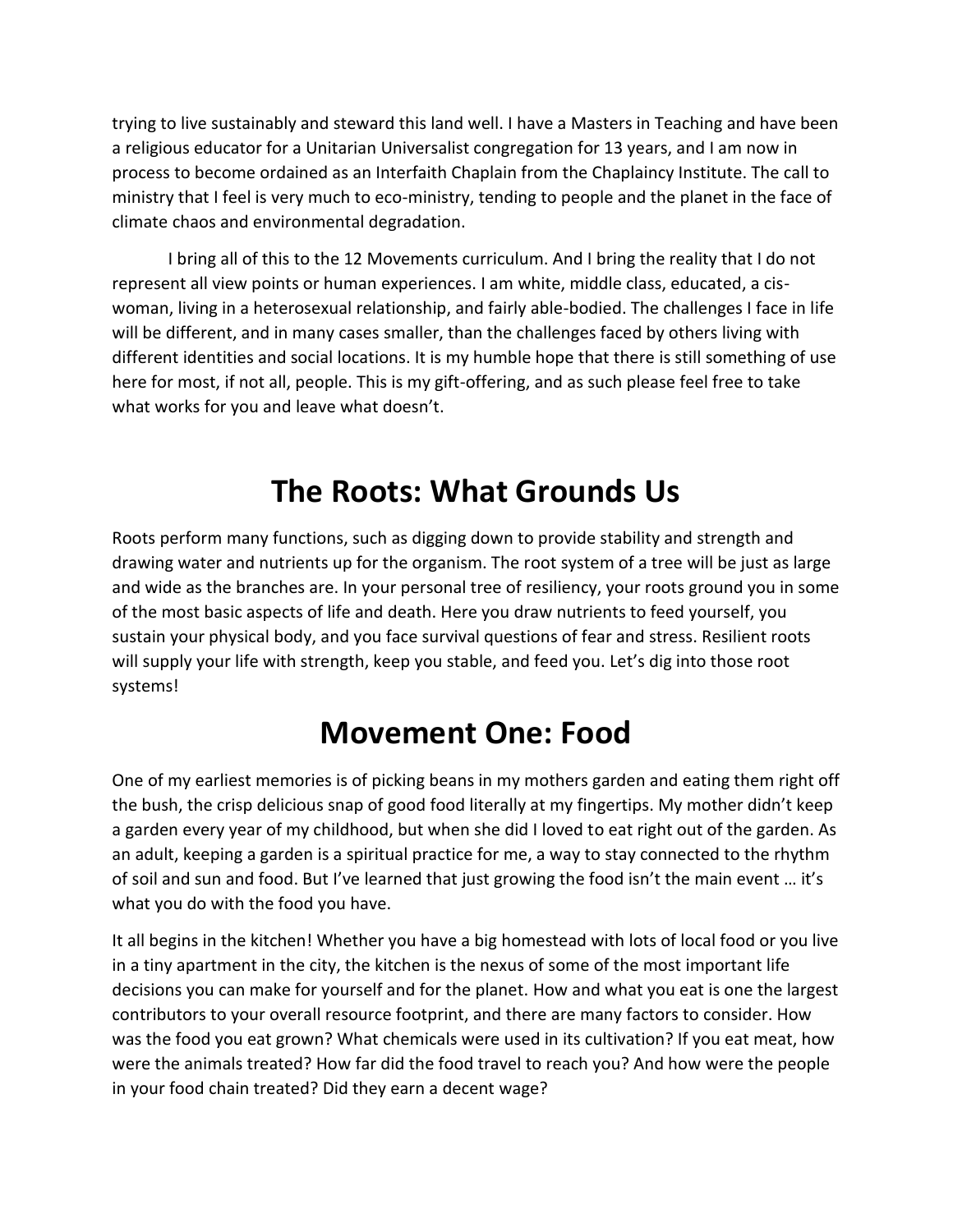With all of these questions in mind, building a sustainable and resilient life can begin with what you eat and how you prepare it. So our first movement will begin here, examining our relationship to food and cooking.

## **Inspiration**

*One cannot think well, love well, sleep well, if one has not dined well. -* Virginia Wolf

*People who love to eat are always the best people. -* Julia Child

All you need is love. But a little chocolate now and then doesn't hurt. *-* Charles M Schulz

*Let food by thy medicine and medicine by thy food. -* Hippocrates

*There are people in the world so hungry, that God cannot appear to them except in the form of bread*. –[Mahatma](https://www.brainyquote.com/quotes/mahatma_gandhi_103624) Gandhi

*Hunger is not a problem. It is an obscenity. How wonderful it is that nobody need wait a single moment before starting to improve the world*. –Anne [Frank](https://www.brainyquote.com/authors/anne_frank)

### **Spiritual Exercises**

## **Exercise One: A Recipe for Healthy Eating**

Many of us have an unhealthy relationship with food, shaped by our society and diet culture. Here is a recipe for a spell or spiritual exercise to try and heal some of that relationship.

Take a container with a lid that can sit on your altar or in another special place while it "cooks", and some slips of paper or small stones or other objects to represent the following:

- Water
- Good food
- Fun Movements and Exercise
- Enough Sleep
- Love and body acceptance
- Self-discipline

You can proportion this how you like. For instance, it might feel good to give yourself a big helping of Love and just a small dash of self-discipline. Make one a big slip of paper and the other a small one. You can also add more ingredients that make sense to you.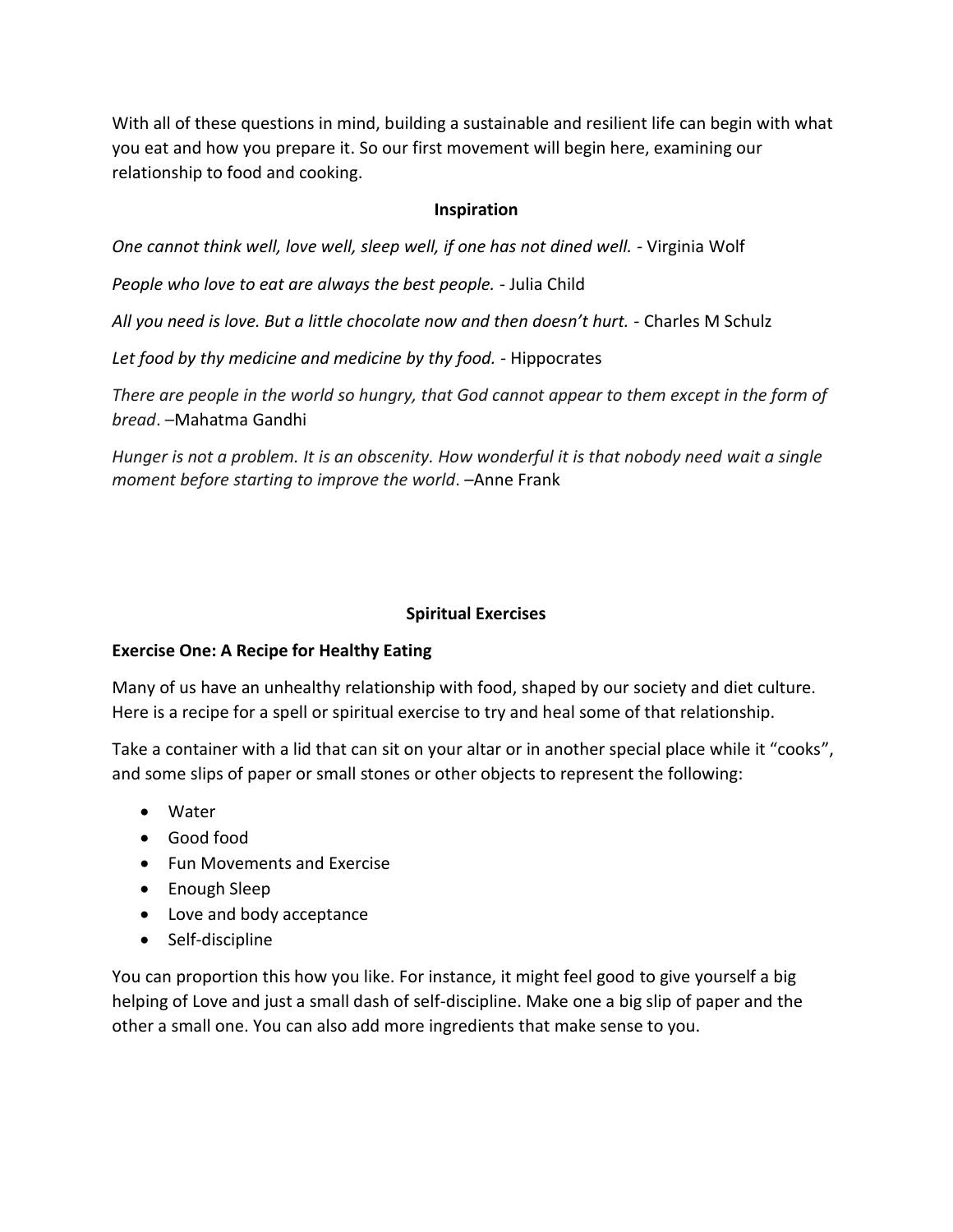Close your container and set it somewhere safe to "cook". You can return to it to stir the contents as needed. When you do, ask yourself how these ingredients are alive and moving in your life. As much as possible, allow the recipe to guide you in your living.

### **Exercise Two: Grace Before Each Meal**

I wasn't raised with the practice of grace, so I was always a little bit flustered if someone said grace or silently prayed before a meal. However, the essence of this practice is to remind us that the food we are about to receive, or eat, is a blessing to be grateful for. That's a reminder I think we could all use more of.

For a week, give yourself the challenge to say grace before each meal you eat. It doesn't have to be fancy, you could just pause for a heart felt *Thank You,* but try pausing to express your gratitude for this gift.

After a week, how did it feel? Did it help reshape your relationship to food? How?

## **Practical Exercises**

## **Exercise Three: Meatless Mondays (or More!)**

The consumption of meat contributes to many environmental ills, and a vegetarian diet is one way to make your lifestyle more sustainable. However, it doesn't have to be all or nothing, and many omnivores find satisfaction from simply abstaining from meat one or more days a week. So unless you are already vegetarian, give it a try. Set aside one day a week to eat meatless. Find some new veggie-centered recipes to enjoy!

## **Exercise Four: Eat Local and In Season**

Eating food that was grown locally and is in season right now is a great way to become more connected with local farmers and build a more resilient local community. The food will have a smaller climate footprint because it didn't travel as far, you can know more about how it was cultivated, and as an extra bonus it often tastes better than processed and shipped food does. So seek out your farmer's markets or join a Community Supported Agriculture (CSA) at a local farm. What is currently being offered up by local farmers will be what is in season where you live. Eat and enjoy!

## **Community Exercises**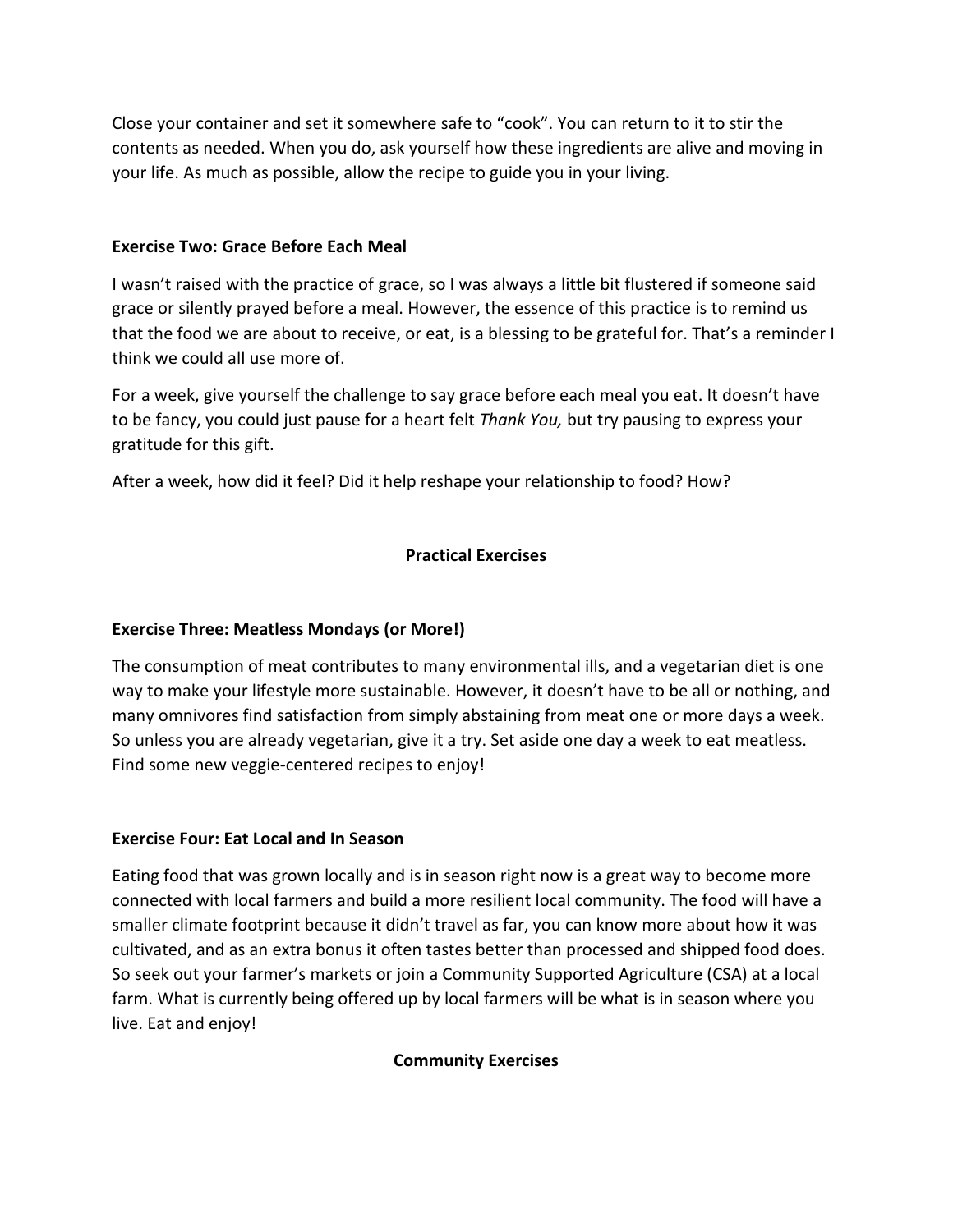#### **Exercise Five: Host a Soup Swap**

Soup is an incredibly flexible food, allowing you to take a little and stretch it into a lot, often just by adding more water. It's also a great food for storage, doing well in the freezer and reheating easily. And there are so many different soups!

To enjoy soup in all its variety, host a community soup swap. All you need are some friends who are willing to cook soup and a time to get together to swap soups. Everyone makes a big pot of soup, and then portions it out into swappable size containers. I do this by making a big pot of soup and then using mason jars to store it.

For a simple swap, just trade jars with your friends. For a more fun swap, host a party and eat soup then send everyone home with soup jars.

#### **Exercise Six: CookBook Club**

And finally, for a fun way to build community around food, host a cookbook club night. Pick one cookbook and everyone cooks a dish from that book, then brings them for a potluck dinner. This can be a fun way to explore a new cookbook!

### **Resources for Food Resiliency and Sustainability**

Websites:

[Food Deserts: Causes, Impacts, & What to Do | Food Revolution Network](https://foodrevolution.org/blog/food-deserts-food-oasis-healthy-food-access/)

[Sustainable Food -](https://janegoodall.ca/our-work/roots-and-shoots/sustainable-food/) Jane Goodall

Slow Food International [www.slowfood.com](http://www.slowfood.com/)

Videos:

Feeding 9 Billion People,<https://youtu.be/raSHAqV8K9c>

Food Security in an Insecure World:<https://youtu.be/8jvRB8U8vEw>

The Diet that Helps Fight Climate Change:<https://youtu.be/nUnJQWO4YJY>

Books:

*Animal, Vegetable, Miracle* by Barbara Kingsolver

*Cooked* by Michael Pollan

*Blessing the Hands That Feed Us* by Vicki Robin

And too many wonderful cookbooks to list them all!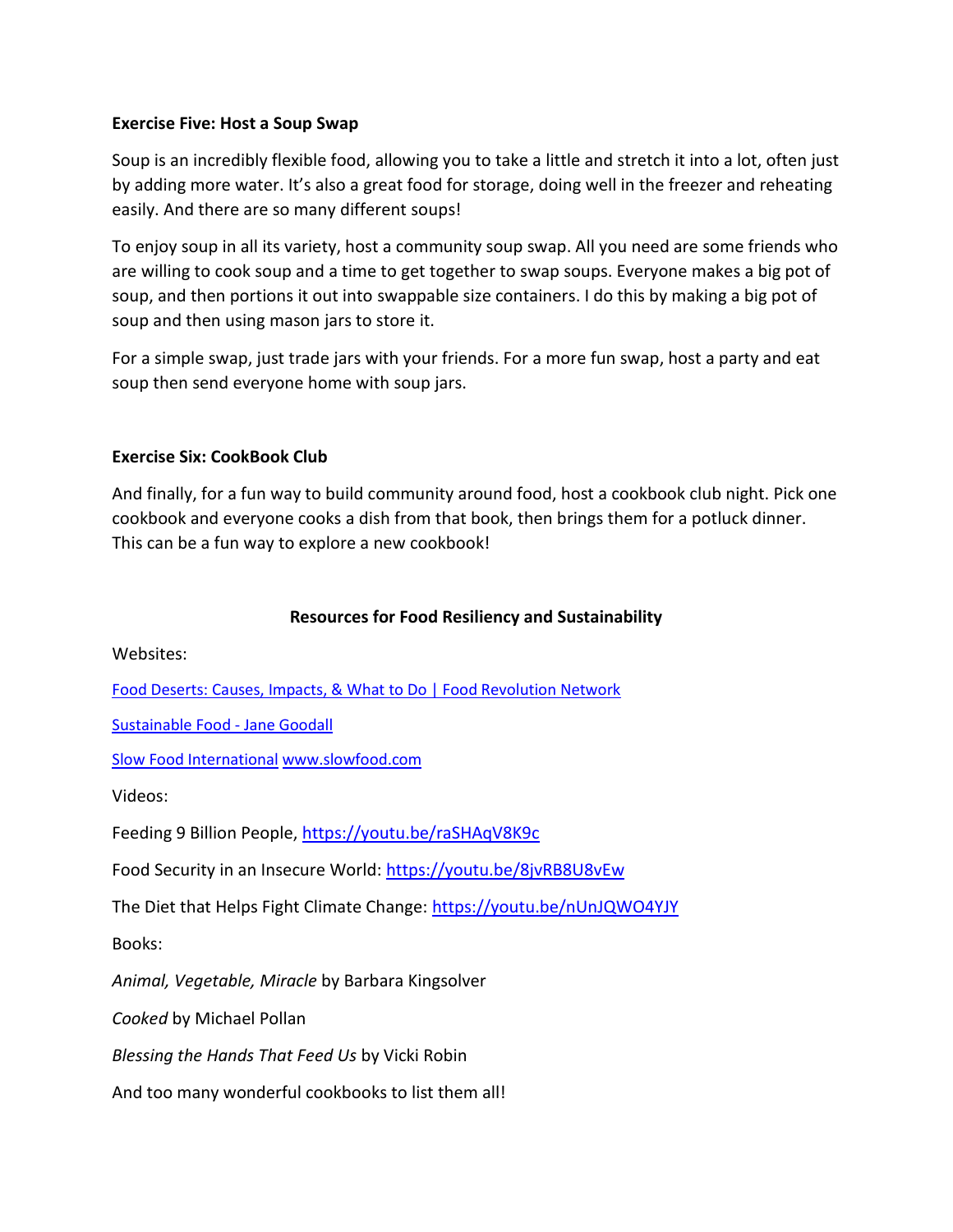### **Reflection Questions**

- 1. If you are what you eat, what do you primarily put inside your body? Are you happy with your diet? What needs to change?
- 2. What is your relationship with food? Is it a healthy relationship? Where could you use some healing in your relationship to food?
- 3. What special memories of food do you have? What are your food stories and family food ways? What did your family teach you about food?
- 4. What seasonal treat do you look forward to all year long? How is eating seasonally a satisfying practice in your life?
- 5. What change could you make to your diet to be more sustainable? How are you working toward that change?
- 6. Is food a human right? Imagine a world where no one was food insecure or hungry. How could that happen?

# **Movement Two: Health and Body**

There are two stories told about our embodied selves. One is from the Hebrew scriptures, and says that after God had created the world and the plants and the animals God decided to create humans "in our own likeness". Human beings were the crowning jewel of creation. The other story comes from science, and says that every atom that comes together to form our bodies was once the stuff of stars, that we are living star dust, the universe formed in such a way as to be aware of itself. Both stories make it clear that our being is a miracle, an unlikely but amazing creation.

We all have this miracle in our possession, a human body. How you take care of your body and relate to your body will have huge impacts on your ability to be resilient and sustainable, not to mention just everyday quality of life. And yet we live in a culture that gives us very mixed messages about our bodies, with entire industries devoted to feeding us things that are bad for us and other industries devoted to selling us solutions, often with advertising designed to make us insecure and unhappy with our bodies. So this movement is all about finding a happy relationship with the body you have, not the body society tells you that you should have.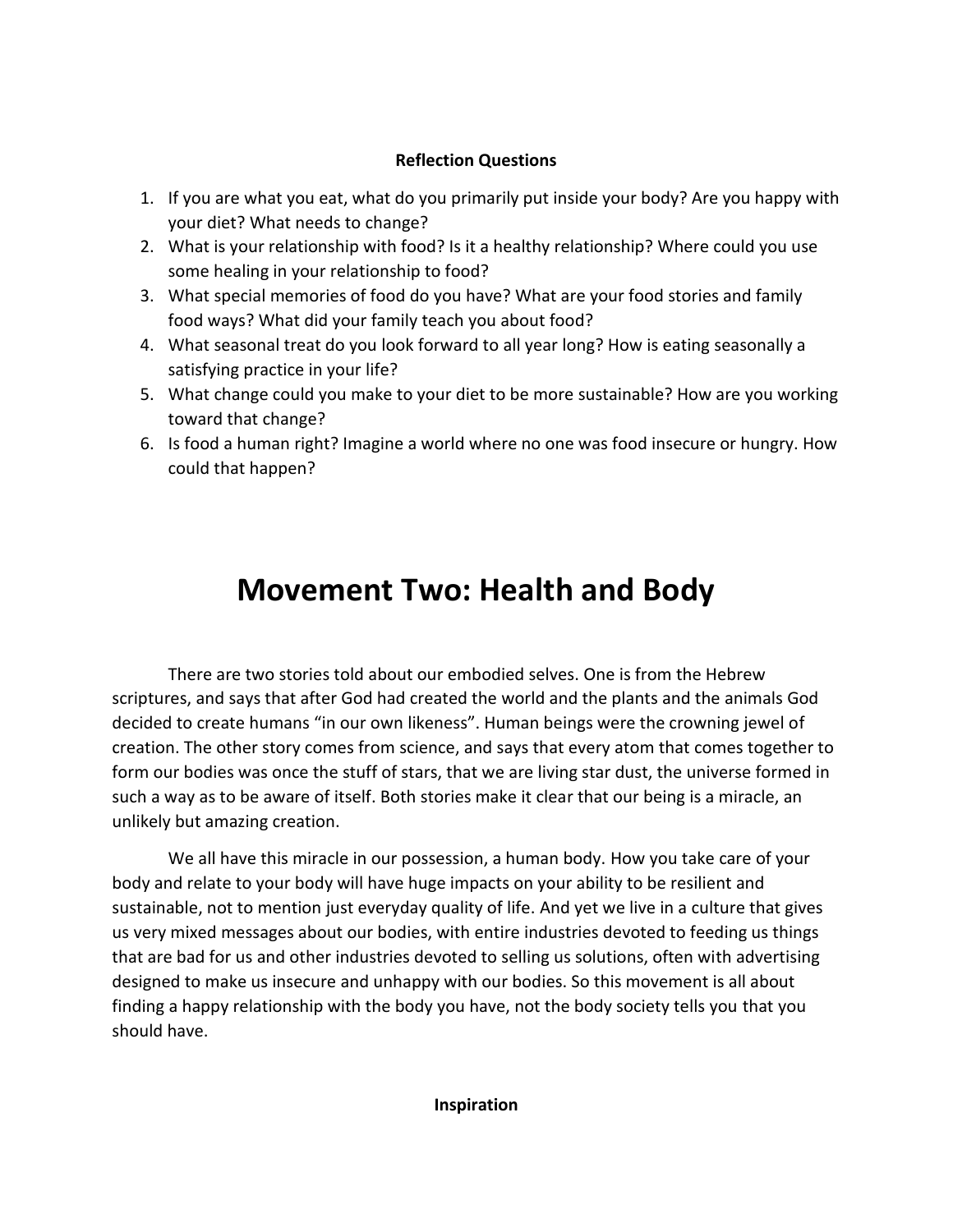*It is no measure of health to be well adjusted to a profoundly sick society*. Jiddu Krishnamurti

*The art of healing comes from nature, not from the physician. Therefore the physician must start from nature, with an open mind.* Paracelsus

*It is health that is real wealth and not pieces of gold and silver*. Mahatma Gandhi

*Knowing that we can be loved exactly as we are gives us all the best opportunity for growing into the healthiest of people*. Fred Rogers

*The first wealth is health*. Ralph Waldo Emerson

*The human body is the best work of art*.― Jess C. Scott

### **Spiritual Exercises**

### **Exercise One: Love Notes to Yourself**

Do you know that you are a miracle? In fact, we all are miracles, the unlikely result of millions of years of life, and literally made of the same stuff as stars. Your body is a miracle of existence, flabby and creaky bits and all. So for this exercise, try writing your body a love note. Tell yourself how amazing you are, how beautiful, and all the things you are glad you can do with your body. Post your note somewhere you will see it regularly (a bathroom mirror or a closet doors is a good place). Celebrate the miracle you are.

#### **Exercise Two: Earthing and Sunning**

You exist in the space between earth and sun, and your body responds to both. Take some time to connect and soak up the goodness of these two elements. Find a good spot where you can have skin contact with the earth. Take off your shoes, wiggle your toes, lie down on the earth. Feel connected and held by gravity. And close your eyes and soak up some sun too. Feel nourished and fed by the sun's rays. Take as much time here as you like, don't be in a rush. How does it feel to be connected and grounded? Take that feeling in.

#### **Exercise Three: A Body Blessing**

Sit or stand comfortably. Breathe in and out deeply a few times.

Send your attention to your feet. Perhaps reach down and touch them, or give them a little massage. Thank your feet for all they do. Feel rooted down.

Now bring your attention to your legs. Perhaps bend your knees a bit, or wiggle your legs. Thank your legs and knees for all they do. Feel the strength there.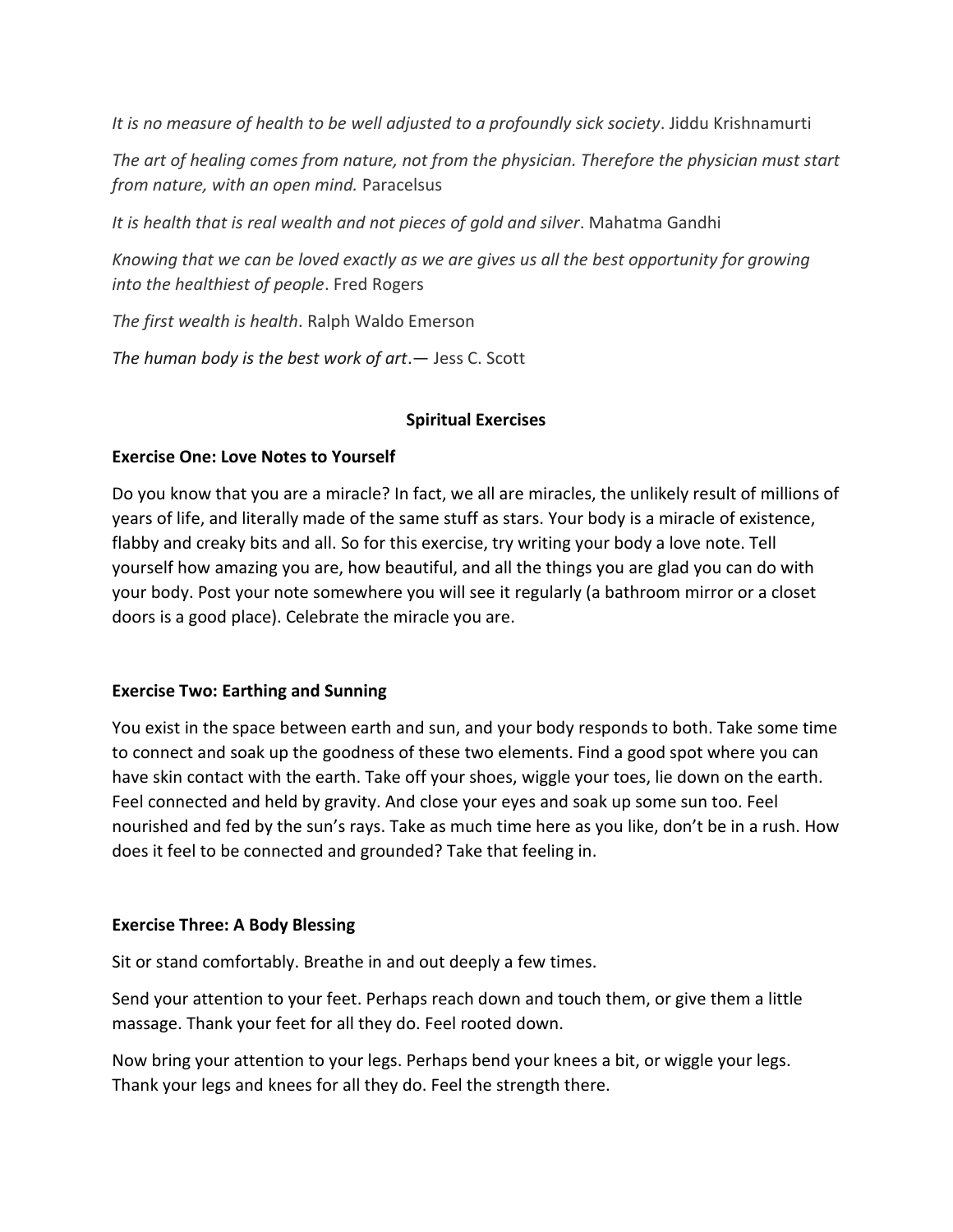Next, bring your attention to your hips and pelvis. Perhaps swing your hips in a circle. Thank your hips and pelvis for all they do. Feel a bit sassy, a bit of a swing.

The core and the abs come next. Place your hands on your stomach and thank your center for all it does. Feel yourself balanced.

Go up to your heart, lungs, and chest. Place your hands on your chest and thank it for all it does. Feel your heart beat, steady.

Now your shoulders and arms. Perhaps shrug your shoulders, or give yourself a hug. Thank the arms and shoulders, and especially the hands, for all they do. Wiggle your fingers and feel powerful.

Bring your attention up to your neck. Perhaps give yourself a little neck roll. Thank it for all it does. Feel tall and erect.

Finally, bring your attention to your head and face. Perhaps touch your forehead, and smile a little. Thank your head for all it does. Feel embodied.

Say one final thank you to your whole body: "Thank you for being my body, thank you for all you do and all you are. May you know yourself to be a miracle, may you be well, may you be whole. Blessed Be."

## **Practical Exercises**

## **Exercise Four: Move that Body**

Bodies are made for movement, and we are fortunate to have so many amazing ways to move. Perhaps you already have a favorite way to move, and that's great. Do that. Run, dance, walk, climb. Whatever your preferred way to move, just do it. Perhaps you don't have a favorite way to move. Start simple, then. Just stretch, or walk, or try chair yoga. Whatever your chosen movement, give yourself a challenge to do it on a regular basis. Set a goal, of steps or days or miles. Celebrate yourself when you accomplish the goal.

## **Exercise Five: Set Yourself Up for Better Sleep**

A lack of good quality sleep will negatively effect your body and your health. So give yourself the gift of a good night's sleep with some attention to your sleep hygiene. The Sleep Foundation has some good tips here: [What is Sleep Hygiene? -](https://www.sleepfoundation.org/sleep-hygiene) Sleep Foundation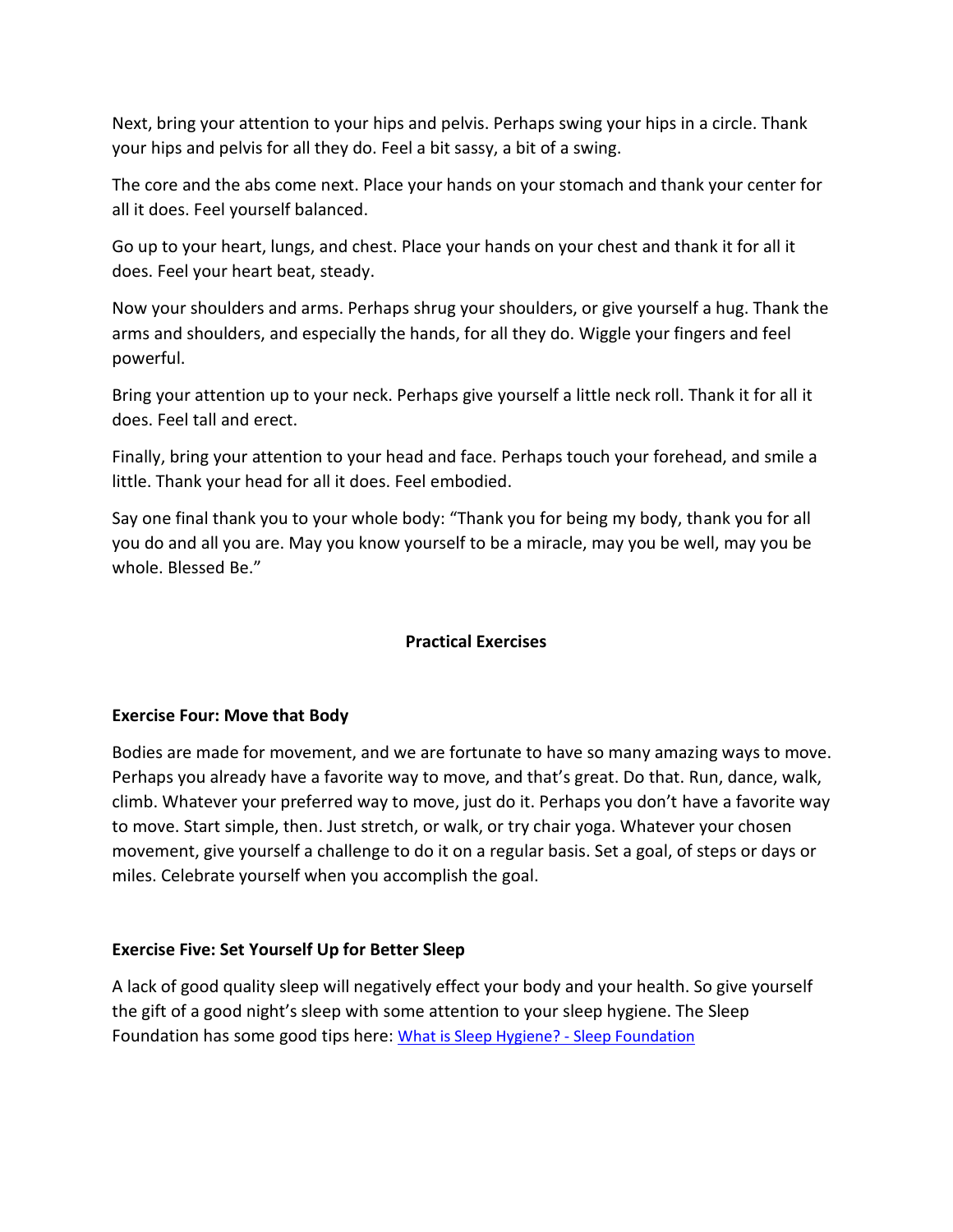Set up your bedroom space for ideal sleep, disengage from electronics for 30 minutes before sleep, and try some relaxation or breathing techniques. Set a routine bedtime and wake up time. Getting good sleep is worth it.

### **Community Exercises**

### **Exercise Six: Be a Friend to Parks and Trails**

We all need places to get outdoors and get some exercise, and parks and trails provide both. How does your community provide for these life-quality enhancing places? If you are lucky to live in a place with wonderful parks and trails, is there a way you can volunteer there? Many parks departments have volunteer clean up days, for instance.

And if you live somewhere that is lacking in parks and trails, or where your parks and trails need some love, reach out to your local government to advocate for the importance of those parks and trails!

#### **Resources**

Websites:

[Healthy lifestyle: 5 keys to a longer life -](https://www.health.harvard.edu/blog/healthy-lifestyle-5-keys-to-a-longer-life-2018070514186) Harvard Health Blog - Harvard Health Publishing

Videos:

What Americans Agree On When It Comes to Health

[https://www.ted.com/talks/rebecca\\_onie\\_what\\_americans\\_agree\\_on\\_when\\_it\\_comes\\_to\\_hea](https://www.ted.com/talks/rebecca_onie_what_americans_agree_on_when_it_comes_to_health?utm_campaign=tedspread&utm_medium=referral&utm_source=tedcomshare) [lth?utm\\_campaign=tedspread&utm\\_medium=referral&utm\\_source=tedcomshare](https://www.ted.com/talks/rebecca_onie_what_americans_agree_on_when_it_comes_to_health?utm_campaign=tedspread&utm_medium=referral&utm_source=tedcomshare)

What Makes Us Sick? Look Upstream

https://www.ted.com/talks/rishi\_manchanda\_what\_makes\_us\_get\_sick\_look\_upstream?utm [campaign=tedspread&utm\\_medium=referral&utm\\_source=tedcomshare](https://www.ted.com/talks/rishi_manchanda_what_makes_us_get_sick_look_upstream?utm_campaign=tedspread&utm_medium=referral&utm_source=tedcomshare)

Sleep is Your Superpower

[https://www.ted.com/talks/matt\\_walker\\_sleep\\_is\\_your\\_superpower?utm\\_campaign=tedsprea](https://www.ted.com/talks/matt_walker_sleep_is_your_superpower?utm_campaign=tedspread&utm_medium=referral&utm_source=tedcomshare) [d&utm\\_medium=referral&utm\\_source=tedcomshare](https://www.ted.com/talks/matt_walker_sleep_is_your_superpower?utm_campaign=tedspread&utm_medium=referral&utm_source=tedcomshare)

Books:

*The Body is Not an Apology* by Sonya Renee Taylor

*The Body Keeps the Score* by Bessel van der Kolk M.D.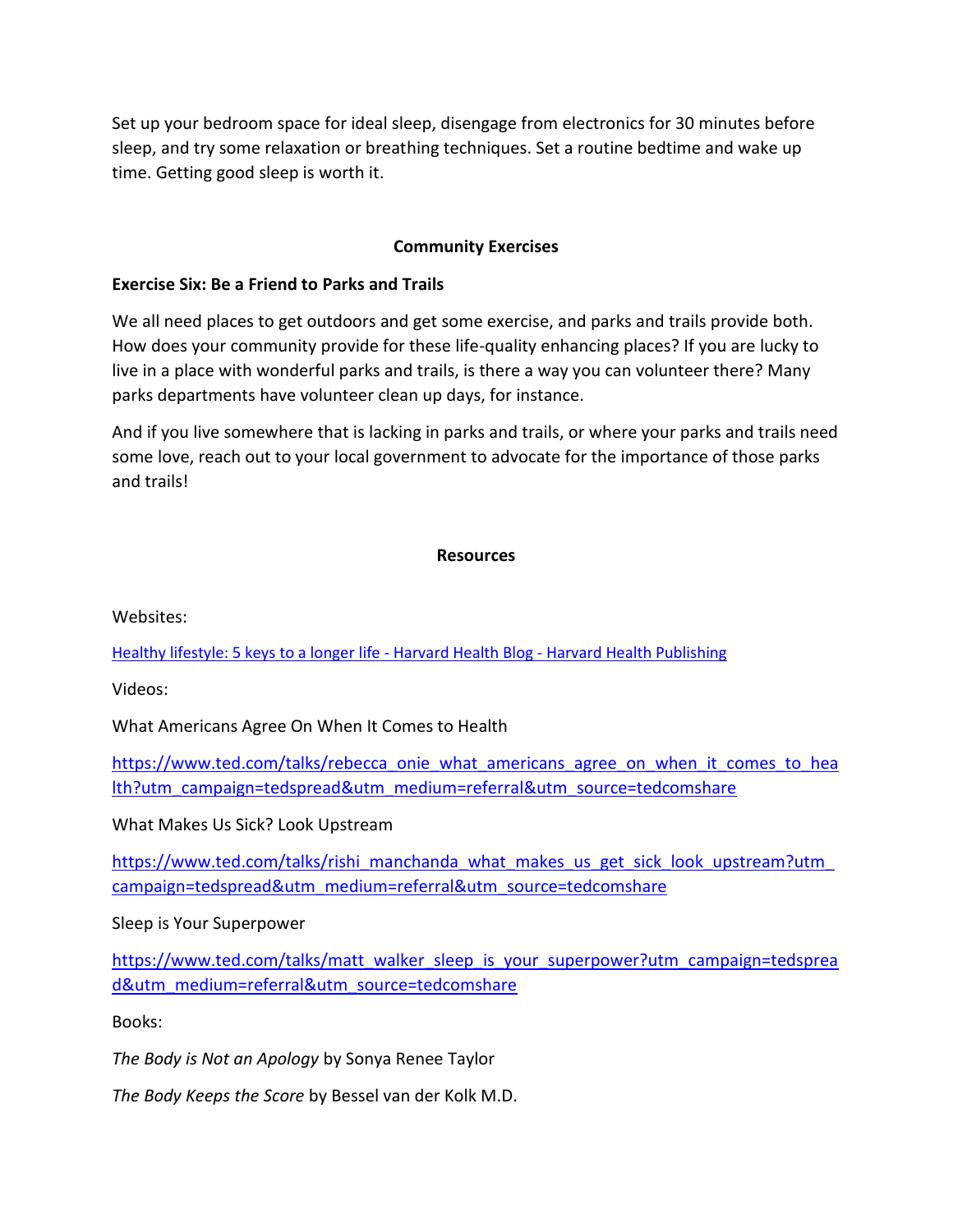#### **Reflection Questions:**

- 1. What do you do to celebrate your body? What are you grateful to your body for? How do you build a healthy and loving relationship with your body?
- 2. Do you struggle to feel positive about your body? How could you accept and love yourself more?
- 3. How do you support your own health? What are your healthy habits? What healthy habits are you working on?
- 4. Imagine a health care system that worked. What would we need to change?
- 5. Imagine a healthy world. How would we transform our society if we focused on health? What can we do to promote a healthier world for everyone?

# **Movement Three: Stress Regulation**

Stress is the body's reaction to perceived dangers, and it causes a whole cascade of physiological events in the body. Exposure to some level of stress is a given for most people, but not everyone reacts equally to those stressors. Not everyone is under equal stress, of course, and this movement in no way is meant to imply that it is just a choice to be stressed. Some in our society are under oppressive levels of stress, and that is something we all should work to shine the light of justice upon.

But, stress is also a *reaction* to outside circumstance, and you can improve your stress regulation through a variety of actions, all of which will help you be more resilient and live a sustainable life. This third movement asks you to look at the way you cope with stress in your life and move toward healthier habits.

#### **Inspiration**

*The greatest weapon against stress is our ability to choose one thought over another.* William James

*Stress is caused by being 'here' but wanting to be 'there'.* Eckhart Tolle

*In times of stress, the best thing we can do for each other is to listen with our ears and our hearts and to be assured that our questions are just as important as our answers.* Fred Rogers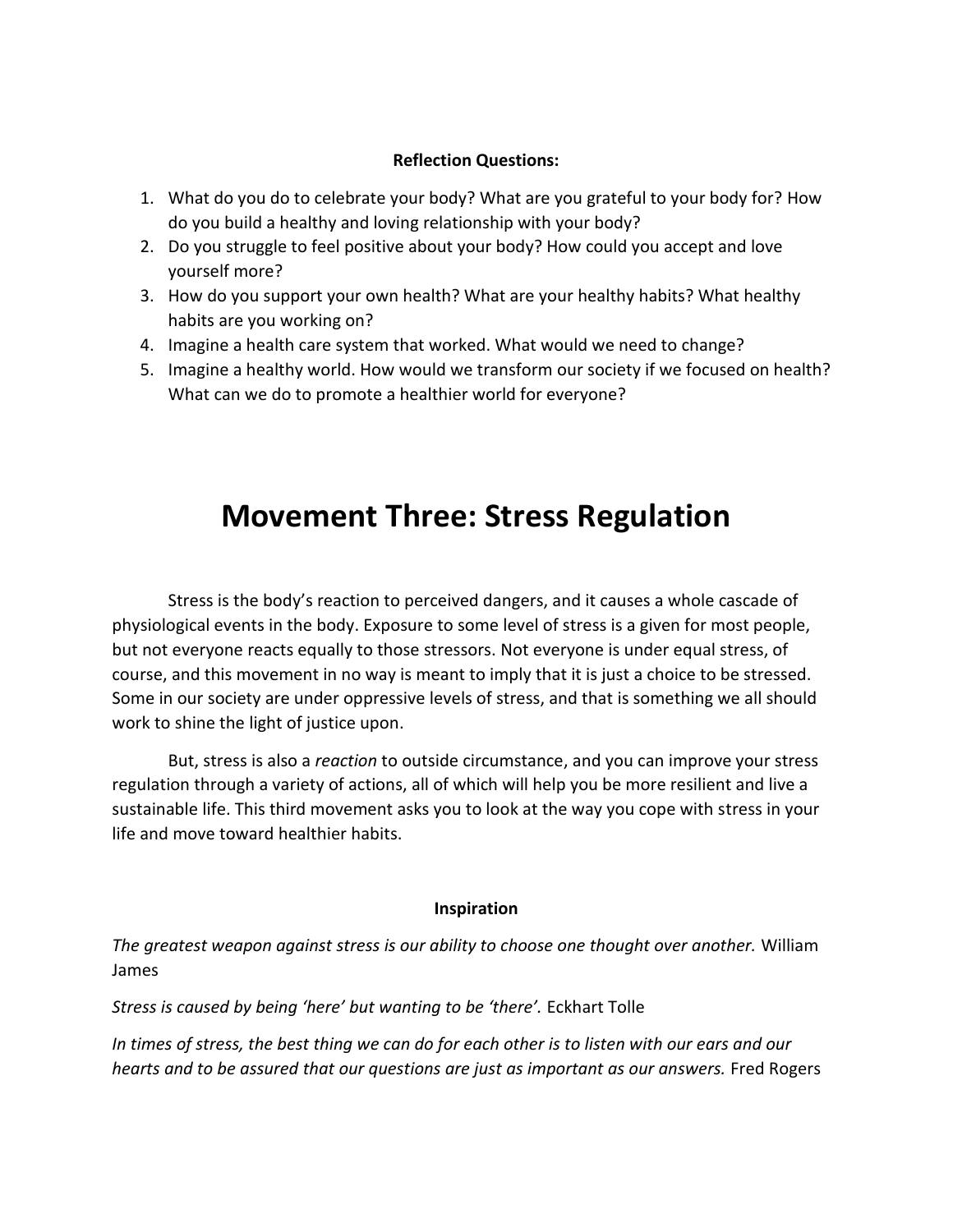*You can't always control what goes on outside, but you can always control what goes on inside.*  Wayne Dyer

Life is 10 percent what you experience and 90 percent how you respond to it. – Dorothy M Neddermeyer

*You may encounter many defeats, but you must not be defeated. In fact, it may be necessary to encounter the defeats, so you can know who you are, what you can [rise](https://www.ellevatenetwork.com/articles/7593-4-ways-to-embrace-your-strengths-and-claim-your-power) from, how you can still come out of it.* – Maya Angelou

## **Spiritual Exercises**

## **Exercise One: Try Meditation**

There is a story about a spiritual teacher who told his students to meditate for an hour a day. He was asked "what if we don't have time?" and his answer was in that case to meditate for two hours a day. The truth is, the busier and more stressed you are the more you could benefit from intentionally slowing down. But it doesn't have to be for hours!

If you have a form of meditation you do already, make a commitment to prioritize that practice in your life. If you have never meditated, it's super easy! You can follow the simple directions below, try a meditation app, or follow a youtube video like this one: <https://youtu.be/z6X5oEIg6Ak>

Simple meditation:

- Sit in a comfortable way, with your feet flat on the ground and your back fairly straight. Lay your hands in your lap or on your knees.
- Lower your gaze, or focus on one object, or close your eyes.
- Take a deep breath in, focusing on that breath. Hold it for a count of two, and then exhale long and deep, holding your exhale for a count of two.
- Continue focusing on the breath, for a cycle of 30 breathes.
- That's it! Just focus on your breath. If other thoughts arise, just let them drift away and return your thoughts to your breath.

## **Exercise Two: Create Your Own God/Higher Power Box**

You can read more about the God Box here: [TheGodBoxProject.com | The God Box book by author](http://www.thegodboxproject.com/book/)  [Mary Lou Quinlan](http://www.thegodboxproject.com/book/)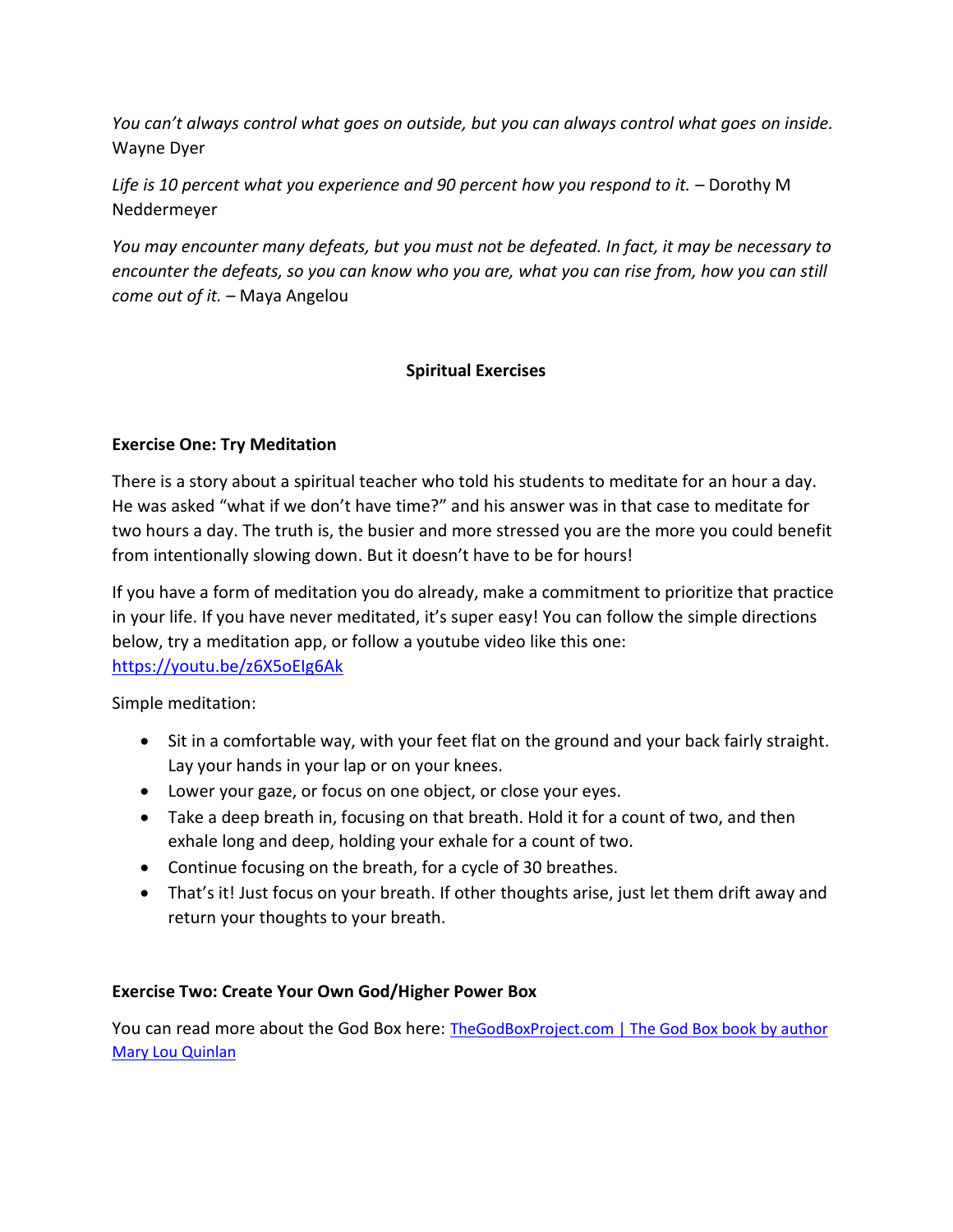It's a simple concept. Just get yourself a box of some kind, preferably with a lid. Any sort of box will do, but you can also decorate and beautify your box.

Then, whenever you have something that feels like it's too heavy for you to carry, write a little note and put it in your God Box. In essence, these are the things that you are asking for a higher power to help you with.

Try it for yourself! You just may find that it helps you let go rather than stress.

## **Practical Exercises**

## **Exercise Three: Dancing With Yourself**

Exercise and movement of any kind help with anxiety and depression, but dance is an especially great way to metabolize stress out of your body. You don't have to be a good dancer, but just try it. Put on some music that you like, and just dance. Notice how it makes you feel. Have a little dance party by yourself in the kitchen. Have fun. Shake it off.

## **Exercise Four: Assess Your Use of Substances**

One common, but often unhealthy, coping mechanism for stress is the use of substances such as alcohol, marijuana, tobacco, and other drugs. Substances can numb and ease the stress and anxiety, so their use is understandable, but can quickly get out of control.

This week, notice how much you drink, smoke, or imbibe. If it feels like it's too much, challenge yourself to cut back. If that doesn't feel like something you can do, seek help. Join a 12 step program, talk to your doctor, talk to your therapist, or talk to a friend. You can do this. You can be in charge of how you respond to stress.

## **Exercise Five: Limit the News**

Yes, you want to stay informed about what matters and what's going on in the world. However, the 24/7 news cycle doesn't so much inform as it inflames. Turn it off. Decide on a strategy for getting the news, and seek out sources you trust. Seek out more in-depth reporting and take in less TV news and pundit shows. Your adrenal system may end up thanking you.

#### **Resources**

Videos:

How Stress Effects Your Body:<https://youtu.be/v-t1Z5-oPtU>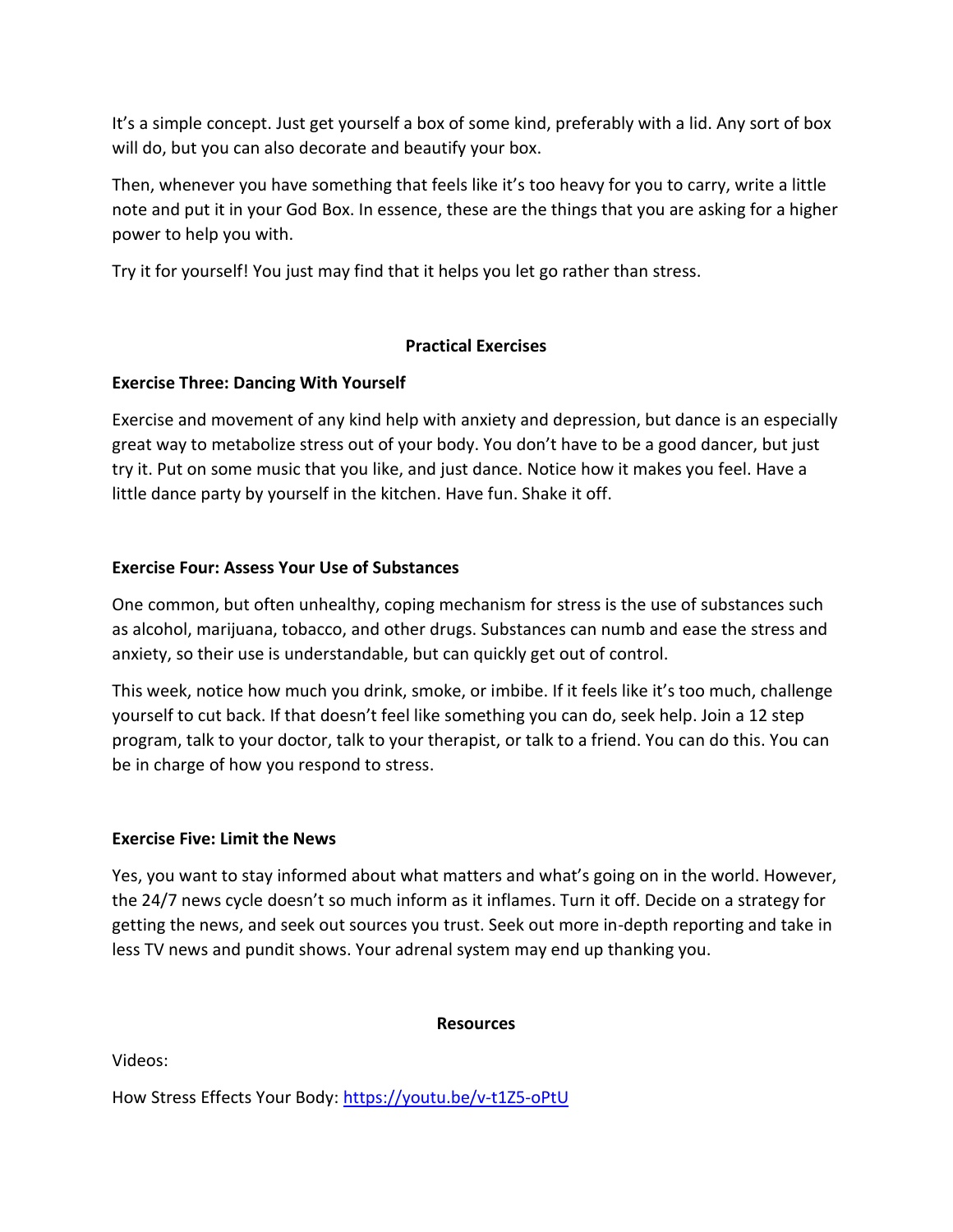How to Make Stress Your Friend:<https://youtu.be/RcGyVTAoXEU>

Books:

*The Age of Overwhelm: Strategies for the Long Haul* by Laura van Dernoot Lipsky

## **Reflection Questions:**

- **1.** Think of a time you were under a great deal of stress, but you succeeded or made it through anyway. How did that feel? What were your healthy coping mechanisms?
- **2.** What is your stress go-to (food, booze, etc)? What would be a healthier alternative?
- **3.** How much news and media do you consume regularly? How does the media you consume end up making you feel? What strategies might help you stay informed but also non-stressed?
- **4.** Our culture has some very unhealthy messages around stress. Do you ever feel that it's a badge of honor to be overworked and over stressed? How do those unhealthy messages affect you?
- **5.** Where can you give yourself more space for calm and mindfulness in your life? What would you have to let go of to create a less stressful life?
- **6.** How much do you have control over the level of stress in your life, and what can't you control? Can you change the way you respond to what you don't control?

# **Movement Four: Facing Fear**

Fear is a natural emotion and helps us to survive. Think of prey animals … if they weren't afraid they would likely not live as long as more fearful and cautious animals. Being fearless is similar to being foolhardy.

And yet, fear can also hold us back in ways that are not helpful to us. All life forms occasionally need to take a risk, and move through fear to try something new or challenging. We humans also need to take risks and do things that scare us, moving through fear.

So it's a tricky balancing act. We need to face our fears, and decide if they are grounded in wisdom or in folly. Are they justified fears, and is there anything we can do to be better prepared in case they come true? Or are they the kind of fear that is just holding us back? How can we move through that fear? Explore these questions, and more, in the exercises that follow.

**Inspiration**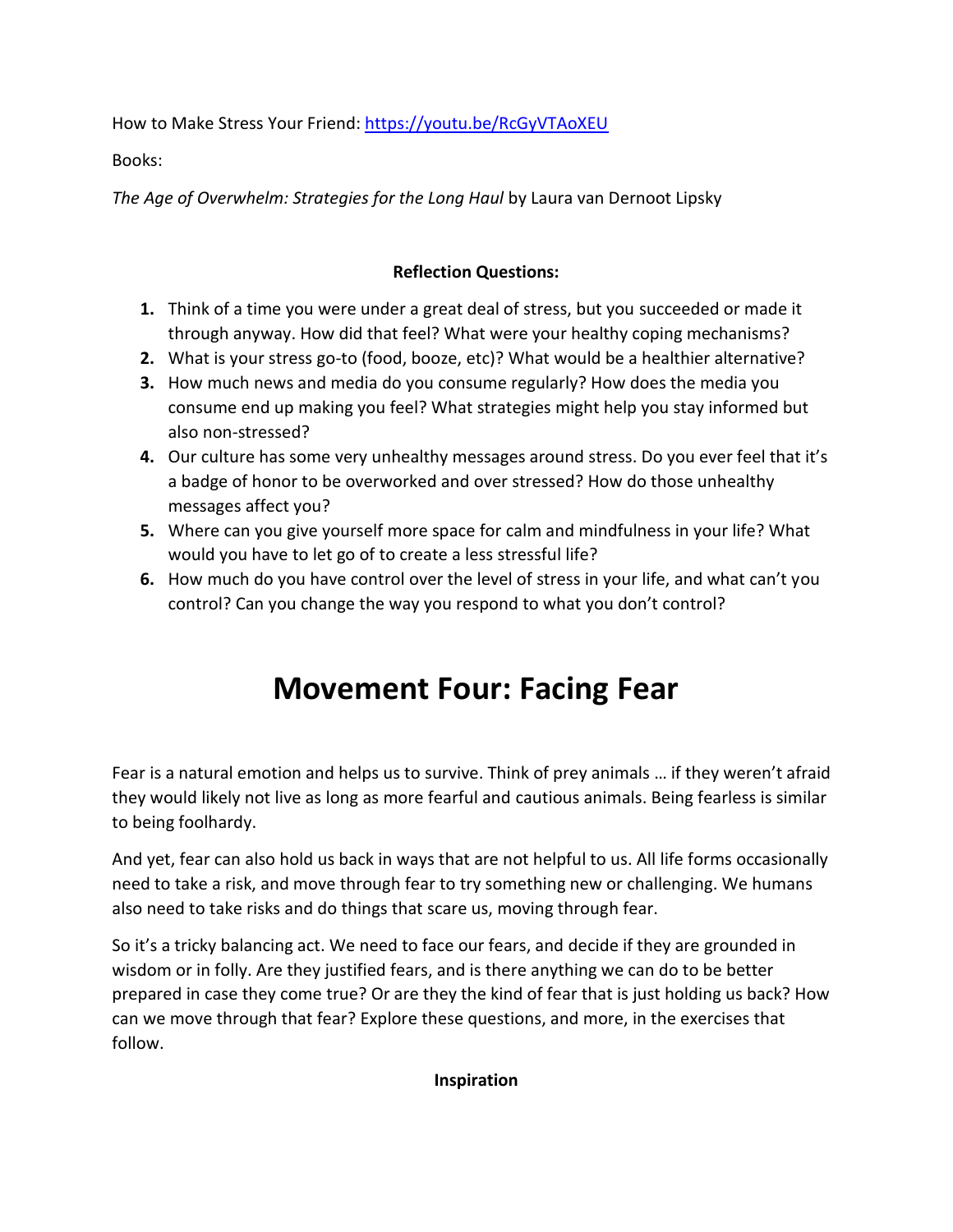"*First of all, let me assert my firm belief that the only thing we have to fear is fear itself – nameless, unreasoning, unjustified terror which paralyzes needed efforts to convert retreat into advance*." ― [Franklin D. Roosevelt](https://www.goodreads.com/author/show/219075.Franklin_D_Roosevelt)

"*Move outside the tangle of fear-thinking. Live in silence*."― [Rumi](https://www.goodreads.com/author/show/875661.Rumi)

"*Nothing in life is to be feared, it is only to be understood. Now is the time to understand more, so that we may fear less*."― [Marie Curie](https://www.goodreads.com/author/show/126903.Marie_Curie)

"*I learned that courage was not the absence of fear, but the triumph over it. The brave man is not he who does not feel afraid, but he who conquers that fear*." Nelson Mandela

### **Spiritual Exercises**

#### **Exercise One: Try Prayer**

Prayer is an ancient spiritual practice, most often associated with theistic religions. However, prayer doesn't have to be directed at a deity. Prayers can take many forms, including secular prayers. You can explore prayer more with the books *Simply Pray* by Erik Walker Wikstrom and *the Power of Ritual* by Casper Ter Kuile.

You can write your own prayer, make it up as you go, or find a prayer that you like and borrow it. A classic prayer that may be helpful is known as the Serenity Prayer. Here's an adaptation of this type of prayer you can use. Use the name of a higher power that works for you: Lord/God/Universe/Spirit of Life/Mother Earth/Etc

*(Higher Power), give me the strength to change what needs to changed,*

*And to face the fears I need to face.*

*Give me the serenity to accept what cannot be changed*

*And the wisdom to know the difference*

Try saying this prayer daily, or as needed.

#### **Exercise Two: Spellwork**

Spellwork, from Wicca, offers us another way to address our fears and anxieties. Try this spell as you face your fear: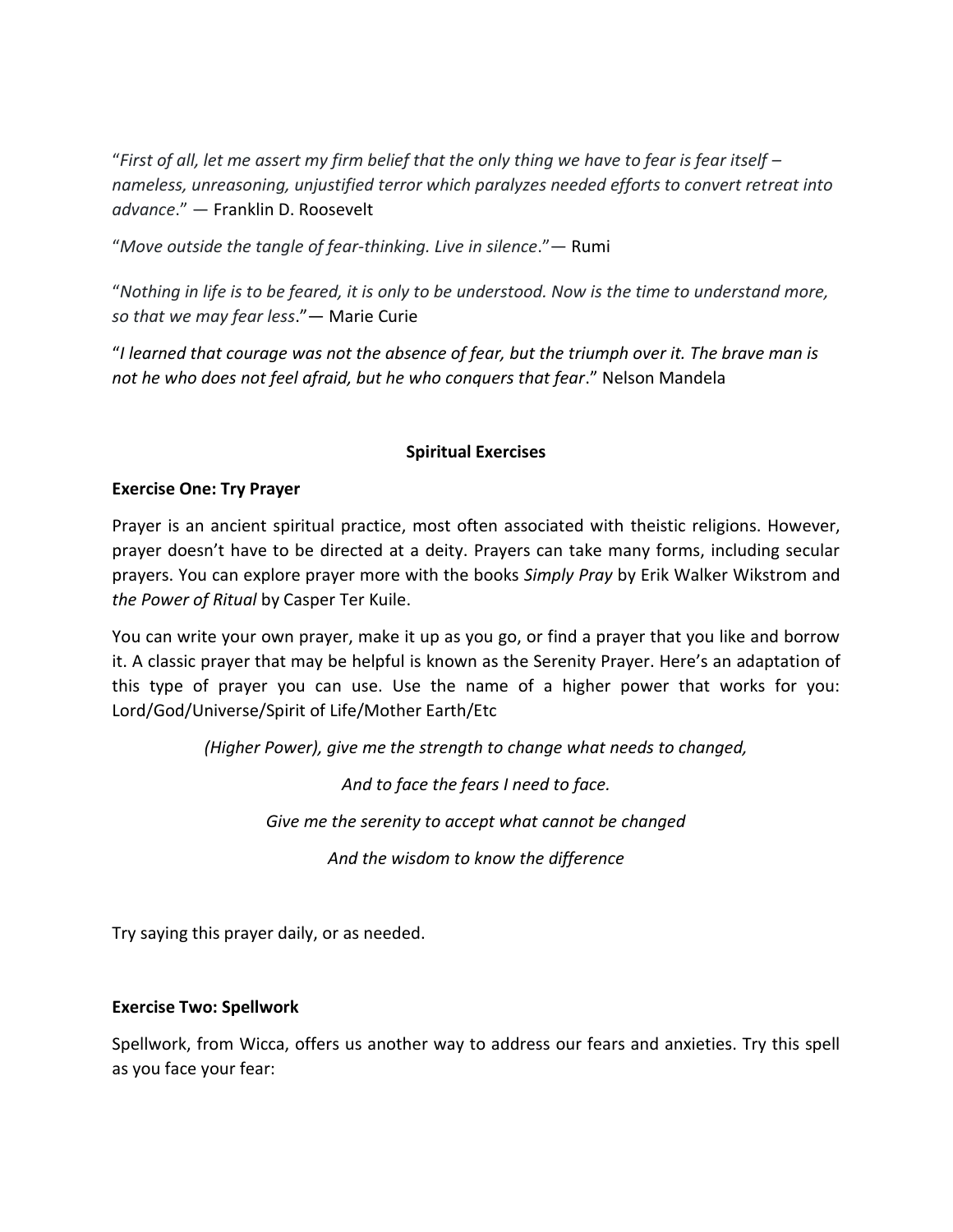[My Most Effective Anxiety Spell to Banish Fear and Stress](https://wiccanow.com/our-anxiety-spell-to-banish-fear-and-stress/) – Wicca Now – Everything You Need To Know [About Wicca](https://wiccanow.com/our-anxiety-spell-to-banish-fear-and-stress/)

## **Practical Exercises**

### **Exercise Three: Emergency Preparedness Plan**

What emergencies and disasters are most likely where you live? Are you prepared for hurricanes, earthquakes, or other natural disasters? Make a plan and get prepared. There are many useful resources at [Plan Ahead for Disasters | Ready.gov](https://www.ready.gov/)

Even a simple step, such as putting a blanket or a pair of walking shoes in your car, is progress. Don't let the enormity of disaster preparedness overwhelm you! I like the approach of each time I'm reminded of a danger (say an article about an accident is in the paper) I do just one thing to be better prepared to face it. A car accident? I check the batteries in the flashlight I keep in the car. A reminder of the earthquake danger here? I check the expiration dates on my emergency water supply. Each little step will add up to better preparedness in the end.

## **Community Exercises**

### **Exercise Four: Neighborhood Network**

Knowing your neighbors makes you safer and more resilient in the face of emergencies. And yet many of us don't know our neighbors at all. You can change that by reaching out. Make up a card that lists your address and phone number, and go door to door introducing yourself. Ask your neighbors if they'd like to be on a neighborhood contact list, which you are putting together. Even if only a few people opt in, you'll still be building connections.

If the whole neighborhood seems daunting, just challenge yourself to meet one or two neighbors you don't already know or have contact information for.

#### **Resources**

What Fear Can Teach Us[: https://youtu.be/OwgWkUIm9Gc](https://youtu.be/OwgWkUIm9Gc)

One simple trick to overcome your biggest fear:<https://youtu.be/tqCQ5iNLnI0>

Daring Greatly: An animated summary:<https://youtu.be/eF6V8VBUKwA>

*Daring Greatly* by Brene Brown

**Reflection Questions**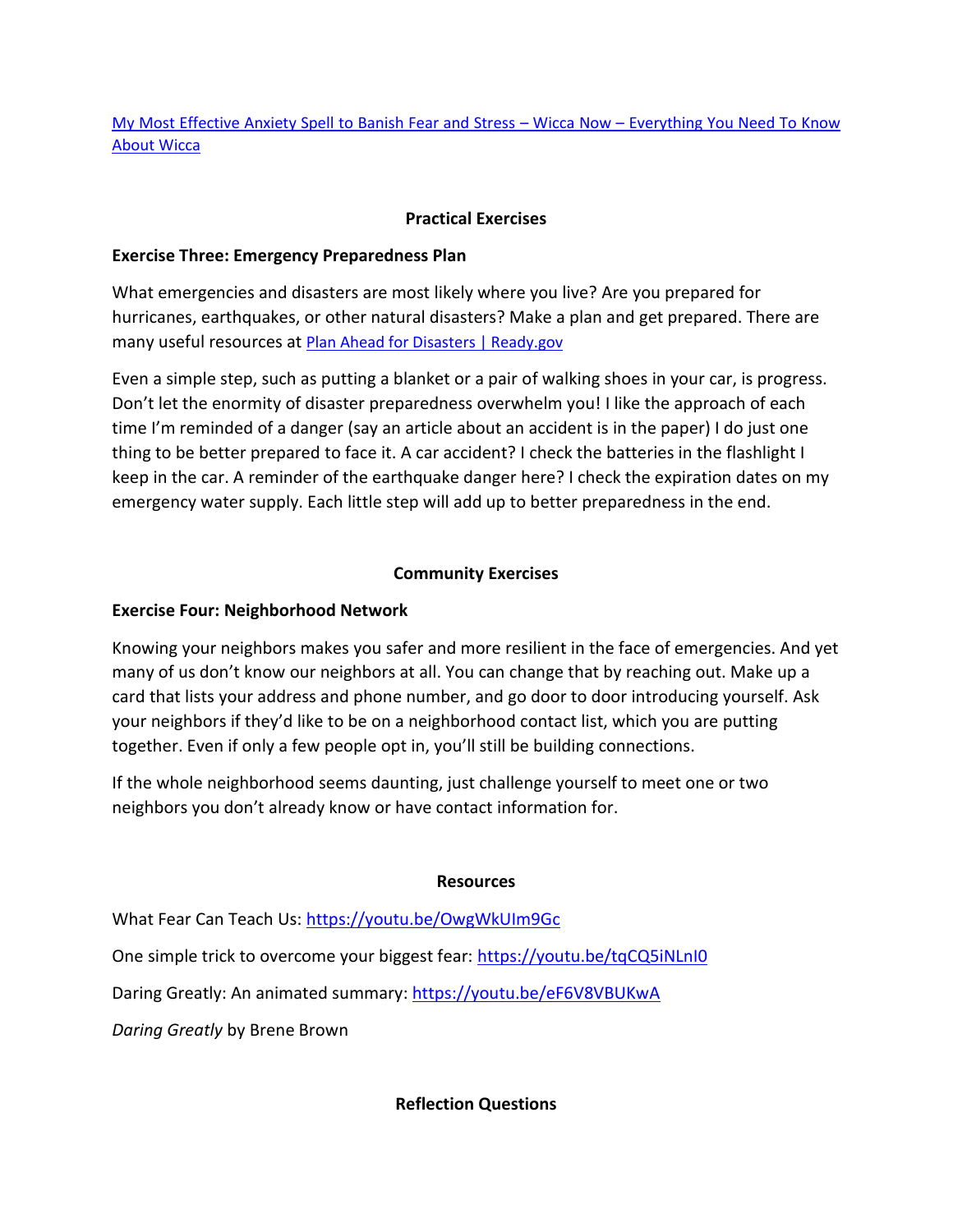- 1. What have you feared in the past but no longer fear? What changed?
- 2. Which of your fears have valid grounds? What can you do to face these fears and be better prepared?
- 3. Which of your fears are less likely, or even baseless? What can you do to calm these fears?
- 4. What dangers don't bother you? Is there something you have avoided thinking about or preparing for (such as an earthquake)?
- 5. Is fear holding you back or keeping you too guarded? Where would letting yourself be vulnerable move you in a positive direction? Can you let your guard down for that?

# **Movement Five: Home**

Your home is your little corner of this world to manage and care for, and in return it shelters and cares for you. And just like how there are many homes in the ecosystem for many different kinds of creatures (a hole in the ground is perfect for some, but others build a nest in a tree) your home should be right for you. Some of us may love apartment dwelling in an urban environment, others a tiny house on wheels, and others may love a cottage or farmhouse in the country.

But wherever you dwell, how you live in your home is a big part of the impact you make on the environment and climate sustainability, as well as a source of your own resiliency. Making a sustainable and resilient home is a big task, but a rewarding one. So let's explore this topic together.

## **Inspiration**

"*There is nothing like staying at home for real comfort*." Jane Austen

"*The ache for home lives in all of us, the safe place where we can go as we are and not be questioned*." Maya Angelou

"*Home is the nicest word there is*." Laura Ingalls Wilder

"*He is happiest, be he king or peasant, who finds true peace in his home*." Johann Wolfgang von Goethe

## **Spiritual Exercises**

**Exercise One: A Home Blessing**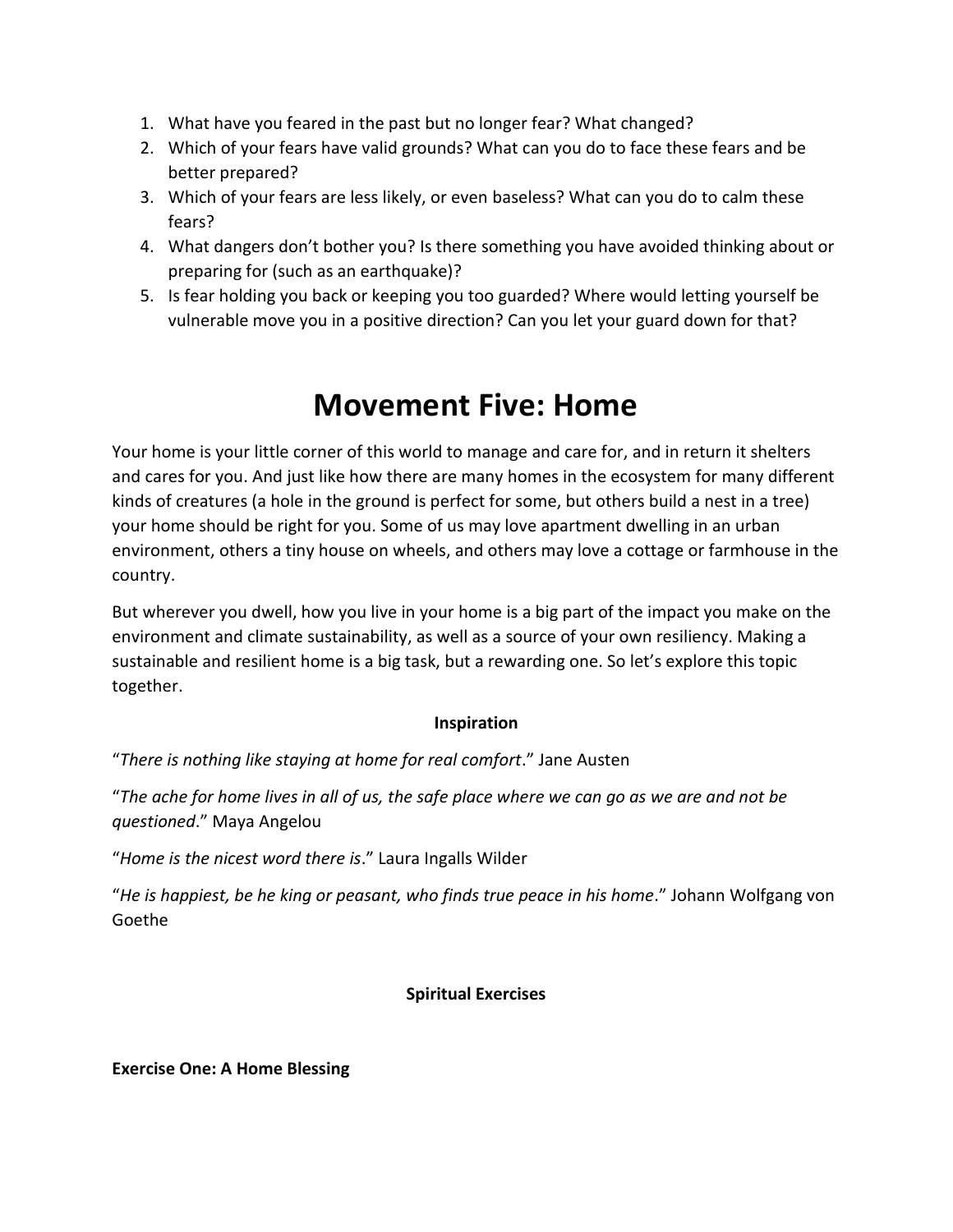From hanging a sign that says "Bless this Home" to smudging the home with burnt herbs, there are many ways to bless a home. And while it might be more common to bless a home when you first move in, a home blessing is something that can be done anytime, and multiple times.

There are many ideas and prayers for a Christian Home Blessing here: House Blessings & House Blessing Prayer - [Terra Sancta Guild](https://www.terrasanctaguild.com/blog/house-blessings/)

And for a pagan Home Blessing here: [House Blessing Ritual \(isisbooks.com\)](http://www.isisbooks.com/House-Blessing-Ritual-s/463.htm) and here: A Home Blessing Spell - PaganSquare - PaganSquare - [Join the conversation! \(witchesandpagans.com\)](https://witchesandpagans.com/pagan-paths-blogs/hedge-witch/a-home-blessing-spell.html)

Or try this super simple blessing: Light a candle, and say: "We who dwell here bless this home. May nothing evil cross its door May it keep love in, and keep hate out."

If you like, you can carry the candle throughout the home, repeating the blessing in each room. You might also want to pay special attention to doorways, and say the blessing on the threshold.

#### **Exercise Two: Make a Chore into a Spiritual Practice**

There's no getting away from the fact that with a home comes chores. Sweeping, dusting, and other tasks must be done repetitively. But they don't need to be a hardship, in fact they can be their own form of a spiritual practice. Try picking one task that you do almost daily. For me, it's the dishes. Now try approaching this task with complete mindfulness. If you are washing dishes, be aware of each dish, pay attention to the motion of your hands. Be totally present to the task at hand. Don't rush. Breathe. In these simple ways, just by changing the way you approach the task, you can change the whole experience of doing it. Notice how you are experiencing the task now that you are bringing mindfulness and intentionality to it.

#### **Exercise Three: Acknowledge Whose Land This Is**

If your home is in the United States, it is likely on land that was taken away from an indigenous people. While we cannot change history, we can learn from it and acknowledge the harm that has been done. Even just an acknowledgement is a first step. Find whose land you are on with this app: [Native-Land.ca | Our home on native land](https://native-land.ca/)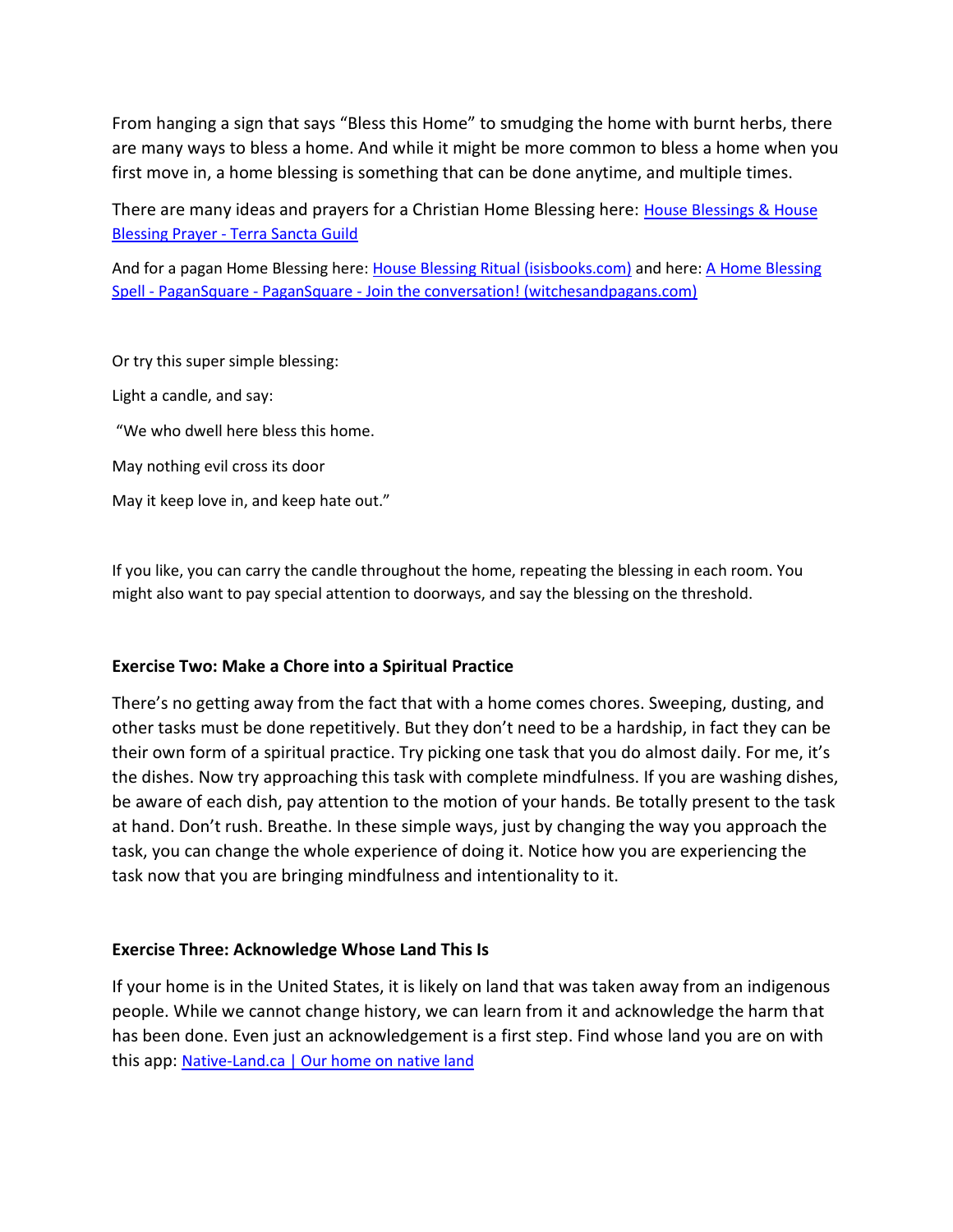Next, assess whether you are harming native peoples and lands now. Some self assessment questions can be found here: A Self-Assessment - [Native Governance Center](https://nativegov.org/a-self-assessment/)

Then, depending on where you live, there may also be ways that you can make financial restitution as well. Seattle has the "Real Rent Duwamish" program, and many other areas have similar voluntary land tax programs you can opt into.

## **Practical Exercises:**

## **Exercise Four: Do an Energy Audit**

There is no getting away from the fact that we are energy consumers, in one way or another. That's our niche in the ecosystem, since we animals cannot perform photosynthesis. But humans have gone far beyond a balanced and honorable harvest of energy, into massive energy consumption that is far out of balance. Much of that energy is used at home.

A large part of your carbon footprint is taken up with heating and cooling your home, along with other home energy use. You can make a big impact with a few upgrades and they don't all have to be expensive. Sealing air leaks (drafts) can be done with curtains and fabric door stops. Insulating windows for the winter can be done with inexpensive plastic inserts you can build yourself, or even just by applying bubble wrap to your windows.

So assess how well your home is doing now, and then make some priorities for improvement. Here are some helpful tips for doing a DIY Audit of your home: [Do-It-Yourself Home Energy Audits](https://www.energy.gov/energysaver/home-energy-audits/do-it-yourself-home-energy-audits)  [| Department of Energy](https://www.energy.gov/energysaver/home-energy-audits/do-it-yourself-home-energy-audits)

#### **Exercise Five: Detox Your Home**

You spend a lot of time in your home, so it shouldn't be a place that makes you sick! And yet many household products do contain dangerous and just icky toxins. And, unfortunately, getting your home better insulated and sealed can just trap you inside with those toxins and not allow good air circulation. Look at the products in your home, read the labels, and maybe even do some research. You might not be able to do anything about the new carpet or the mattress, but what about your cleaning products and personal hygiene items? You may want to swap those out for healthier alternatives, such as these products: 15 Best Natural House [Cleaning Products 2021 | The Strategist | New York Magazine \(nymag.com\)](https://nymag.com/strategist/article/best-natural-organic-cleaning-products.html)

And then you can clean your air. You can get an air purifier, but you can also use houseplants! Many plants are super at cleaning indoor air up, such as these: 20 Best Plants for Cleaning [Indoor Air 2021 | HGTV](https://www.hgtv.com/design/remodel/interior-remodel/10-best-plants-for-cleaning-indoor-air-pictures)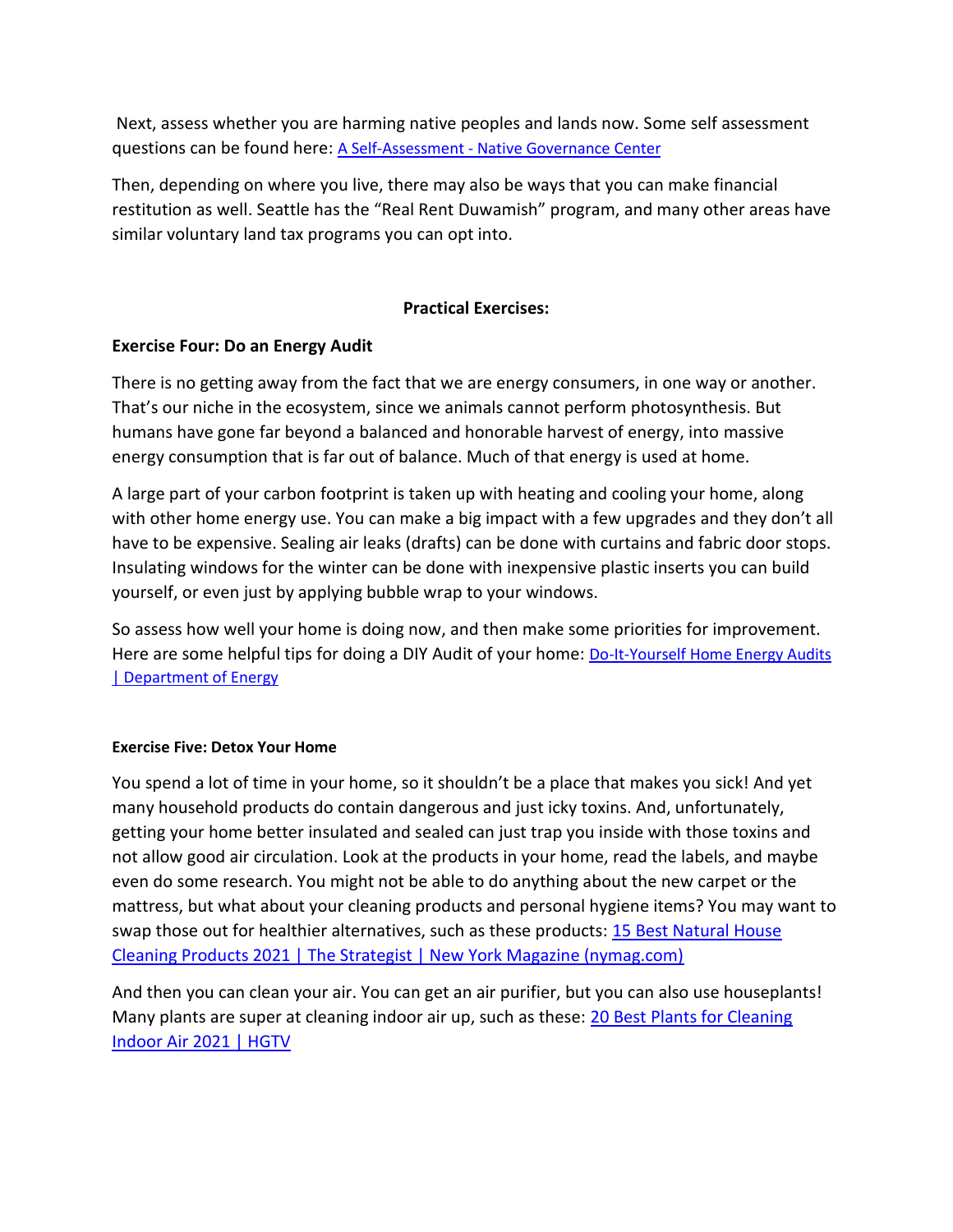#### **Resources:**

[Green Living | Green America](https://greenamerica.org/green-living?utm_source=google&utm_medium=cpc&gclid=Cj0KCQjw--GFBhDeARIsACH_kdZV7pPB5KLO8mSAWnInj5N28DjbYQ_s1PDGWmsWOPiAChrM7SEE2M0aArLbEALw_wcB)

[Resilient homes: Future-Proof building for a changing Climate -](https://www.ecohome.net/guides/1083/future-proofing-homes-building-for-a-changing-climate/) Ecohome

*Making Home* by Sharon Astyk

*Sweeping Changes* by Gary Thorp

#### **Reflection Questions:**

- 1. What kind of home did you grow up in? Is that the kind of home you want to live in now? How is your current home different?
- 2. How is the home you have now already your "dream" home? What do you most appreciate about your home?
- 3. How eco-friendly is your home? What are your priorities for improvement? What would be your big dream for making home sustainable?
- 4. What is your relationship to the concept of "home making"? What attitudes were you raised with? How do you feel now? What aspects of home making do you enjoy and which do you not? How can you shift your relationship to enjoy it more?
- 5. Should housing be a right? What could we do as a society to see everyone housed?

# **The Trunk of the Tree: Structure and Bridge**

Now we come to the trunk of our tree of resiliency. The trunk is the bridge between the nourishment of the roots and the leaves, and gives the tree its structure and height. While it can look like not a lot is happening in the trunk, without a strong and flexible trunk the tree couldn't stand. The three movements I've placed in the trunk of the tree all have to do with how we relate to others and are part of systems larger than ourselves, so this is also a reminder that a single tree standing alone is more vulnerable than a tree that is part of a grove or a forest. Our trunks will be most resilient when they are in relationship with others who are also resilient.

# **Movement Six: Economics**

Money is one of the top stressors for many people and ranks among the top subjects couples argue about. And yet, money is just a tool, a way to keep track as we move goods and services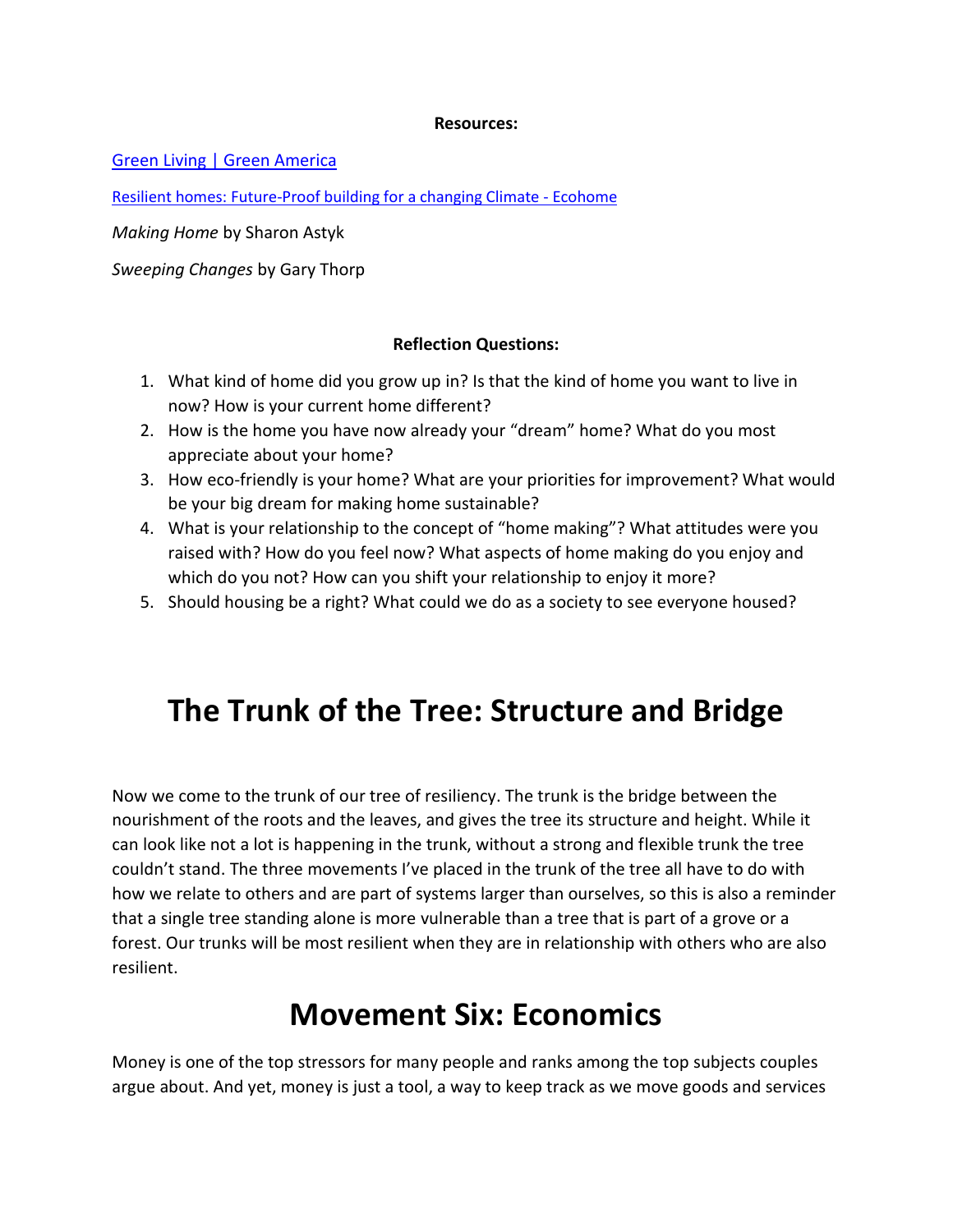around in our communities and our world. But this tool has a lot of mystique around it, and many of us were not educated in how to use this tool. There are many organizations and individuals who exploit us in our capitalistic society as well. The system is set up to encourage the average individual to spend more than they can afford and to get into debt. It can be a vicious cycle, and hard to break free.

"The Economy" has also become an almost mythic idea for many of us. And yet humans have not always lived with this understanding of that word. Economy comes from the roots "eco", meaning *home* and "-nomy", meaning *management.* So another way to think about the economy is that it is how we choose to manage the resources of our home … Earth.

So how can you be more sustainable and resilient in your relationship to money and the economy? What money education have you received, and what would you like to get better at? Together, let's explore this sometimes tricky topic.

### **Inspiration**

"*It is not the man who has too little, but the man who craves more, that is poor*."- Seneca

"*It's good to have money and the things that money can buy, but it's good, too, to check up once in a while and make sure that you haven't lost the things that money can't buy*." - George Lorimer

"*That man is richest whose pleasures are cheapest*." - Henry David Thoreau

"*Capital as such is not evil; it is its wrong use that is evil. Capital in some form or other will always be needed*." – Gandhi

"We can tell our values by looking at our checkbook stubs." - Gloria Steinem

*"I don't think it is an exaggeration to say that financial literacy, economic empowerment, and wealth building is going to be the last leg of the civil rights movement. Because one step toward financial literacy takes you two steps toward personal empowerment."* – Russell Simmons

## **Spiritual Exercises:**

## **Exercise One: A Prosperity Altar**

Try creating a prosperity altar to honor abundance in your life. First choose a location. You might want to consider the feng shui of your space in selecting the location, but anywhere in your home or business is fine. Then build your altar, with the following as possibilities:

- An altar cloth, maybe green or gold or of a sumptuous fabric
- Green or gold candles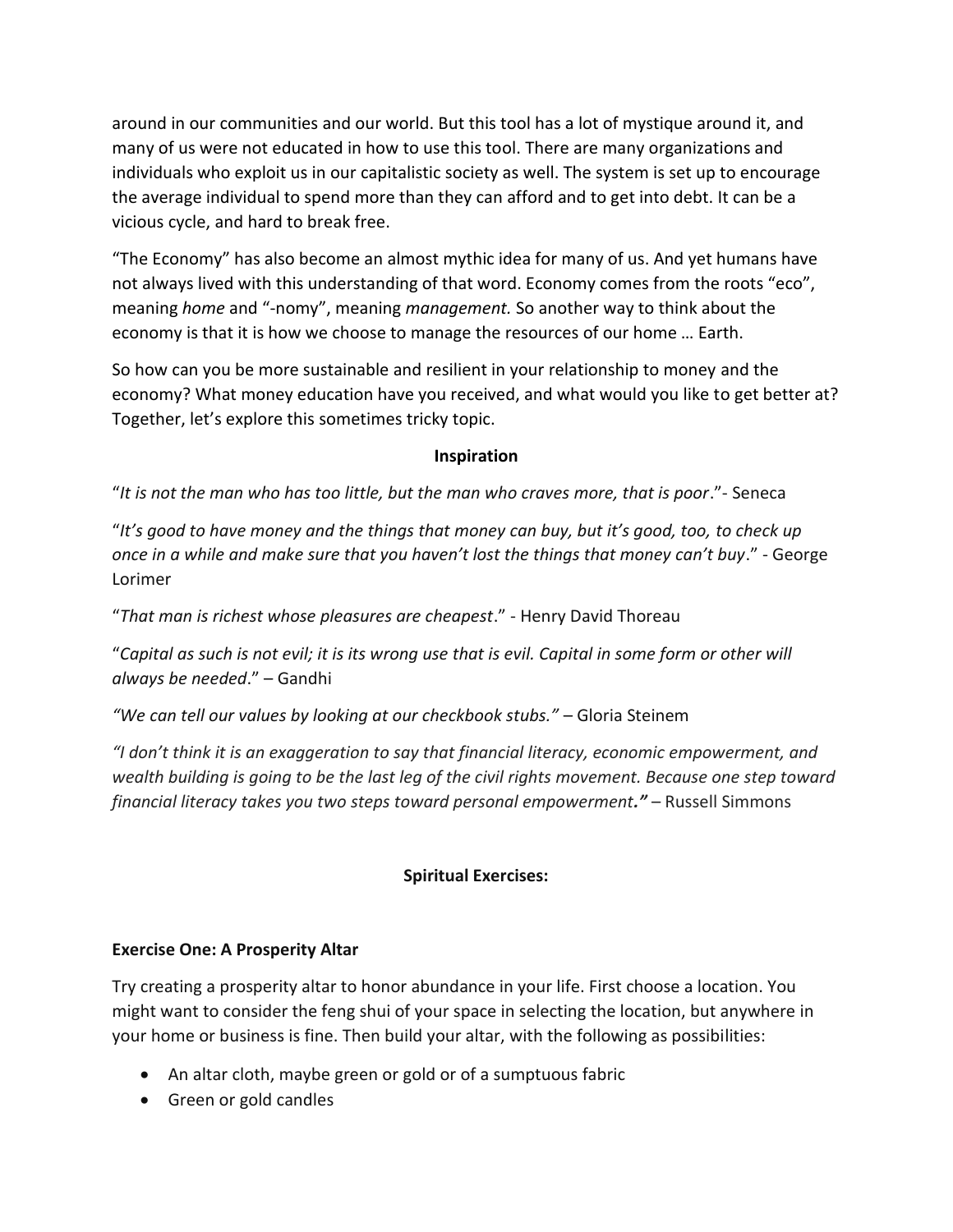- Statue of a prosperity Buddha or other allies you feel called to
- Crystals or semi-precious stones you're drawn to
- Incense
- Cash or gold
- Anything that brings to mind prosperity for you

Set up your space with care and attention, and then set an intention for the space. A simple prayer would do, such as the following:

*May I/we be blessed with much*

*As we are grateful for the abundance All around us. May we know Prosperity and true well-being As we also know generosity May it be so*

And then revisit your altar often to keep it tidy and free of dust, and to set new intentions or wishes.

## **Exercise Two: Tithing**

Many spiritual and religious traditions have a concept of charitable giving built into them. For a Christian it may be the duty to tithe to the church, for a Muslim it is zakat, or the paying of an alms tax to charity. Whatever your religious or spiritual leaning, generosity and charity can be a part of it.

So try this out. Set yourself a goal of how much you want to give. It can be a percentage of your income, or a set dollar amount. Aim for generosity but not so high that it hurts your own wellbeing. Once you have your goal number, you can decide where to donate. What causes match your values and vision for the world? Donate there and know that your money is carrying your values into the world.

## **Practical Exercises**

## **Exercise Three: Money Mapping**

Where does your money go? If you don't know exactly, try an exercise called a Money Map. On a large piece of paper, pencil in circles for the known expenses: home, car, food, etc. Leave yourself space for unexpected or unknown expenses to come as well. Now, for a month, place a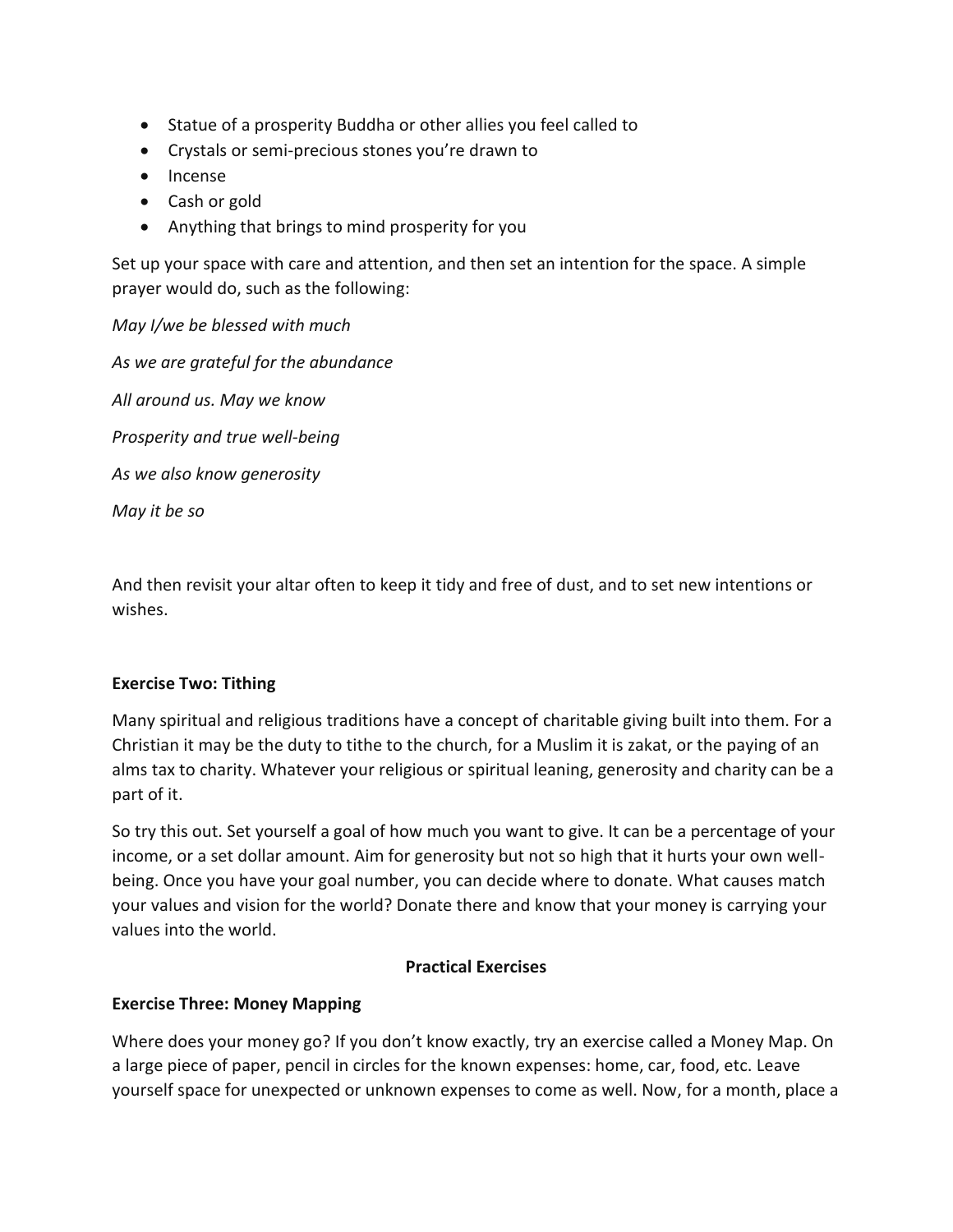little pen mark in each location that your money "goes". You can put the actual number there too and add it up at the end of the month. This more visual way will give you a realistic idea of where your money goes.

#### **Exercise Four: Make a Budget**

After you've mapped where your money currently goes, your next step could be to make a budget. There are a lot of budgeting tools out there, but in its simplest form a budget is just a plan for how you want to spend your money. These resources may help you get started:

[Budgeting 101: How to Budget Money -](https://www.nerdwallet.com/article/finance/how-to-budget) NerdWallet

[Making a Budget | Consumer.gov](https://www.consumer.gov/articles/1002-making-budget)

[How to Create a Budget: Step-By-Step Guide \(cnbc.com\)](https://www.cnbc.com/select/how-to-create-a-budget-guide/)

#### **Community Exercises**

#### **Exercise Five: Join a Non-Consumer Group**

Money is just a tool, and there are other ways we can organize ourselves to exchange goods and services. Look in your local area for a mutual aid society or a Buy Nothing Group (they may be on Facebook). It's incredibly satisfying to have a group where you can post a need or a want and have others respond to you. Explore other ways to create alternative economies: Little Free Libraries and Pantries, Food is Free programs, and neighborhood swaps. Or go really simple, and just ask a friend for help, or offer your help.

This exercise will be most powerful if you really engage in trying to get some of your needs met in a non-consumer way and you engage in helping others. I have found it really powerful to loan and borrow goods. We don't all have to own a full set of camping equipment or every specialty tool – we can share!

#### **Exercise Six: Help Create a Better Economy**

With whatever resources you have, you can help create the economy you'd like to have. Here are some ideas, (based on the work of **Della Duncan**), what works for you?

- If you own more than two homes (primary and vacation home), transition your other properties into a community land trust home.

- If you steward land, convert all or some of it into a land trust.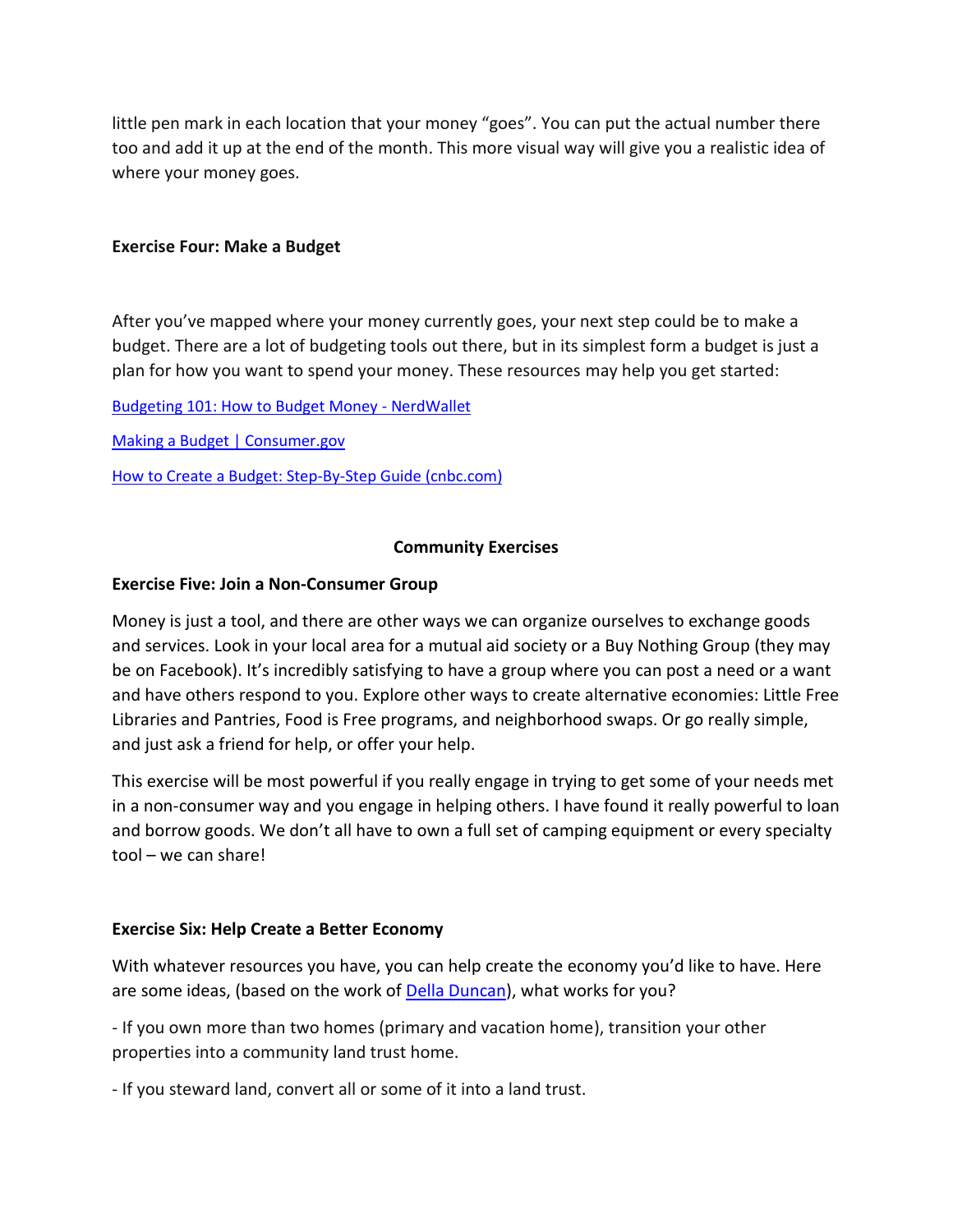- if you own a for profit business and make more than 100,000 per year, contribute 100% of your profit (after your income and expenses are paid) to a non-profit of your choice.

- If you own a business and have employees, cooperativize your business and bring them into the profit sharing and decision making.

- If you work in a nonprofit, adopt a horizontal governance structure and become a worker-selfdirected-nonprofit

- If you bank with a corporate bank, move to money to a credit union

- If you invest in the stock market (even if it's "socially responsible" investing), move your money and invest directly and locally.

- If you need a ride, delete Uber and Lyft and take a cab or public transportation until a platform cooperative alternative exists.

- If you need to order anything, delete your Amazon account and purchase it directly from a

small, local, and independent business that delivers. And if it takes longer, see it as an

opportunity to practice patience.

## **Resources:**

Debtor's Anonymous: Debtors Anonymous - Meetings, Support, Groups and Programs | Debtors **[Anonymous](https://debtorsanonymous.org/)** 

The Foreign Language of Financial Literacy:<https://youtu.be/ny5sciZoyHc>

Break the Social Taboo About Money:<https://youtu.be/5j33a8c1o-c>

Money Shame: The Silent Killer:<https://youtu.be/RxBfPDq8VF4>

*The Art of Frugal Hedonism* by Annie Raser-Rowland and Adam Grubb

*Inspired Philanthropy* by Tracy Gary

## **Reflection Questions:**

- 1. What money stories did you learn as a child? When did you start managing money for yourself? How did it go?
- 2. What lessons have you learned about money and the economy? How equipped do you feel to manage economically?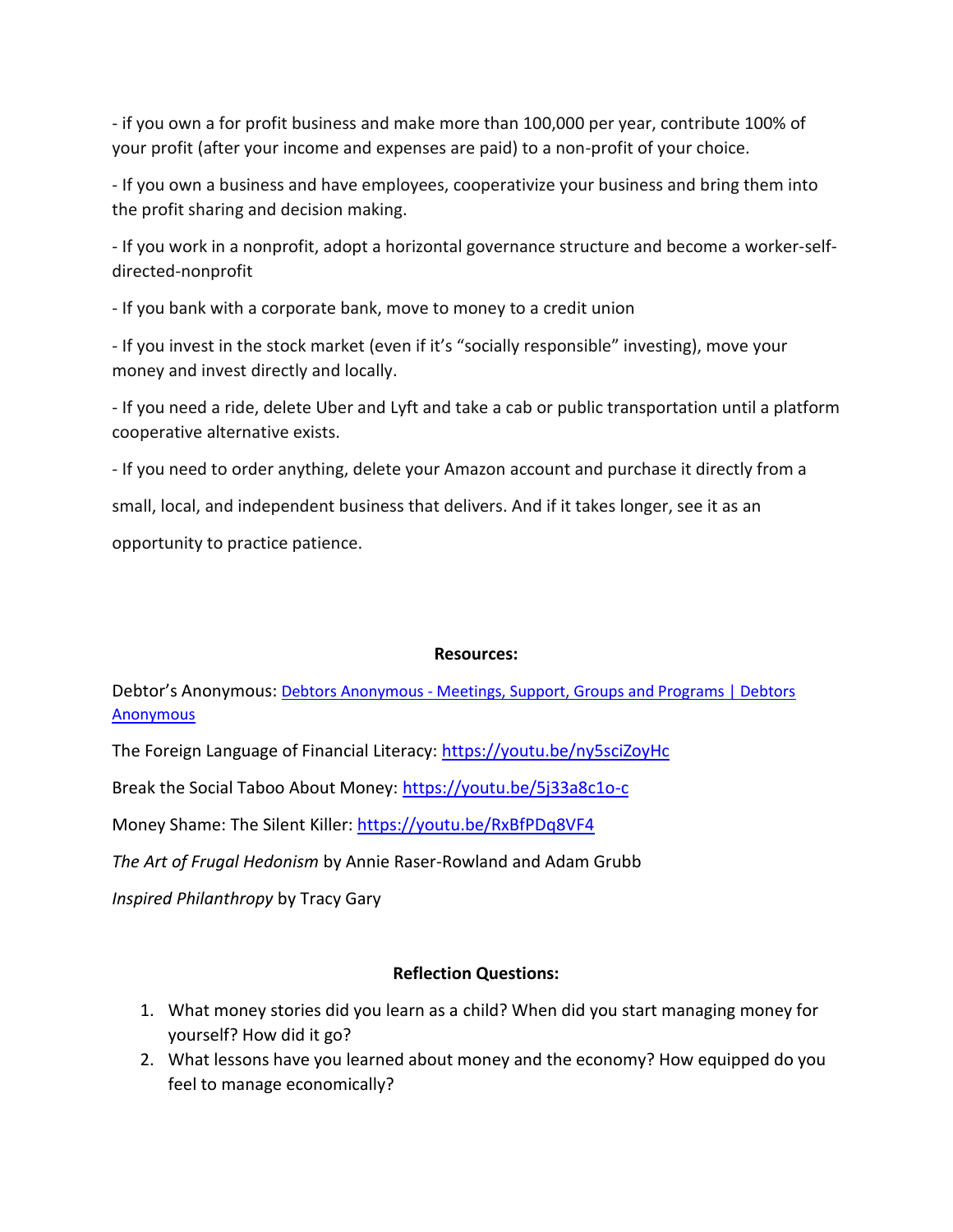- 3. What relationship do you have with money now? What parts of your relationship with money need some work?
- 4. Do you find anything problematic about our economic system? How can you work around the parts of the economy you don't like? (For instance, do you shop a certain way or do trades or ?)
- 5. How could the economy be more fair and take care of people and the environment? What do you envision as a possibility?

# **Movement Seven: Relationships**

Human beings evolved to be relational, or in other words we are built for relationship. Relationships with others provide companionship, fun, challenge, accountability, and so much more. In encountering another, we are often given our greatest insight and growth for ourselves. And, of course, it's nice to have someone to call for help with things like a ride or help moving something! But relationships also take work, and sometimes bring with them pain. Every relationship will end, one way or another, and no one you enter into relationship with will be perfect. So how do we find relationship as a source of resiliency?

## **Inspiration**

"*I am convinced that material things can contribute a lot to making one's life pleasant, but, basically, if you do not have very good friends and relatives who matter to you, life will be really empty and sad and material things cease to be important."* David Rockefeller

"*The beginning of love is to let those we love be perfectly themselves, and not to twist them to fit our own image. Otherwise we love only the reflection of ourselves we find in them*." Thomas Merton

"*No road is long with good company*." Turkish proverb

"*Everything that irritates us about others can lead us to an understanding of ourselves*." Carl Jung

*"Some people go to priests; others to poetry; I to my friends*." —Virginia Woolf

"*It is not our differences that divide us. It is our inability to recognize, accept, and celebrate those differences*." - Audre Lorde

**Spiritual Exercises**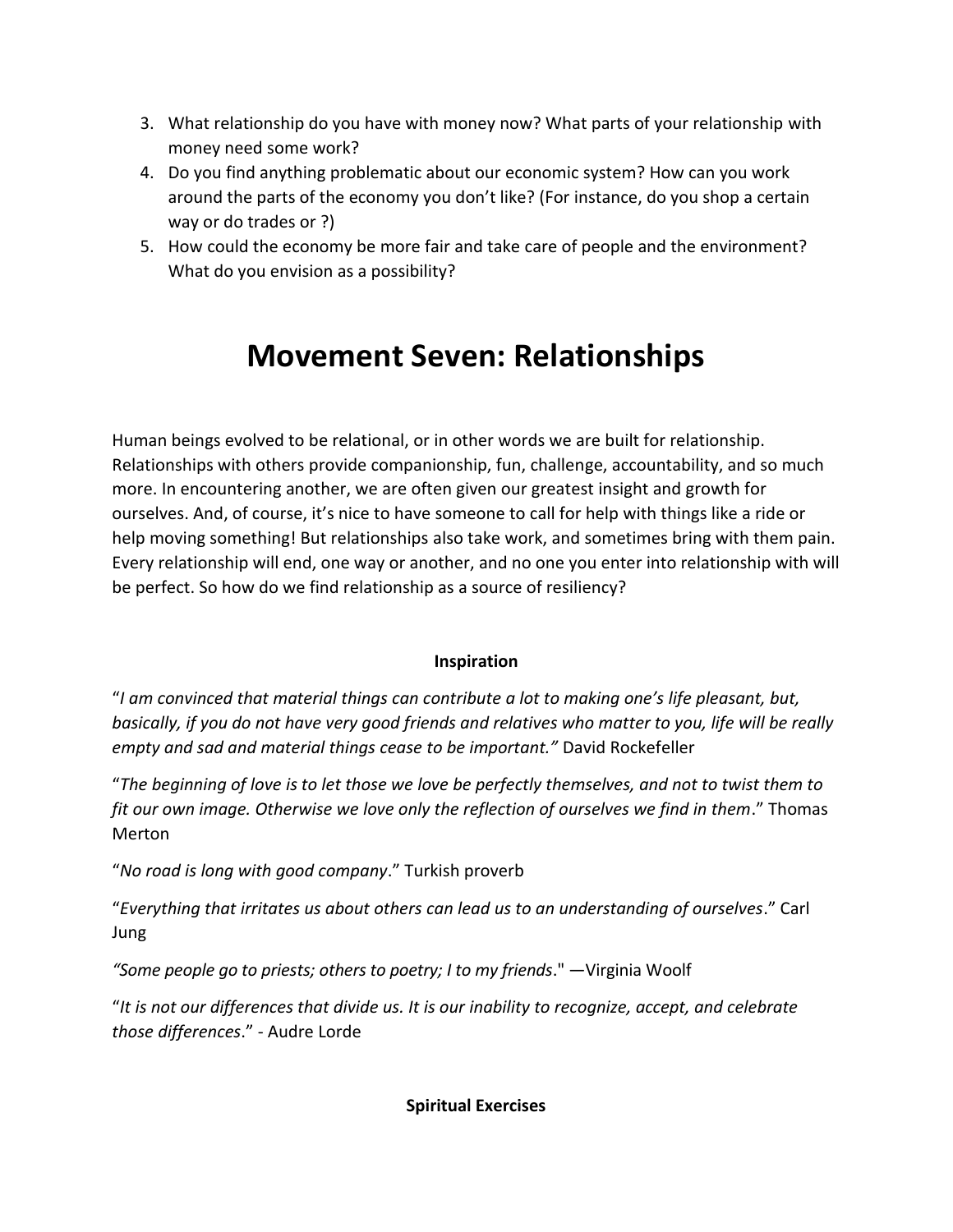#### **Exercise One: Love Magic**

One of the biggest stereotypes about spellwork and magic has to do with love potions, or the idea that magic can make someone love you. If that were true, there would be some serious ethical questions about using magic to control another person. But most pagans I know don't believe this is how love magic works. Magic can only focus and amplify energy that is already there. So, whether you'd like to give some energy to strengthening the love you already have or to attracting new love into your life, you might try one of [these simple spells.](https://www.teenvogue.com/story/love-spells-and-the-basics-of-love-magic)

#### **Exercise Two: Forgiveness and Atonement**

Human beings aren't perfect, and we often hurt each other in relationships either intentionally or unintentionally. Giving forgiveness and grace is a way to move beyond the hurt of those moments, a way to return to healthy relationship (with others or with ourselves). But forgiveness does not mean that you have to subject yourself to ongoing hurt …. Sometimes a relationship must end because it is not healthy to remain in it. You might still want to practice some forgiveness, while maintaining those healthy boundaries to protect yourself.

A simple forgiveness exercise involves thinking of a person you'd like to forgive, and writing them a letter. This does not have to be a letter you will actually send, so feel free to be open and vulnerable as you imagine telling this person how their actions impacted you. And then choose to forgive and let go. When you are done writing, you might like the catharsis that comes with burning the letter, or shredding it, burying it, or (depending on type of paper you used) dissolving it in water. As the letter falls apart, visualize releasing the energy you've been holding around this relationship issue. Let it go.

For an atonement exercise, think of a person who you have harmed and an action you'd like to atone for. Depending on the relationship, you might seek this person out to make a sincere apology. Or, if that's not wise or feasible, you could adapt the letter writing exercise to be a letter of atonement, and at the end you choose to forgive yourself.

#### **Exercise Three: Grief Shrines or Altars**

Every relationship ends, and we will all lose someone (human or animal) who we love. One way to remember and keep that relationship present for you might be with an altar or shrine. We see shrines pop up in public places where someone has died, but a shrine could also be in a private place such as your home. You can even make a small portable shrine in a box that you can bring out when you need it. There is no one right way to do this, it's just what works for you and reminds you of the person or pet you are remembering and honors the love and grief you feel for them. There are some helpful ideas [to be found here.](https://www.goodtherapy.org/blog/shrine-altar-grief-healing/)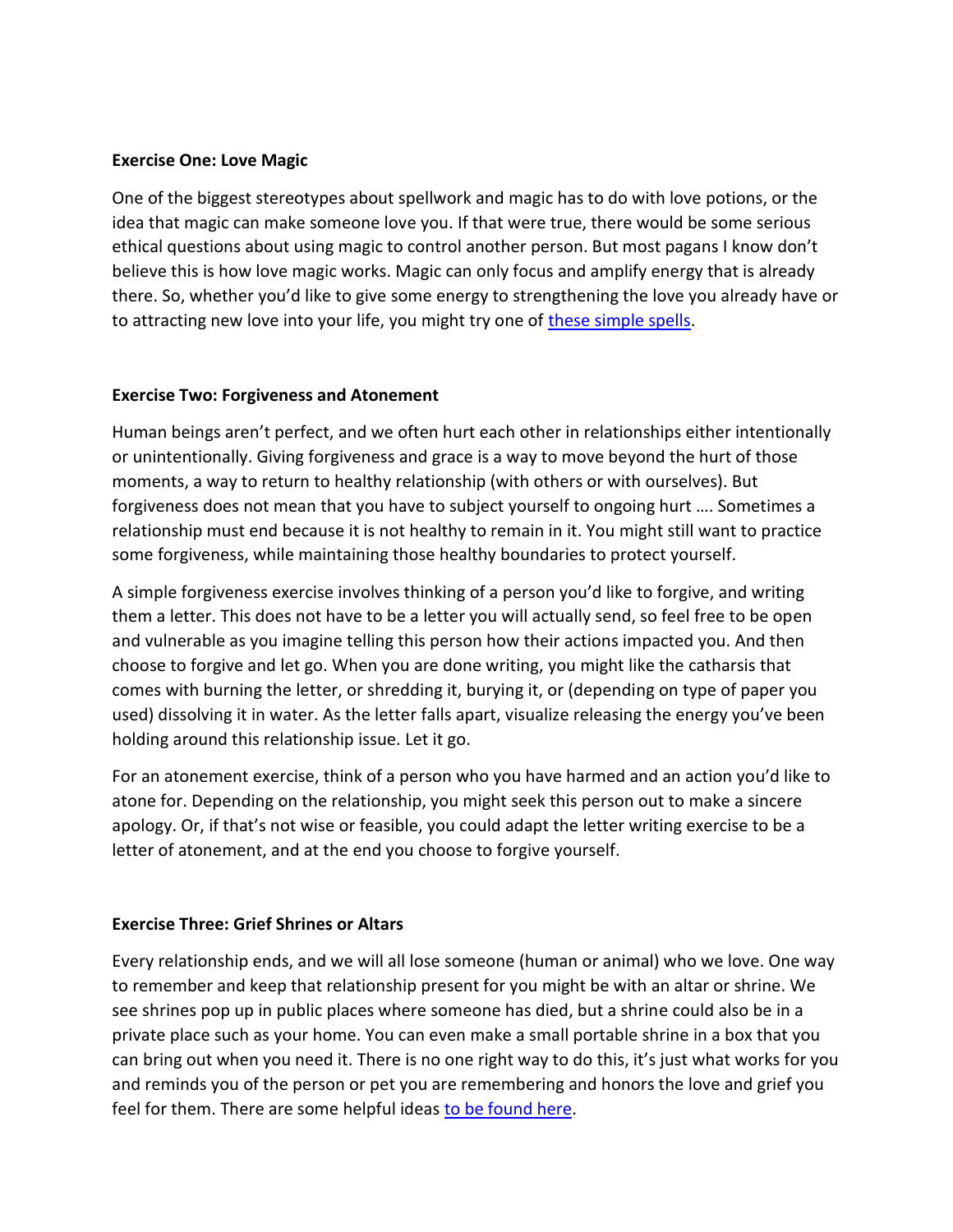#### **Practical Exercises**

#### **Exercise Four: List the Positives**

It can be a very human thing to start to notice more negatives and annoyances about another person, and not take note of the good things. It's easy to take people for granted. So here is a little brain hack that can help you focus on the positives and improve your relationship. Each day, list all the things you appreciated about the other person that day. What did they do that made you feel good or supported you? What aspects of their being did you enjoy? List them all. Optionally, you can both practice this together and then share your lists with one another. Knowing what another person appreciates about you can guide you to do more of that! But you don't have to share, you'll still benefit from the exercise even if you do it all alone and don't tell the other person you're doing it.

### **Exercise Five: Understand Love Languages**

The golden rule tells us to treat others as we would like to be treated, but have you heard of the platinum rule? The platinum rule tells us to treat others as *they* would like to be treated. The difference here is the understanding that people have different preferences, likes, and dislikes. One model for understanding how people receive love in different ways was developed by Gary Chapman, called the Five Love Languages. Do you know what your love language is? When do you feel loved – when people do things for you, or bring you gifts, or verbally affirm you? Do you know the love language for your partner, your children, or other important people in your life? It's a fruitful topic to explore and understand! Learn more at: What are The 5 Love [Languages?](https://www.5lovelanguages.com/learn)

#### **Exercise Six: Stay in Touch**

It's easy to get busy and lose track of the last time you spent time with someone or reached out to them, but you can never make new old friends, as the saying goes. Take this as a reminder to connect with someone and keep those ties strong. Maybe it's a phone call, a plan to hang out, or even just a card or a text. But take the time to reach out to an old friend or loved one.

#### **Resources:**

TEDtalk: [The Difference Between Healthy and Unhealthy Love](https://www.ted.com/talks/katie_hood_the_difference_between_healthy_and_unhealthy_love?referrer=playlist-talks_that_just_might_save_you)

TEDtalk: Love, Y[ou're Doing It Wrong](https://www.ted.com/talks/yann_dall_aglio_love_you_re_doing_it_wrong?referrer=playlist-talks_that_just_might_save_you#t-505326)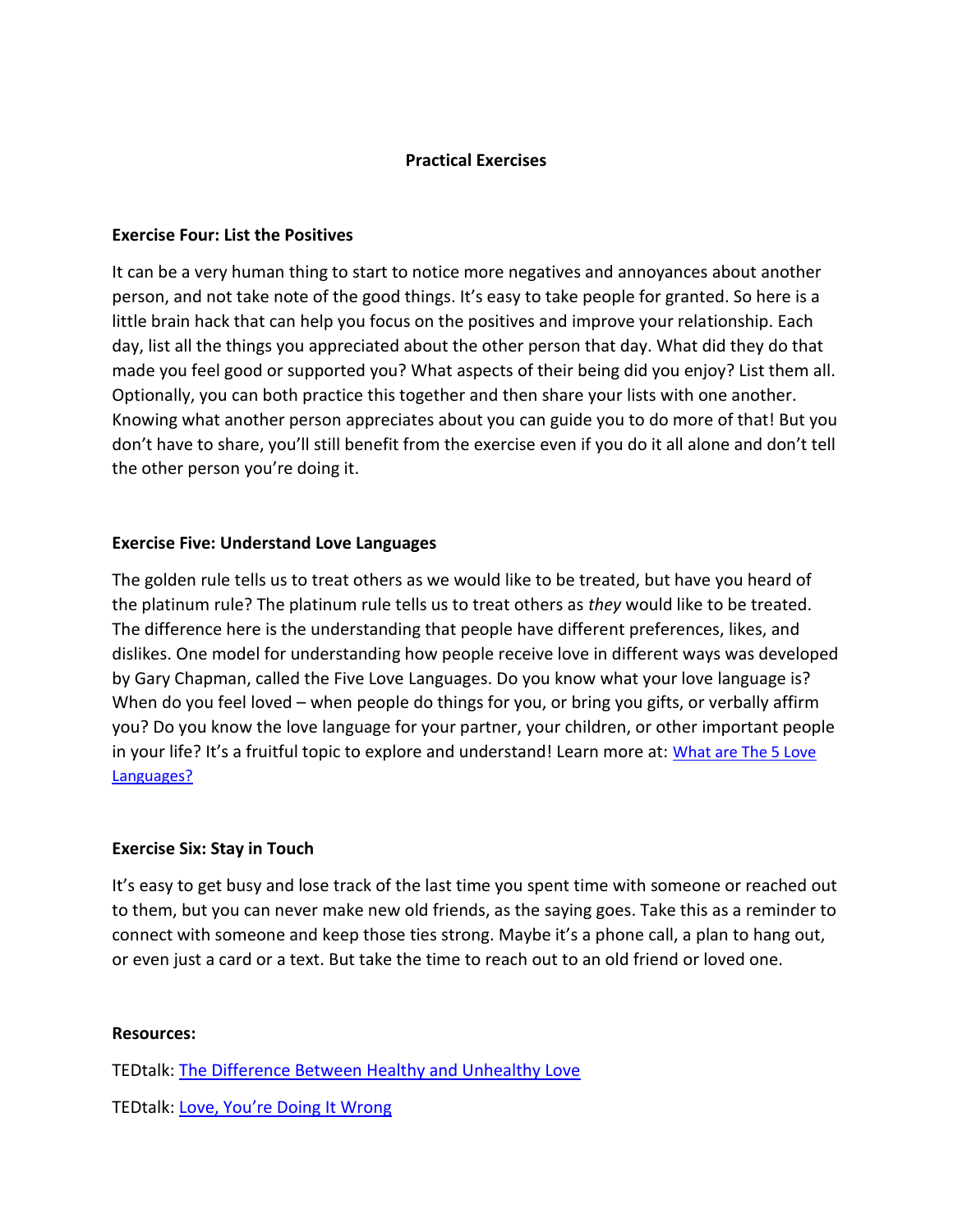[The Five Love Languages](https://www.5lovelanguages.com/learn)

Website: [Love is Respect](https://www.loveisrespect.org/healthy-relationships/)

### **Reflection Questions**

- 1. How do your relationships make you more resilient, happy, and strong? Who are the people you can call upon in times of need?
- 2. What relationships have you lost, and what legacy have they left you with? What healing or grieving work do you still have to do?
- 3. What makes you feel good in a relationship? What is your love language and do the people in your life know it?
- 4. How do you show love and appreciation to the people in your life? What do you do to keep your relationships strong and healthy? Is there something more you'd like to do? How could you make that a priority for yourself?
- 5. What relationship skill do you think all people should be taught? How could we all learn to be better to one another?

# **Movement Eight: Community**

Life is interdependent, with complex webs of relationships between different organisms creating the ecosystems we all depend on. Humans are no different … we also form complex webs of relationships that we depend on for our lives. Most of us are part of many communities: our geographical community, an identity-based community, a school community, an interest-based community, and more. And all of those community bonds and connections, the quality of our networks, have huge impacts on our resilience. When you help to make your community stronger, you are helping yourself as well as everyone else in that community.

#### **Inspiration**

"*There is no power for change greater than a community discovering what it cares about*." **–** Margaret J. Wheatley

"*We cannot live only for ourselves. A thousand fibers connect us with our fellow men."* **–** Herman Melville

"*The greatness of a community is most accurately measured by the compassionate actions of its members."* **–** Coretta Scott King

"*If you want to go quickly, go alone. If you want to go far, go together."* – African Proverb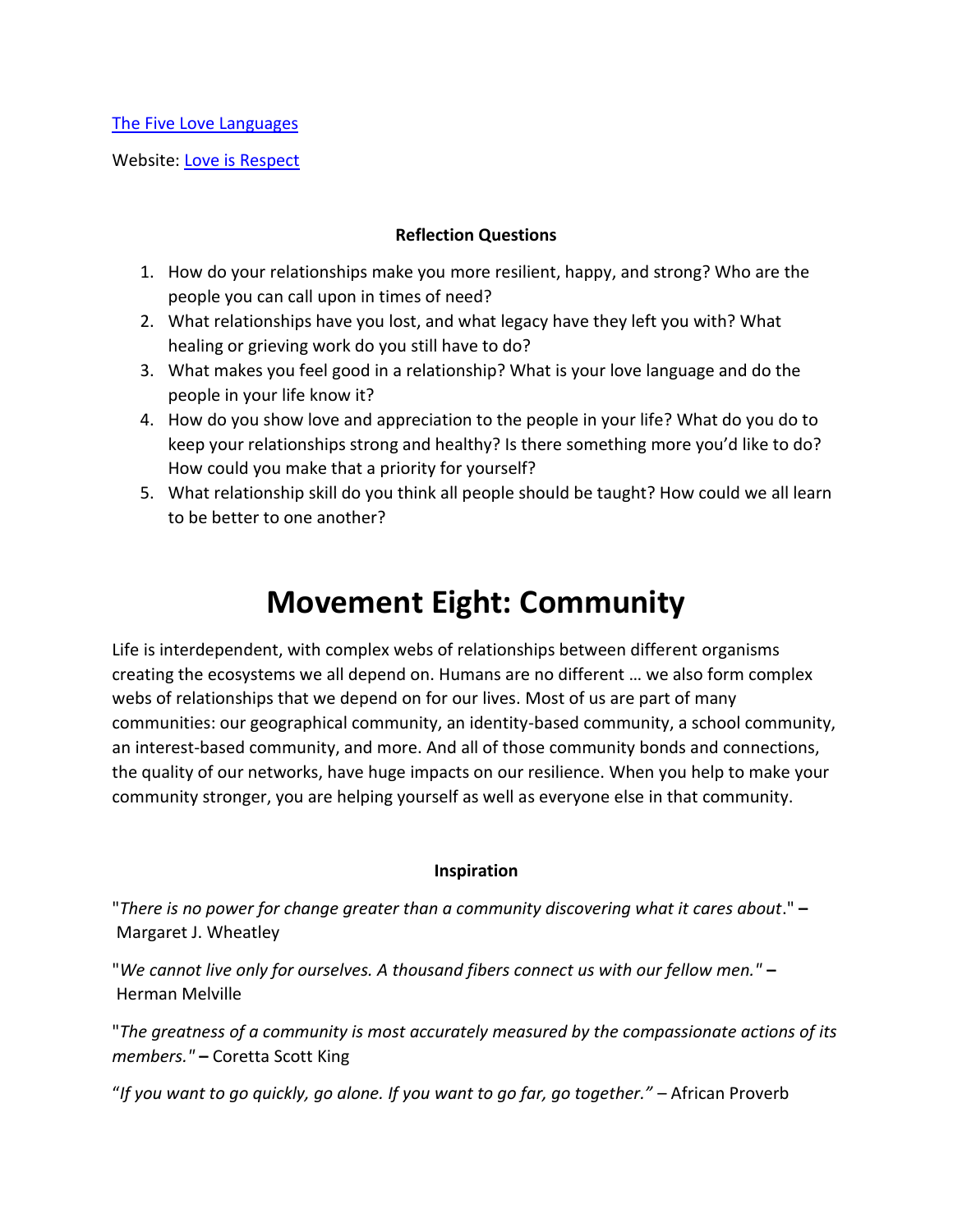"*We cannot seek achievement for ourselves and forget about progress and prosperity for our community … Our ambitions must be broad enough to include the aspirations and needs of others, for their sakes and for our own*." – Cesar Chavez

### **Spiritual Exercises**

#### **Exercise One: List Your Spiritual Assets**

We all bring qualities of our spirit into our interactions and our work in the world. For instance, some have a deep compassion, or an ability to forgive, a great sense of humor, or a commitment to justice. These can be thought of as your [spiritual assets,](https://ctb.ku.edu/en/table-of-contents/spirituality-and-community-building/overview-some-spiritual-assets/main) the gifts you bring to community. Take some time to reflect on your own particular spiritual assets. Not necessarily skills or interests, but the deep qualities of being that come from your particular spirit or your particular connection with the sacred/divine (however you understand that). List your assets. Are there some assets that you'd like to further develop? Are there ways to bring your assets to the community? And, most importantly, take a moment to appreciate the unique gift that you are! Your community needs you, just the way you are.

### **Exercise Two: Experience Spiritual Community**

While it's totally possible to have a rich and rewarding spiritual life that is comprised of solo practices, there is also a huge benefit to finding a spiritual community that can give you support and challenge for deepening in your spirit. In Buddhism, there are three refuges: The Buddha (the model), the Dharma (the teachings), and the sangha (the community of believers/learners/practitioners). Having a sangha, or a community, will help you follow the teachings and the models. What kind of community should you seek? That is totally up to you! For some, a yoga or meditation class will fit the bill. For others, singing in a church choir. There are many possibilities. It may take a while for you to find the right fit, so just commit to trying some experiences and see where they lead.

#### **Practical Exercises**

## **Exercise Three: Map Your Network**

This exercise can be helpful just to raise your awareness of what communities and networks you are a part of. These are connections that can support you, and also influence points for you to impact others (and, eventually, the world). On a large piece of paper, place yourself in the center. Then draw or write each of your communities around yourself. Perhaps "old school friends" is one, or "other parents at school", or "dance studio people". These connections don't have to your best friends … these are any communities or networks that you are a part of.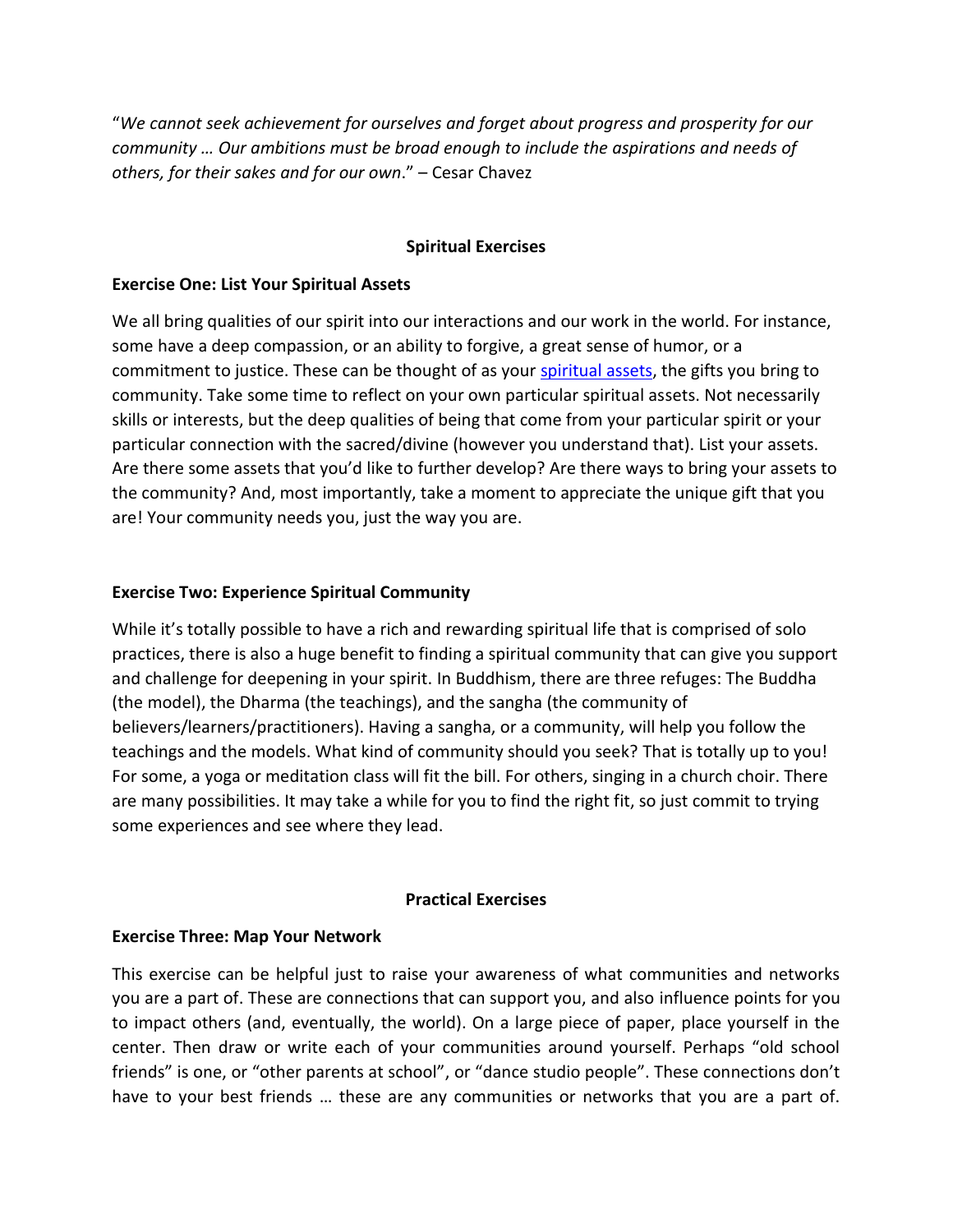When you are done, what do you notice? Are you more connected than you realized? Less? Are there communities you'd like to reconnect with? Become more active in? Or are there communities that don't feel healthy and you need more space from? If you like, journal about your noticings.

#### **Exercise Four: Learn About Your Community**

How much do you know about the place you live? Its history, ecosystems, local government, traditions, and local issues? With the decline in local newspapers, many of us are more aware of national or global issues than we are of what is happening in our own communities. How can you learn more? If you still have a local paper, consider subscribing. There may also be websites, blogs, or social media accounts that follow local news or events. Look up your local government and chamber of commerce websites and explore them a bit. Find out if you have a local historical society of any kind. Invest some of your time in knowing your local community.

#### **Community Exercises**

#### **Exercise Five: Show Up to Support Community**

There are many opportunities to just show up and support a vital community. Local festivals, free concerts in the park, parades, tree lightings … many events are free and open to everyone to just show up. Then there are fundraisers for local organizations, ranging from the Lions Club Pancake Breakfast to fancy galas where you get dressed up. Or attend the local high school or community theater play, or go to the contra dance at the grange. Every community will be different, so it will take some paying attention. But there's nothing worse than throwing a party and not having anyone show up, so be one of the folks who shows up and enjoys what your community has to offer.

#### **Exercise Six: Be a "Joiner"**

In his 1995 essay "Bowling Alone", Robert Putnam traced the decline in American social engagement, and other demographic studies have indicated a decline in "joining" behavior. You might notice this in your own life and networks, that people are reluctant to commit, RSVP, or join a club or group. Unfortunately, this trend contributes to the weakening of our community networks. If you would like to counter this trend even a little bit, consider joining something. If you don't have much time to give, it can be something small and simple – even just your local NextDoor network or an online Buy Nothing or Mutual Aid Collective group. If you have more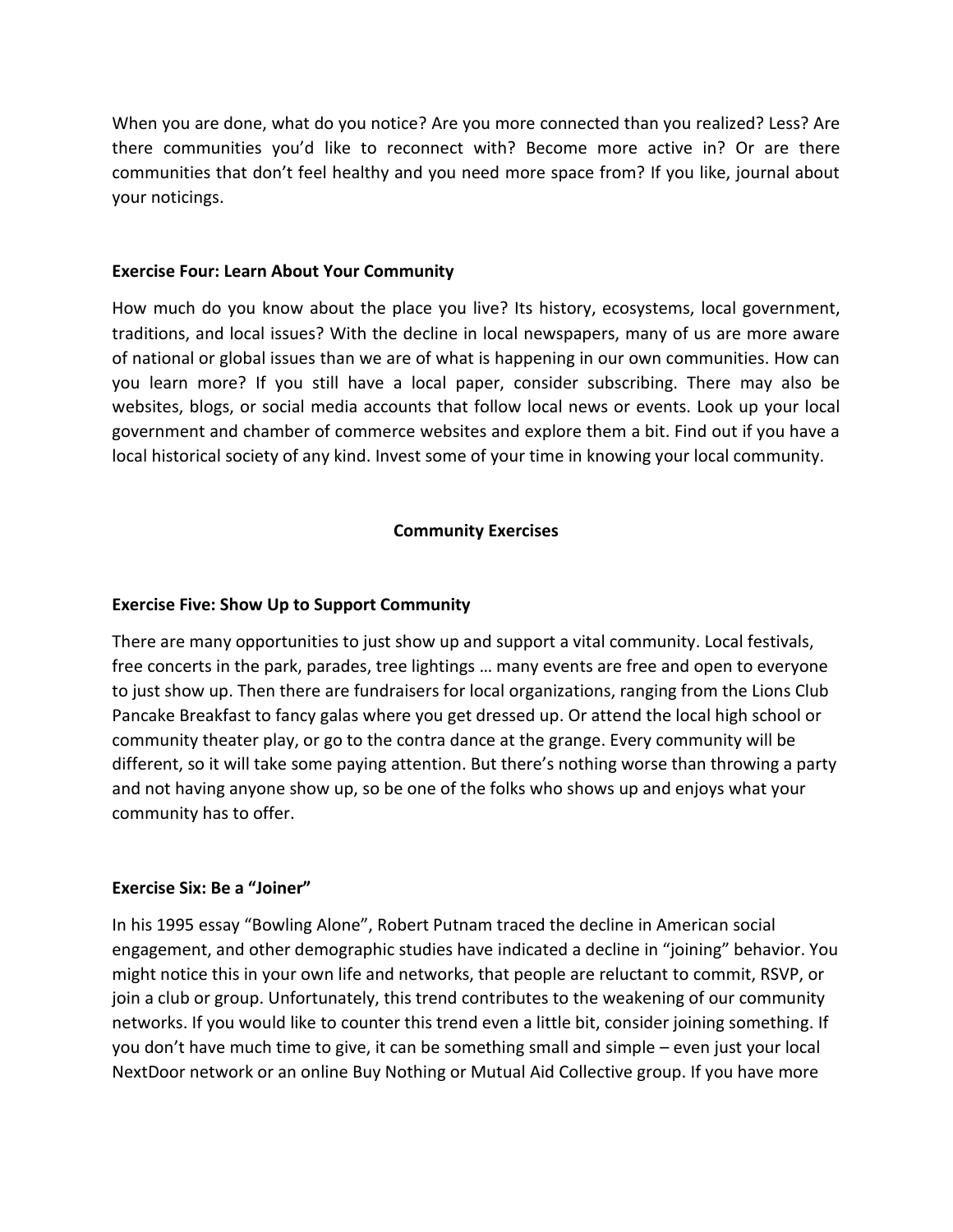time to give, consider joining a civic organization like the Rotary Club or the Friends of the Library. Look around, I'm sure you'll find a place that could use your engagement!

### **Resources**

TEDtalks:

[Why You Should Talk to Strangers](https://www.ted.com/talks/kio_stark_why_you_should_talk_to_strangers?referrer=playlist-the_paradox_of_loneliness)

[Lessons on Community Engagement](https://youtu.be/PQooUzvHEZc)

Other Videos:

[The Importance of Community](https://youtu.be/o_HmRajg50U)

[Tiny Leaps, Big Changes: The Importance of Community](https://youtu.be/vQUjDOgYLnA)

Website: [Charter for Compassion: Community](https://charterforcompassion.org/communities)

Books:

*Emergent Strategy* by adrienne marie brown

*Bowling Alone* by Robert Putnam

*The Art of Gathering* by Priya Parker

#### **Reflection Questions:**

- 1. When have you most truly felt like you belonged? What were the qualities of that community and that time in your life?
- 2. How strong is your network now? Are you placing enough importance (time, energy, etc) in community building? What kind of community would you like to have?
- 3. What gifts and assets do you bring to your communities? How do you positively effect others in your network? What gifts do your communities give to you? What benefits do you receive from community?
- 4. What are some challenges that your communities are facing? Is there anything you can do to help your communities with those challenges?
- 5. What do you think is the key to building strong community? How could we have stronger communities in this world?

# **The Branches: Touching Something Larger**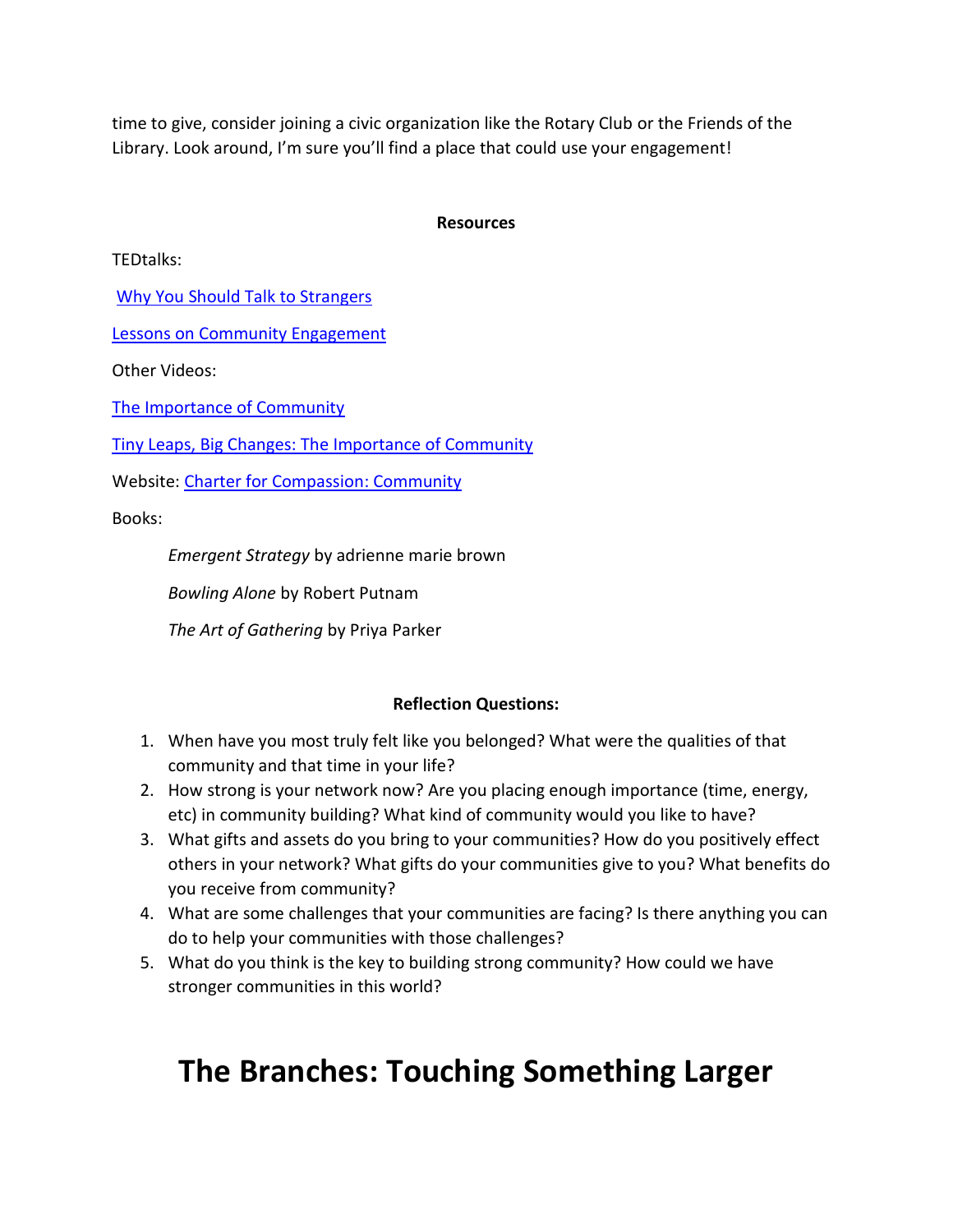The next four movements will be in the branches of our tree of resiliency. Here, we stretch out beyond ourselves and our immediate surroundings and come in contact with the vast and sometimes unknowable. In the branches, we stretch toward the sky and the sun, and receive energy from that contact. This is where we may feel most in touch with the Transcendent, Spirit, or the Divine. These four movements will explore gratitude, uncertainty, mortality, and your mission or calling.

But trees don't grow from the top down. If you are feeling at all unstable in any of these movements, go back to the work you did in your roots. These movements compliment each other, so as you work on gratitude practices you may want to remember how you have worked on your stress regulation. Facing uncertainty also still involves facing fear. Facing mortality is another aspect of taking care of our embodied selves and our health. And at a fundamental level, how we feed ourselves makes it possible for us to carry out our mission and calling in the world.

Let the work you've done up to this point ground you and give you the stability to engage with these canopy level concerns. Take a deep breath, and let's go!

# **Movement Nine: Gratitude**

A beautiful sunset, a melody, the smell of flowers, a gentle breeze ruffling your hair – the universe is full of beauty and goodness. However, as we go about our lives it can be easy to miss the beauty as we focus on the struggles and difficulties. Religious and spiritual traditions from around the world, and now science too, tell us that we should pause and take time for gratitude first. New studies are showing that doing so actually rewires our brains to experience more beauty and goodness – the act of noticing it helps us see more of it. No matter how much struggle or tragedy there is in this world, as long as there is life there will also be beauty. Let us root ourselves in gratitude for this gift.

## **Inspiration**

"*Finding beauty in a broken world is creating beauty in the world we find*." - Terry Tempest Williams

"*The more clearly we can focus our attention on the wonders and realities of the universe about us, the less taste we shall have for destruction*." - Rachel Carson

"*If we could see the miracle of a single flower clearly, our whole life would change*." - The Buddha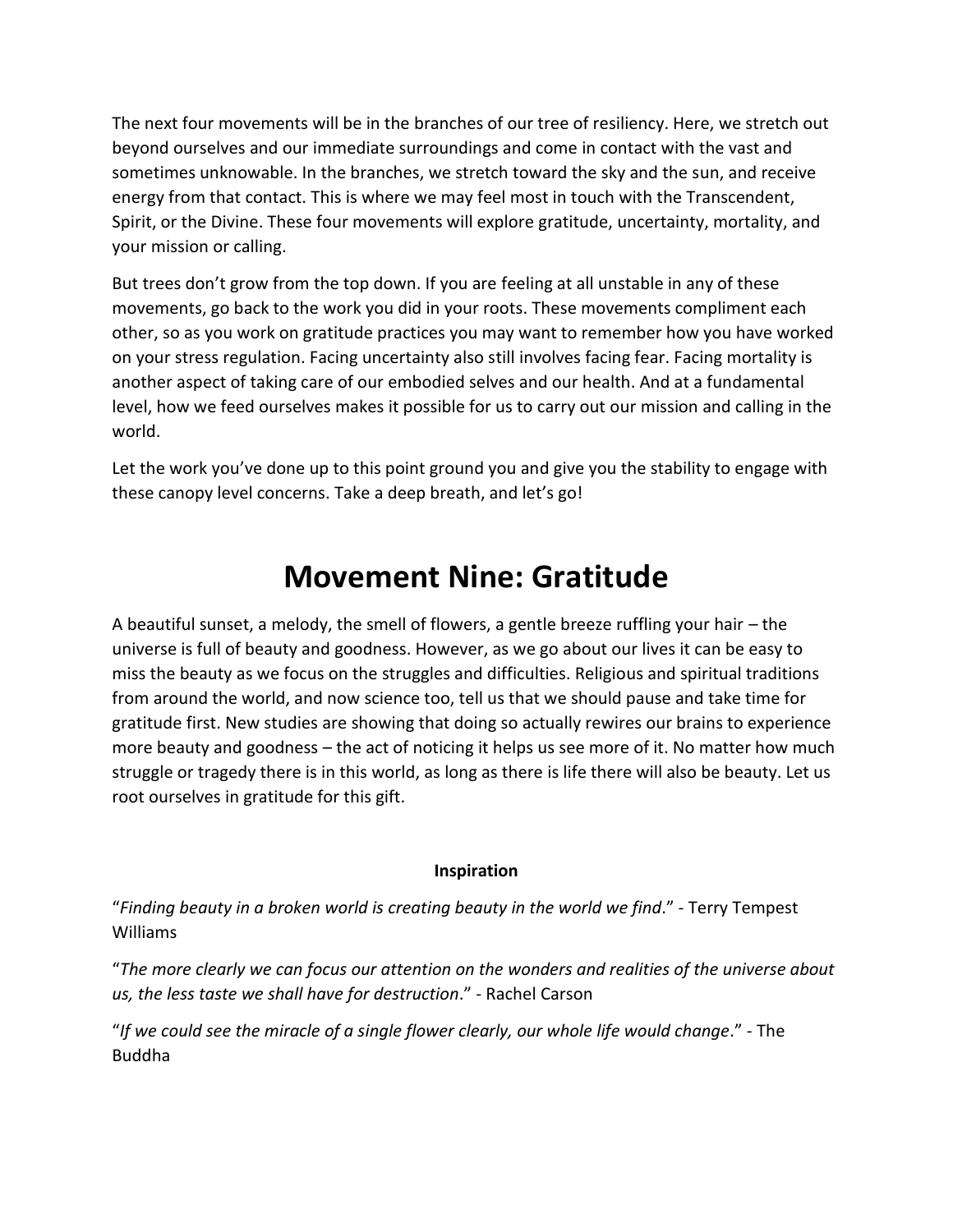"*I don't have to chase extraordinary moments to find happiness – it's right in front of me if I'm paying attention and practicing gratitude."* **-** Brene Brown

*"'Thank you' is the best prayer that anyone could say. I say that one a lot. Thank you expresses extreme gratitude, humility, understanding."* – Alice Walker

## **Spiritual Exercises**

## **Exercise One: Greet Each Day**

In the book *Braiding Sweetgrass,* Robin Wall Kimmerer describes her father's practice of pouring some coffee out on the earth to greet each day and express gratitude. This type of practice, taking some time first thing in the day to express simple gratitude for the gift of life and another day, can root you in those feelings for the rest of your day. Try finding a way to greet the day that is right for you. Perhaps a [sun salutation,](https://www.artofliving.org/us-en/yoga/sun-salutations) a [prayer,](https://www.christianity.com/wiki/prayer/why-pray-in-the-morning-prayers-to-begin-each-day.html) reciting a [poem,](https://www.loc.gov/programs/poetry-and-literature/poet-laureate/poet-laureate-projects/poetry-180/all-poems/item/poetry-180-133/the-summer-day/) or simply going to a window and bowing to the world with reverence. Try it for a week and see how it feels.

## **Exercise Two: A Gratitude Journal**

It's become a bit of a cliché, but keeping a gratitude journal really can change your outlook on life. Any old journal will do, and there's no one right way to do it. The important thing is to take a little time at the end of the day to reflect on what you're grateful for. Just jot down a list, or write a haiku, or anything in between. Try it for at least one week.

## **Exercise Three: Write a Thank You Note**

Expressing our gratitude spreads the joy around. Write a simple thank you note (it doesn't have to be fancy, really!) to someone who you are grateful for. Perhaps they did some kindness for you, or you're just really glad they are such a cool friend, perhaps they serve your community or work for a cause you care about, or perhaps they created a work of art that means a lot to you. Just tell them why you appreciate them and what they or their work have meant to you. Spread some gratitude goodness around!

## **Practical Exercises**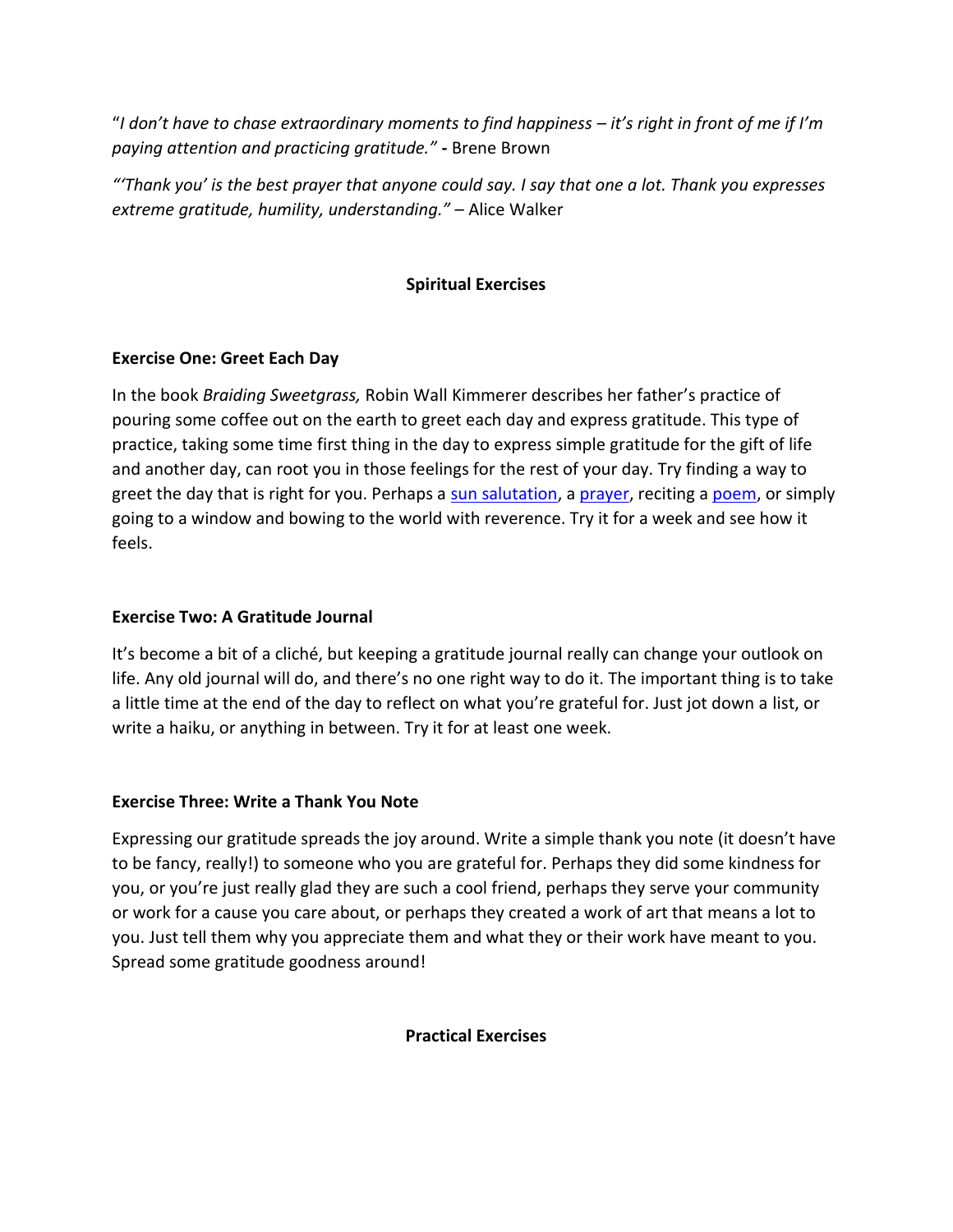### **Exercise Four: Make a Gift**

Create a little more beauty and goodness in the world yourself, by making some kind of gift to the world. Bring cookies to a neighbor, or put out a bird feeder, bring dinner to someone in need, or make a donation to an organization helping others. It can even be as simple as letting someone go ahead of you in line – the world needs more kindnesses of all shapes and sizes. Be a gift to someone else, a reason for another to be grateful.

### **Exercise Five: Seek Out and Support Beauty**

Artists and creators are actively bringing more beauty and wonder into the world. Take some time to seek it out – go to an art museum or gallery, a concert, or a show. Increasingly, art is being made available online as well, so you don't even have to leave home to find it. Support art and artists, even if all you can afford is a postcard.

#### **Resources**

Video: [How Beauty Can Save Us](https://youtu.be/2W6wJniitTU)

Articles:

*[How Gratitude Changes You and Your Brain](https://greatergood.berkeley.edu/article/item/how_gratitude_changes_you_and_your_brain)*

*[What Science Reveals About Gratitude's Impact on the Brain](https://www.mindful.org/what-the-brain-reveals-about-gratitude/?fbclid=IwAR2uayO9HzHtZkQF1weavHoyGp7gcTtBVv2pLmPCqH9ayImUv0yOo6UrYcw)*

*[The Subversive Power of Gratitude](https://humanparts.medium.com/the-subversive-power-of-gratitude-8a3435ef49e2)*

Website: [Gratefulness.org](https://gratefulness.org/)

Books:

*Finding Beauty in a Broken World* by Terry Tempest Williams

*Active Hope* by Joanna Macy and Chris Johnstone

## **Reflection Questions:**

- 1. Have you ever been just stopped in your tracks by the beauty, mystery, wonder, and awe of the universe? When have you seen or experienced something that continued to stay with you afterward? What experiences have truly moved you?
- 2. Do you find it easy and natural to keep an "attitude of gratitude", or do you need to work at it? What helps you reorient toward gratitude, beauty, and abundance?
- 3. What is one thing that you are most grateful for now, in your current stage of life? How has gratitude changed for you as you have aged? Are you grateful for different things now than when you were younger?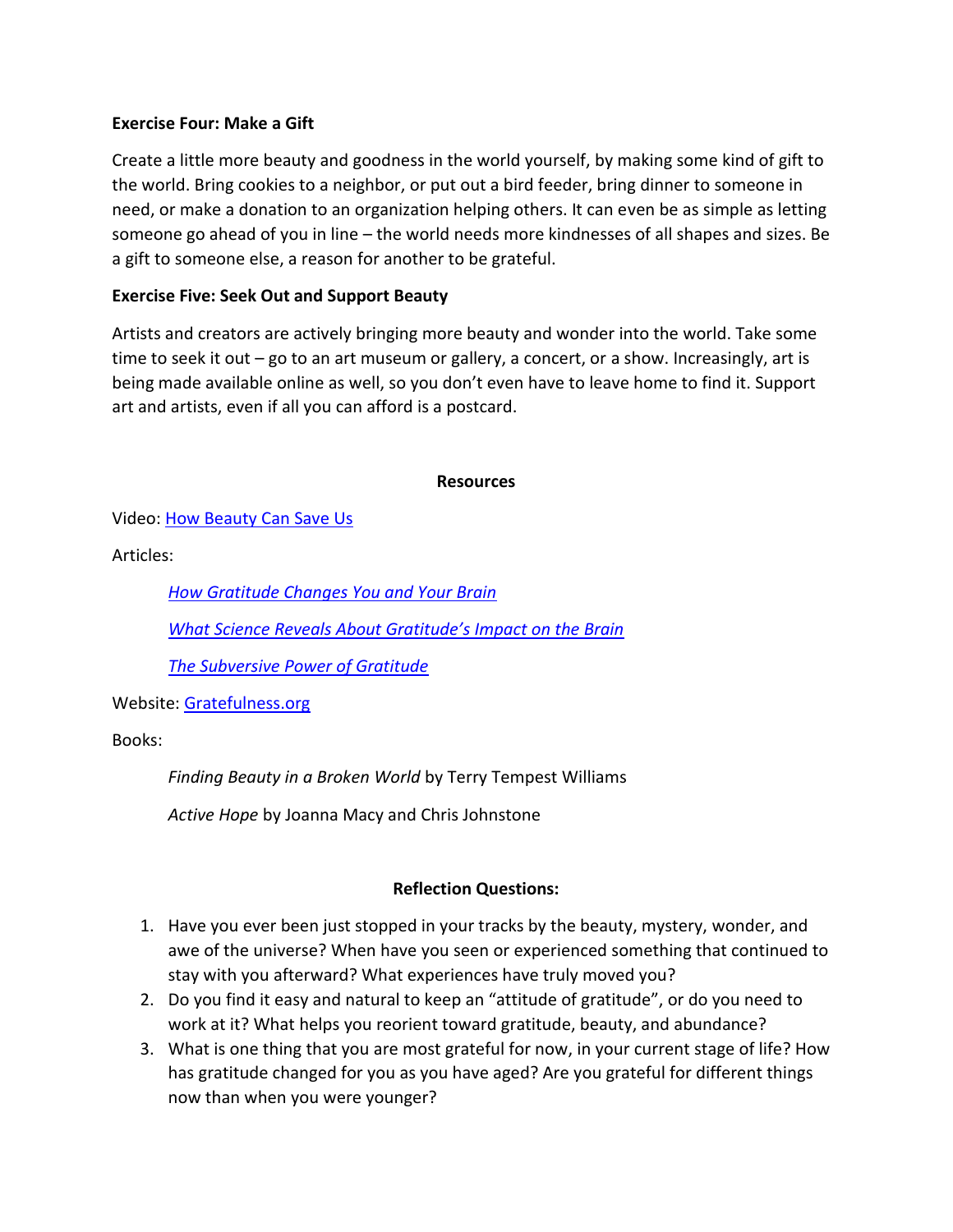- 4. Do you notice practicing gratitude changing the way you approach life? How?
- 5. How can we put more beauty and goodness into the world? How much beauty and goodness is inherent and present even in horrible circumstances? Is beauty and goodness a human creation or an inherent part of the universe?

# **Movement 10: Facing Uncertainty**

Our industrialized western culture likes to think things can be predicted and controlled, made ever more efficient and perfect. We like the idea of certainty and equate it with security. But the natural universe we inhabit is more dynamic and our perception of that reality more limited than we like to admit, meaning we really can't know or control as much as we would like to. This will only become more true as face late stage capitalism, social change, and climate chaos. Letting go of a need for certainty can help us take needed risks, be adaptable, and ultimately more resilient. How can you personally become more comfortable with uncertainty? Let's explore that with this movement.

#### **Inspiration**

"No one can possibly know what is about to happen: it is happening, each time, for the first time, *for the only time*."―James Baldwin

"*Be open to the outcome, not attached to the outcome*." —Angeles Arrien

"*One is never afraid of the unknown; one is afraid of the known coming to an end*." —Krishnamurti

*Life is a balancing act of holding on and letting go.* —Rumi

"*I wanted a perfect ending. Now I've learned, the hard way, that some poems don't rhyme, and some stories don't have a clear beginning, middle, and end. Life is about not knowing, having to change, taking the moment and making the best of it, without knowing what's going to happen next. Delicious Ambiguity*."― Gilda Radner

#### **Spiritual Exercises**

#### **Exercise One: Meditation for Uncertainty**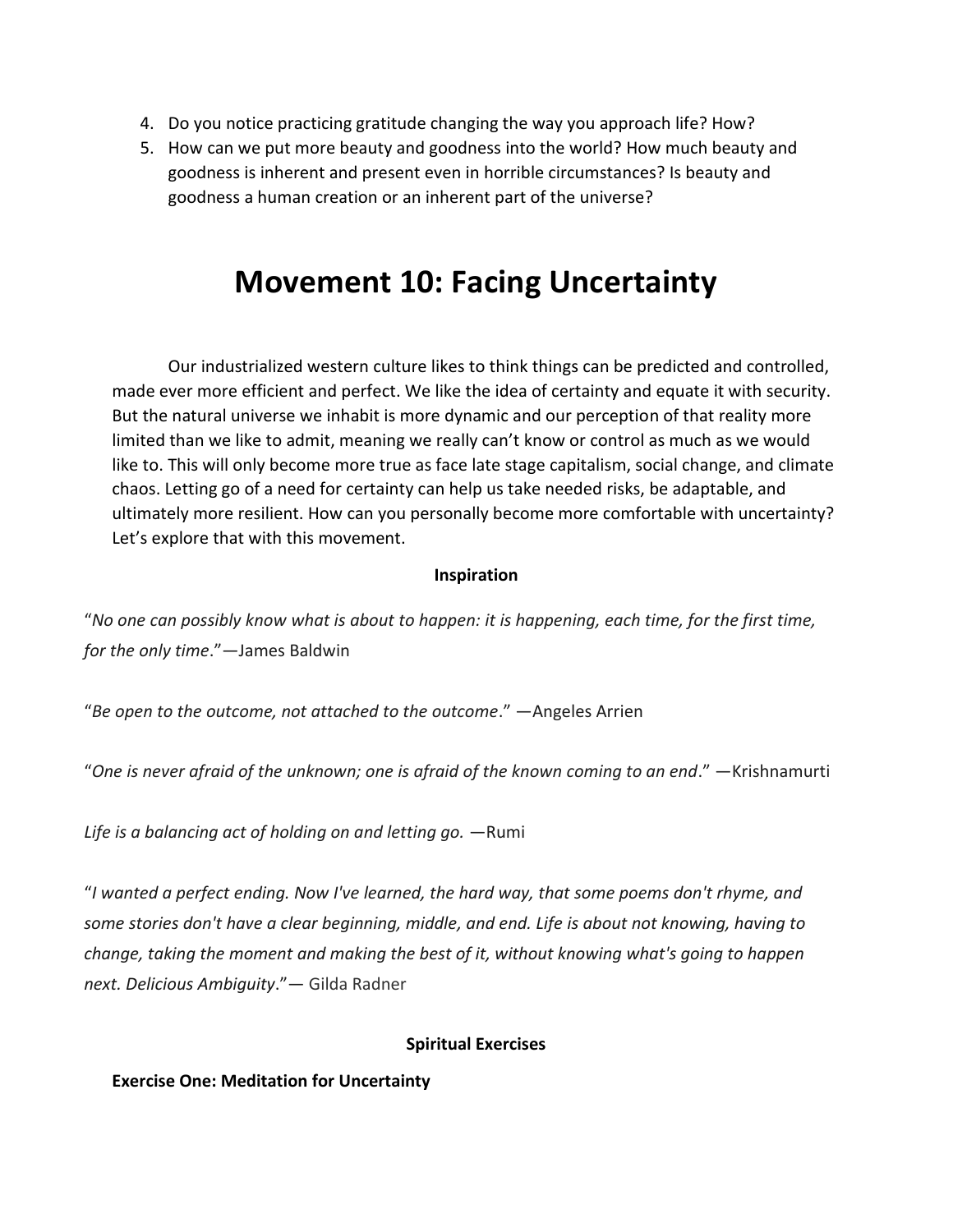We often tend to focus on the future, which we cannot control, and can become overwhelmed with planning and worrying. Meditation can bring us back into the present, into the only moment that we actually inhabit. Try one of these meditations for uncertainty:

[Coping with Uncertainty Meditation -](https://www.helpguide.org/meditations/coping-with-uncertainty-meditation.htm) HelpGuide.org

[Walking Meditation to Meet Uncertainty with Compassion -](https://www.mindful.org/a-guided-walking-meditation-to-meet-uncertainty-with-compassion/) Mindful

#### **Exercise Two: Wisdom Stories**

Humans have been using wisdom stories to teach important truths for as long as we have been communicating with one another, and many ancient wisdom stories are still incredibly relevant for us to learn from today. Read these wisdom stories and spend some time reflecting on what meaning they communicate to you.

[Taoist Story: The Farmer's Luck –](https://livingthepresentmoment.com/taoist-story-farmers-luck/) Living The Present Moment

[The Tiger and the Strawberry: A Short Zen Story About Living in the Present Moment -](http://www.themindfultechlab.com/blog/the-tiger-and-the-strawberry-a-short-zen-story-about-living-in-the-present-moment) THE MINDFUL [TECH LAB](http://www.themindfultechlab.com/blog/the-tiger-and-the-strawberry-a-short-zen-story-about-living-in-the-present-moment)

[Blind Men and the Elephant \(allaboutphilosophy.org\)](https://www.allaboutphilosophy.org/blind-men-and-the-elephant.htm)

#### **Practical Exercises**

#### **Exercise Three: Learn More About Your Own Perceptions**

We like to think that we can really know things and even that we can control things, but many factors come together to shape how we experience reality. Better understanding how your perceptions can be skewed can help you better understand the differences you experience from other people and the uncertainty of the world. You don't experience reality … you experience *your* reality. Realizing this might help you better face uncertainty. Check out these resources to learn more about your perceptions vs reality:

[Eight Ways Your Perception of Reality Is Skewed \(berkeley.edu\)](https://greatergood.berkeley.edu/article/item/eight_reasons_to_distrust_your_own_perceptions)

[Mind the Gap Between Perception and Reality](https://youtu.be/8BL9uRJpTqY)

[Your Reality Might Not Be Mine](https://youtu.be/SYytiQmXNTc)

#### **Exercise Four: Values Based Decision Making**

In the face of uncertainty, it can feel really hard to make decisions and plans of what to do. The recent pandemic has been a prime example of this, with people having to shift the way they live, work, and socialize in radical ways to respond to a changing health threat reality. What can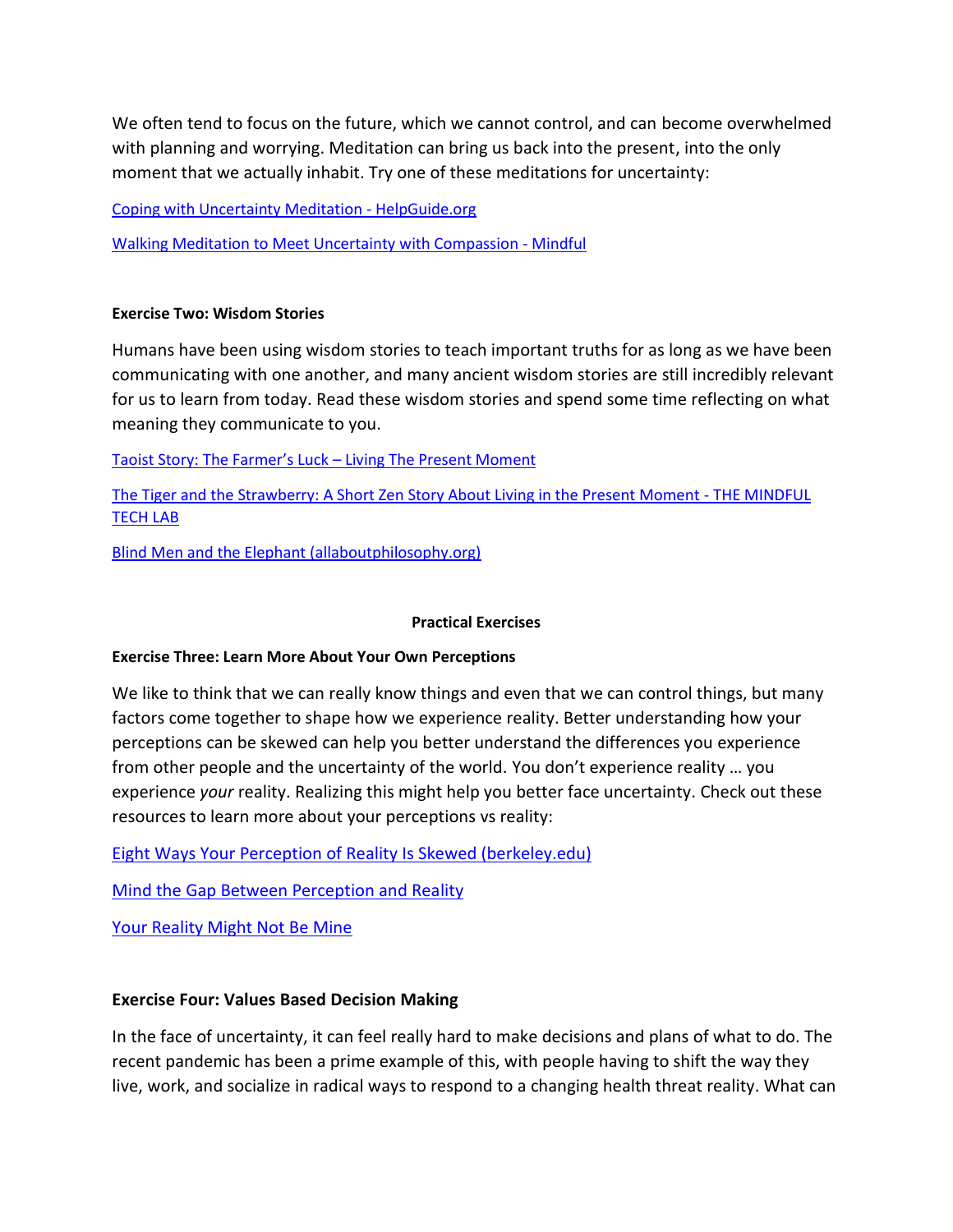you rely on when facts remain unknown and outcomes uncertain? How can you avoid getting whipped around by your emotional reactions to uncertainty and change? Well, one place you can ground yourself and your decision making is in your values. Values based decision making is a process of clarifying what you value most, and using that as the guide for each difficult decision you have to face. Once you know your values, it becomes easier to let them guide you. Try it out:

[Leaning Towards Values in the Face of Uncertainty: A Focus on Value Based Decision Making -](https://freedomwithincenter.com/leaning-towards-values-in-the-face-of-uncertainty-a-focus-on-value-based-decision-making/) [Freedom Within Center | Counseling | Wellness](https://freedomwithincenter.com/leaning-towards-values-in-the-face-of-uncertainty-a-focus-on-value-based-decision-making/)

## **Resources**

## **Articles:**

There's A Lot of Uncertainty Right Now – [This is What Science Says That Does to Our Minds,](https://www.ucsf.edu/news/2020/11/418951/theres-lot-uncertainty-right-now-what-science-says-does-our-minds-bodies)  [Bodies | UC San Francisco \(ucsf.edu\)](https://www.ucsf.edu/news/2020/11/418951/theres-lot-uncertainty-right-now-what-science-says-does-our-minds-bodies)

[10 Ways Your Brain Reacts to Uncertain Times \(berkeley.edu\)](https://greatergood.berkeley.edu/article/item/10_ways_your_brain_reacts_to_uncertain_times)

[Accepting Uncertainty: We Can Be Happy Without All the Answers \(tinybuddha.com\)](https://tinybuddha.com/blog/accepting-uncertainty-can-happy-without-answers/)

[7 Ways to Deal with Uncertainty So You Can Be Happier and Less Anxious \(tinybuddha.com\)](https://tinybuddha.com/blog/7-ways-to-deal-with-uncertainty/)

## **Audio:**

Rebecca Solnit — [Falling Together | The On Being Project -](https://onbeing.org/programs/rebecca-solnit-falling-together/) The On Being Project

[Beyond Hope: Letting Go Of A World In Collapse \(podbean.com\)](https://drumbaker.podbean.com/e/beyond-hope-letting-go-of-a-world-in-collapse/)

## **Books:**

*[Comfortable](https://smile.amazon.com/Comfortable-Uncertainty-Cultivating-Fearlessness-Compassion/dp/1611805953/ref=sr_1_1?s=books&ie=UTF8&qid=1540329617&sr=1-1&keywords=pema+chodron+uncertainty) with Uncertainty: 108 Teachings on Cultivating Fearlessness and Compassion* by Pema Chodron

## **Reflection Questions:**

- 1. What surprising twists and turns has your life taken? When has uncertainty and change been a good thing in your life, and when has it not?
- 2. In what ways do you think you perceive reality differently from the people around you? When is this a challenge and when is it a gift?
- 3. How do you cope with uncertainty? What do you fall back on when things are unknown or uncertain? How do you make decisions in the face of uncertainty?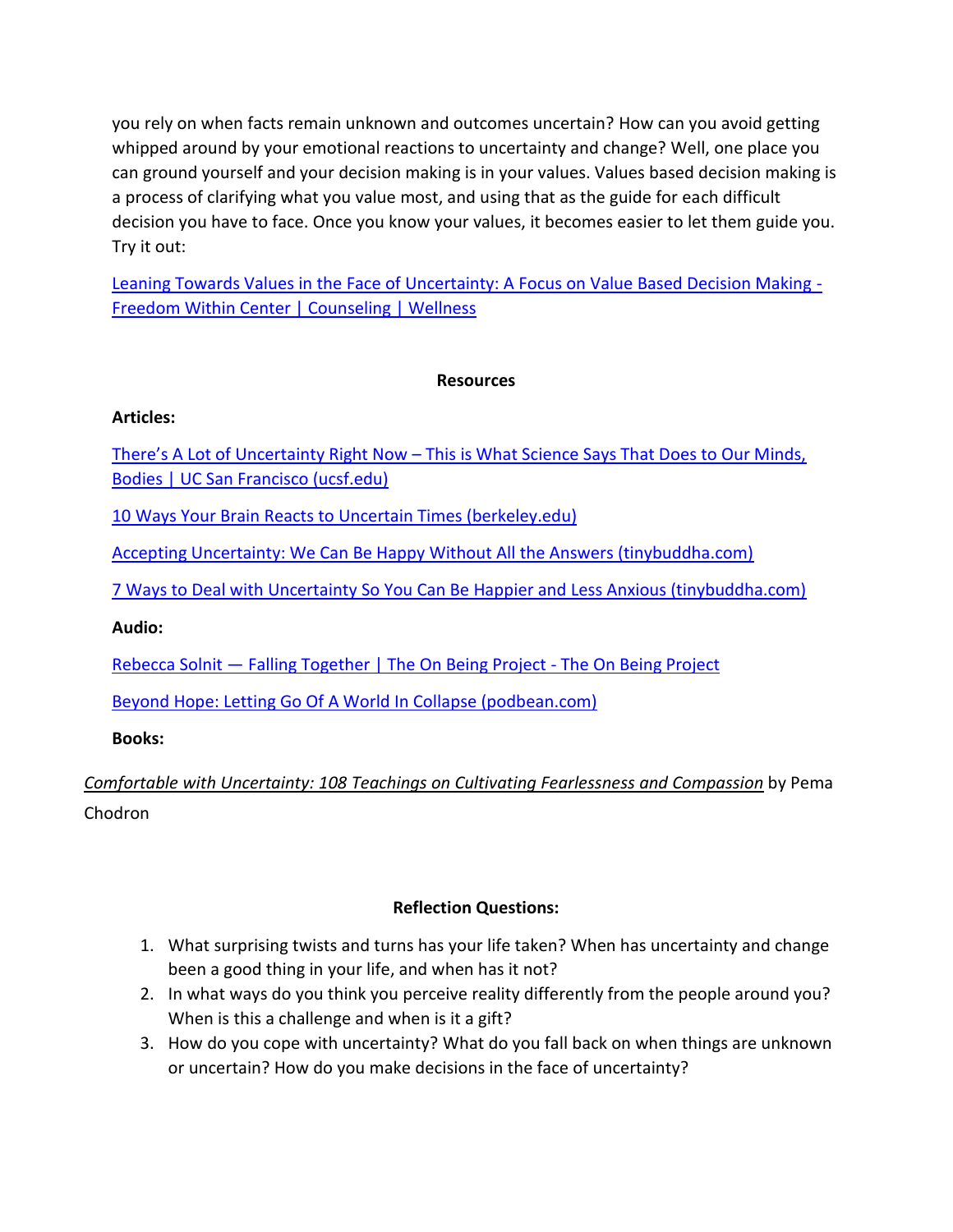- 4. What feels most uncertain in your world right now? How do you face those uncertainties?
- 5. How can we, collectively, make better decisions in the face of uncertainty? How do we move forward into an uncertain future?

# **Movement 11: Facing Mortality**

All that lives is mortal and will die. Death is inevitable and normal and cannot be separated from living. Yet ours is a culture that likes to deny and ignore death, both the prospect of our own personal death and reality of the deaths of nature and animals that we cause through our actions. Denying death, we end up also denying aspects of life. Facing our mortality makes life more precious. Can we live like we know we are dying?

## **Inspiration**

"*A civilization that denies death ends by denying life*." —Octavio Paz

"*The world is so exquisite with so much love and moral depth, that there is no reason to deceive ourselves with pretty stories for which there's little good evidence. Far better it seems to me, in our vulnerability, is to look death in the eye and to be grateful every day for the brief but magnificent opportunity that life provides*." ― Carl Sagan

"*All of us are creatures of a day; the rememberer and the remembered alike. All is ephemeral both memory and the object of memory. The time is at hand when you will have forgotten everything; and the time is at hand when all will have forgotten you. Always reflect that soon you will be no one, and nowhere*."― Marcus Aurelius

"*My refuge exists in my capacity to love. If I can learn to love death then I can begin to find refuge in change*." —Terry Tempest Williams

*i don't pay attention to the world ending.*

*it has ended for me many times and began again in the morning.*

—Nayyirah Waheed

#### **Spiritual Exercises**

**Exercise One: A Memento Mori**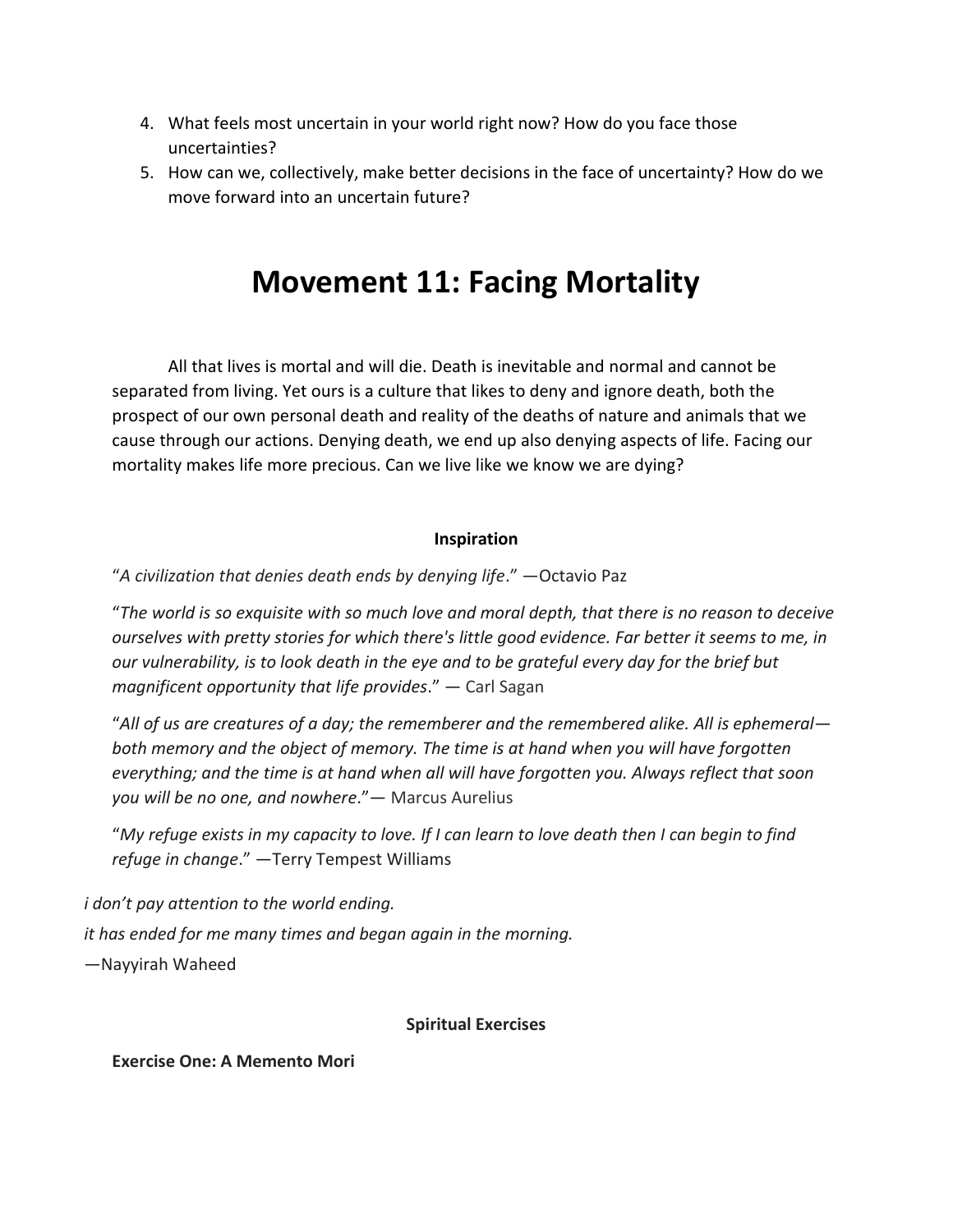*Memento mori* translates to "remember you must die", and it refers to art or objects that can be frequent reminders to us of our own mortality. You can see many examples of different memento mori here: [History of Memento Mori \(dailystoic.com\)](https://dailystoic.com/history-of-memento-mori/)

Try using a memento mori in your own daily practice. You can be as simple or as creative as you like. You could purchase a piece of art that reminds you of mortality, or you could sketch a skull and crossbones on a sticky note. Or choose a quote about death or a more subtle symbol, such as an hourglass, if you like. Whatever your symbol or visual reminder is, place it in a spot where you will see it everyday. Encounter the memento mori and let it remind you that life is temporary, and as such is precious.

#### **Exercise Two: Observe Death and Decay**

In nature, death and decay are all around us and are a natural part of the cycles and systems of life. On a hike through the woods you might encounter fallen leaves, rotting stumps, possibly even animal bodies. But in our human-centered artificial environments, we usually strive to keep decay well out of sight (unless you count the food going bad in the fridge!). In some spiritual traditions, such as Buddhism, there is a meditation on mortality referred to as "corpse contemplation" where you observe a dead body and meditate upon mortality. This is a simple variation on that:

Get some cut flowers and place them in a vase with water. Put them somewhere you will see them everyday. Don't change the water or do anything to prolong them. Watch and observe as they wilt and decay. Make note of the feelings this brings up for you. Reflect on the inevitable mortality of all life. Keep them and observe them for as long as you can before you dispose of them (preferably to compost so they can complete their decay process).

#### **Exercise Three: Dead for a Day or A Day Off**

This exercise, based on an idea by Stephen Levine (A Year to Live by Stephen Levine | Book Excerpt [| Spirituality & Practice \(spiritualityandpractice.com\)\)](https://www.spiritualityandpractice.com/books/reviews/excerpts/view/13330), challenges us to imagine the world going on without us in it anymore. It's a bit similar to a movie like *It's a Wonderful Life,* where you catch a glimpse of what life would be like without you. It's simple enough to do. For one whole day, as you engage in your life, imagine to yourself what would happen to the objects, people, and places around you after you were dead. Your toothbrush? Would it be thrown away? Your clothes? Your home? Your family? Etc. Continue through your whole day, imagining a future where you are dead.

This exercise can be followed up with A Day Fully Alive, where you repeat the process but switch from imagining yourself as dead to visualizing yourself as fully and vibrantly alive. How do you interact with the world around you when you are fully present to the precious life you are living?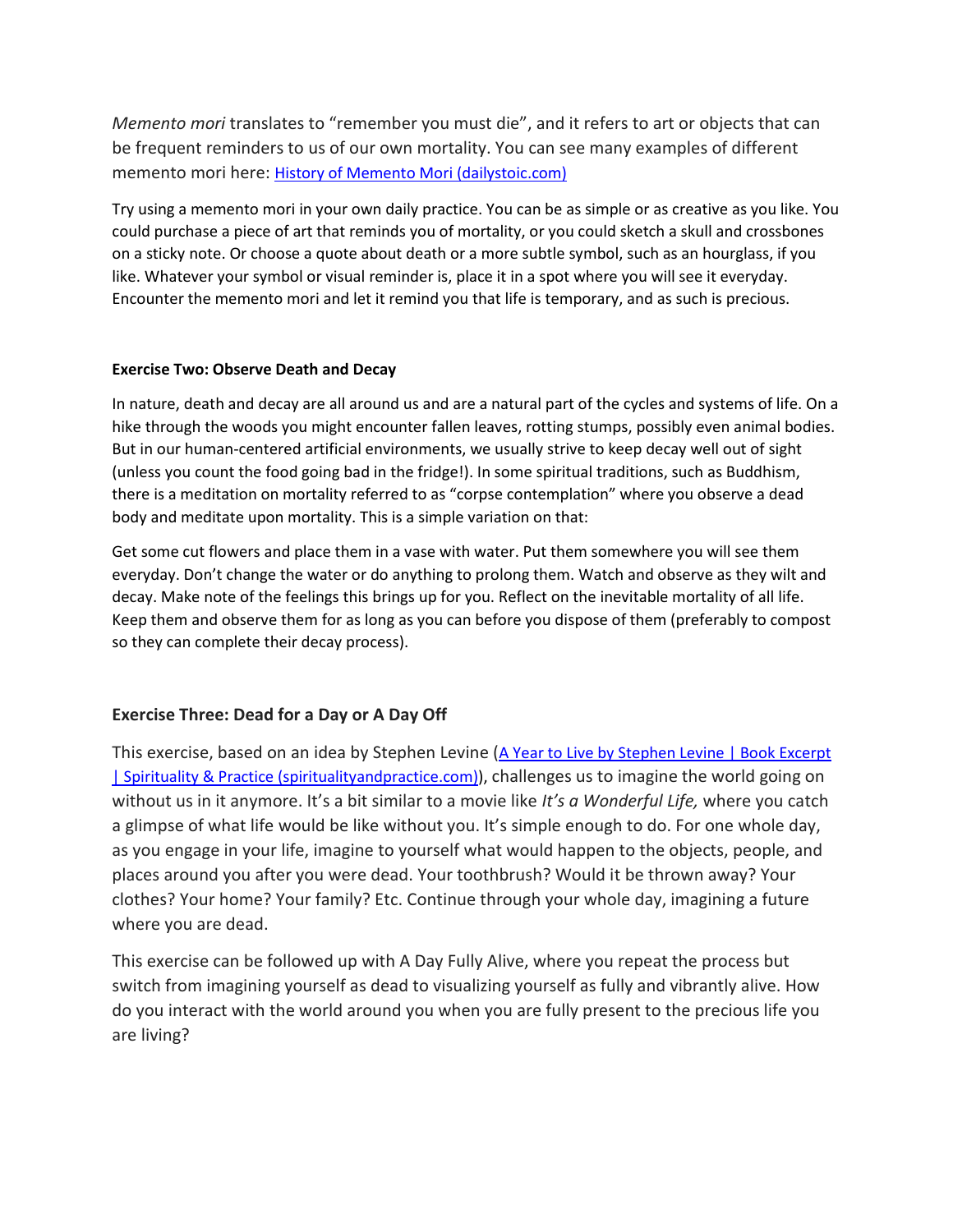### **Exercise Four: Write Your Own Obituary**

If you died today, would you be happy with the life you've led and the legacy you leave behind? Use this writing exercise to explore that question: sit down and write a truthful obituary for yourself of your life so far. How would you be remembered? Read it over and ask yourself: am I happy with how I'm living my life? What's missing from my life? What might I need to do to make my life feel complete?

And then, if you like, you can follow up with a fantasy or dream obituary. Write one for yourself as though you've lived your dream life, done the things you most truly want to do, and left the legacy you want to leave behind. What kind of life does that dream obituary describe? How could you live that life?

## **Practical Exercises**

### **Exercise Five: Advanced Care Planning**

Facing mortality means planning ahead for the inevitability of your own dying and death. Do your doctors and loved ones know how you want to be cared for? Do they know what your wishes are for your remains and how you want to be remembered? Have these conversations now and get your plans in place. An excellent resource for this work is [Five Wishes.](https://fivewishes.org/)

## **Community Exercises**

## **Exercise Six: Organize a Community Conversation About Death**

Death and dying are often treated as taboo topics in our culture, leaving us unpracticed in talking about death. However, I believe most people need and welcome a chance to confront mortality and grief together and discover how universal this experience really is. People are organizing ways to have this conversation, in a variety of ways. You could organize [a Before I](https://beforeidieproject.com/)  [Die Project](https://beforeidieproject.com/) or a [Death Café,](https://deathcafe.com/) or create another option of your own invention.

#### **Resources**

Articles:

[Mindfulness of death: How to meditate on your mortality -](https://www.vox.com/21363483/mindfulness-of-death-mortality-meditation-nikki-mirghafori) Vox [Facing Death | Spiritual Literacy in Today's World | Spirituality & Practice](https://www.spiritualityandpractice.com/practices/literacy-world-features/view/15462/facing-death)  [\(spiritualityandpractice.com\)](https://www.spiritualityandpractice.com/practices/literacy-world-features/view/15462/facing-death)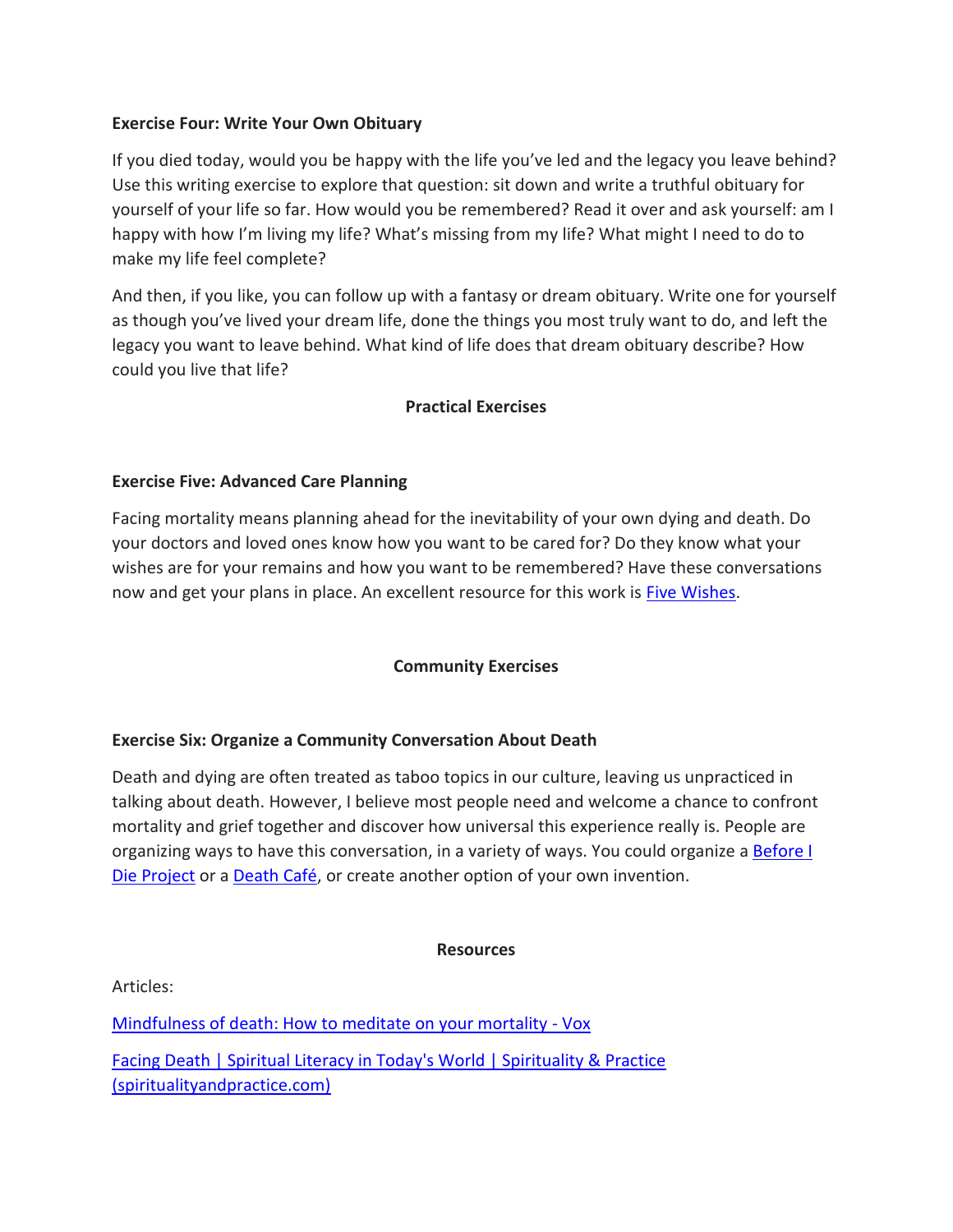[Learning How to Die in the Anthropocene -](https://opinionator.blogs.nytimes.com/2013/11/10/learning-how-to-die-in-the-anthropocene/) The New York Times (nytimes.com)

Video:

Griefwalker[: Griefwalker | Orphan Wisdom](https://orphanwisdom.com/griefwalker/)

Flight From Death: [Watch Flight From Death: The Quest for Immortality | Prime Video](https://www.amazon.com/Flight-Death-Immortality-Gabriel-Byrne/dp/B0036I14EO?web=1&wdLOR=cA515CB6E-17D3-4182-B61F-8553D5AA5D14)  [\(amazon.com\)](https://www.amazon.com/Flight-Death-Immortality-Gabriel-Byrne/dp/B0036I14EO?web=1&wdLOR=cA515CB6E-17D3-4182-B61F-8553D5AA5D14)

End Game, available on Netflix

### **Reflection Questions:**

- 1. When did you first become aware of death? What experiences have shaped how you view death?
- 2. What are your spiritual, religious, or philosophical beliefs about death? How do these beliefs shape the way you think about and face mortality? How do they shape the way you live your life?
- 3. What, if anything, do you find scary, disturbing, or difficult about facing the fact of mortality and death? How do you address those feelings?
- 4. If you knew you were dying, would you change anything about the way you are living your life? Are you living your one life well? Are you leaving the legacy you want to leave behind?
- 5. How could we, as a society, do a better job at facing our own mortality? Would facing mortality help us face other issues, such as climate change?

# **Movement 12: Calling and Mission**

This final movement is the connection that will feed back into every other movement. It is the crown of your personal tree of life, but it feeds back down to the roots that sustain you. The final movement is about your calling, purpose, and mission in life. What is it that you are here to do? What do you choose to dedicate yourself to? What makes you feel most alive and energized? Humans are meaning making creatures, and we can make meaning of our own lives by finding a purpose. Purpose and meaning take us beyond surviving and into thriving. It doesn't have to be a huge purpose, you don't have to be a superhero or single handedly save the world. It could be as simple as "I am here to care for my family and spread happiness in my community" or "I am a maker of useful furniture" or "I'm here to help myself and others be fit and healthy". The possibilities are endless, because we are all unique parts of the larger whole, each contributing our own particular bit to the larger life. So take some time to explore this movement and find your own mission.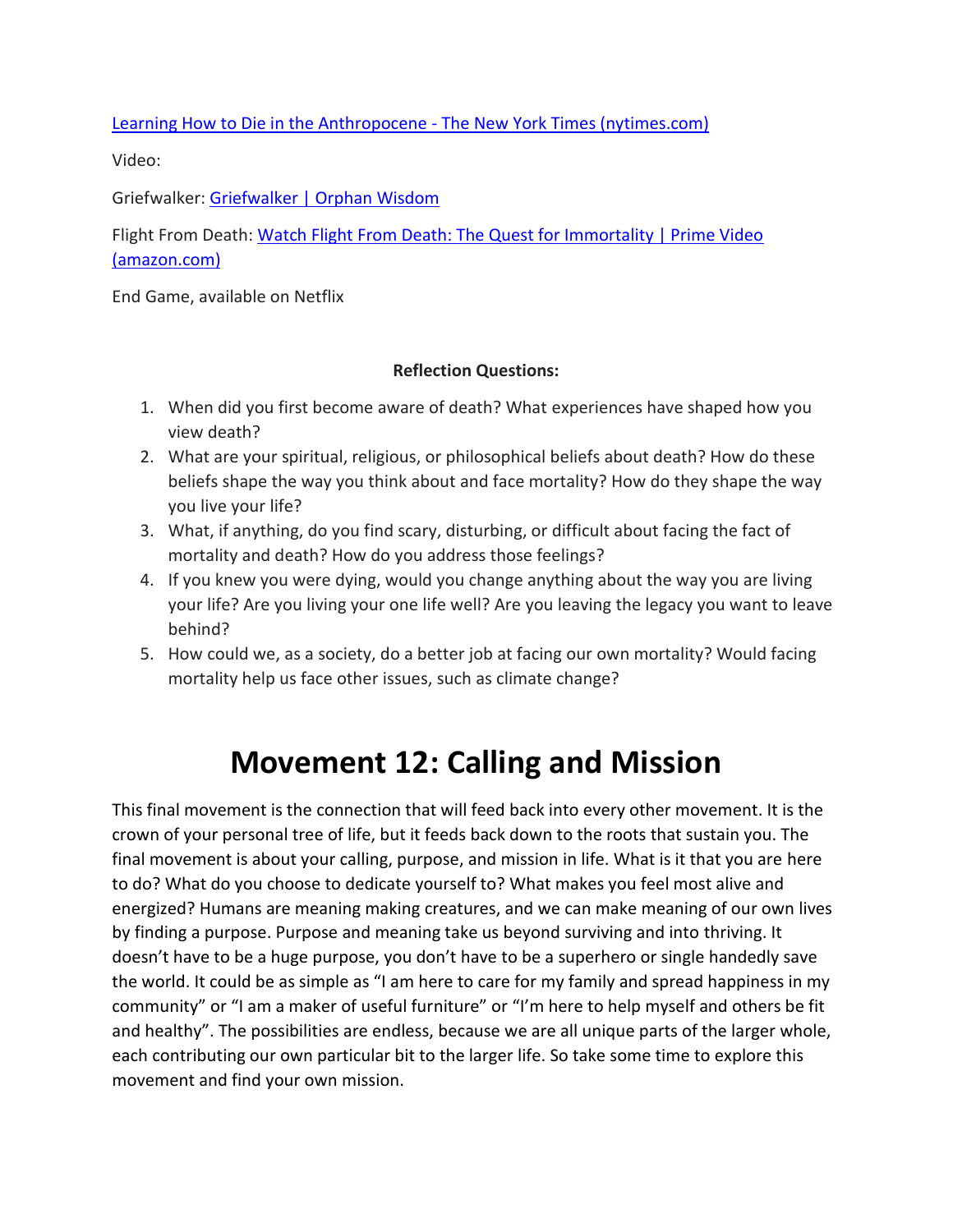#### **Inspiration**

*Don't ask what the world needs. Ask what makes you come alive, and go do it. Because what the world needs is people who have come alive.* – Howard Thurman

*The real work of planet-saving will be small, humble, and humbling, and (insofar as it involves love) pleasing and rewarding. Its jobs will be too many to count, too many to report, too many to be publicly noticed or rewarded, too small to make anyone rich or famous.* – Wendell Berry

*The mystery of human existence lies not in just staying alive, but in finding something to live for.*  ― Fyodor Dostoyevsky, [The Brothers Karamazov](https://www.goodreads.com/work/quotes/3393910)

*Find out who you are. And do it on purpose.* – Dolly Parton

*Let the beauty of what you love be what you do.* – Rumi

### **Spiritual Exercises**

#### **Exercise One: Vision Boards**

[Vision boards](https://www.mindbodygreen.com/articles/how-to-make-a-vision-board) are a fun and crafty way of clarifying what you want and what your goals are. They are basically just collages, but you can create the images yourself or snip them from magazines. You can create a digital board and copy and paste images from the web. You can use words or quotes. There's no wrong way to do this. Just explore some images and start gathering what calls to you. What does the world and life you dream of look like? Create that image!

#### **Exercise Two: A Vision Retreat**

Many indigenous traditions have a practice of vision quests, often for young people as they embark on their adult lives. There are a wide variety of practices and techniques used, and I don't encourage you to copy a practice that is not part of your culture. Instead, craft your own quest. The time frame is up to you, as well, but I like 24 hours. It could also be a few hours or a whole weekend or even longer. Other things to consider:

Place – somewhere you can be private and have quiet and not be interrupted, preferably near nature in some way

Activities – it's perfectly fine to just sit quietly and do nothing the whole time of your retreat. Or you might want to take a contemplative walk, walk a labyrinth, bring a journal or sketchbook, or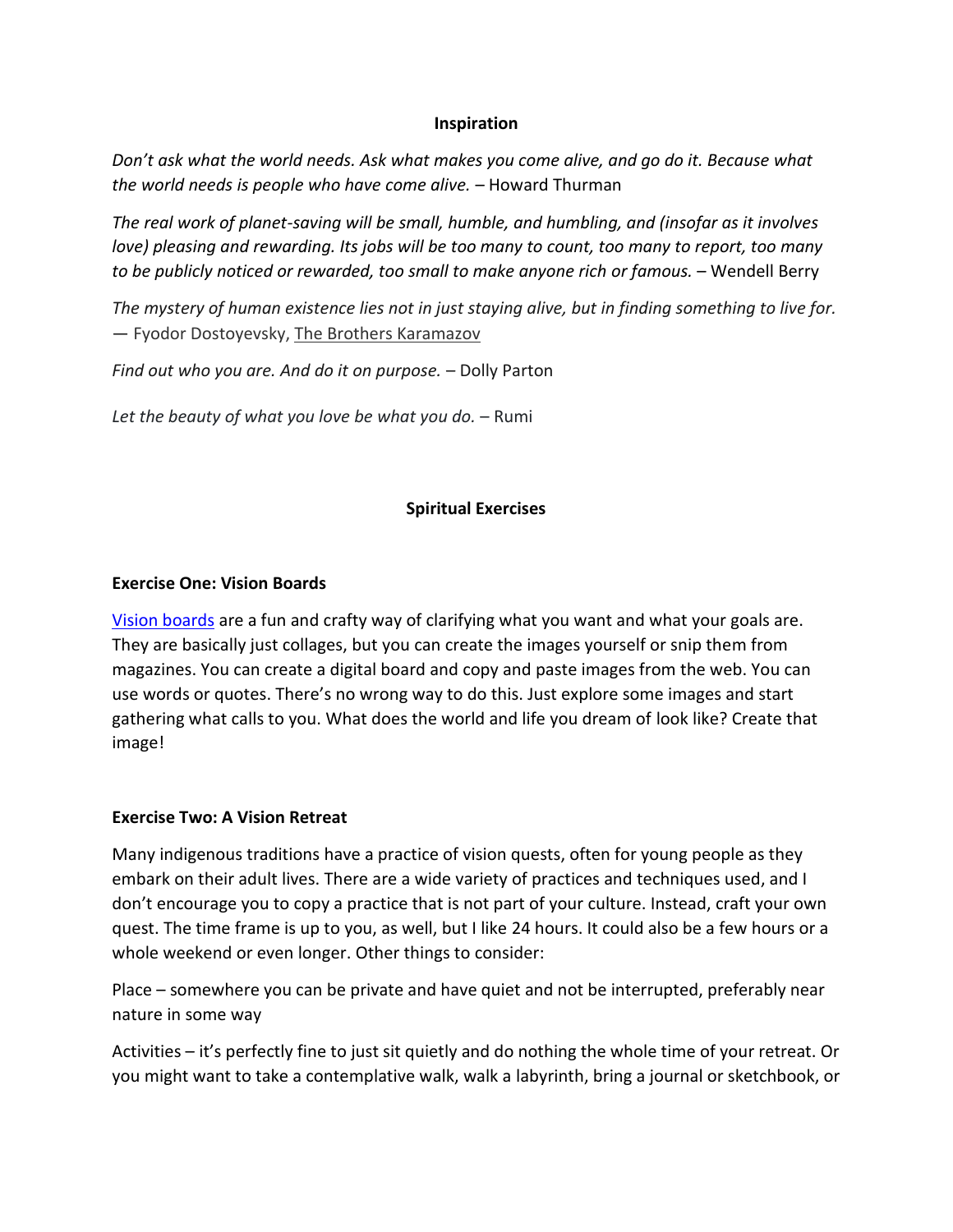meditate. I recommend avoiding anything that might distract or take focus away, so leave your electronic devices and novels at home.

Food and substances – some traditions use certain plant medicines or other substances to induce an altered state of consciousness. That's not something I recommend one way or the other. Other traditions encourage fasting from food or drink, which I also don't recommend one way or the other. Make the choices that are right for you and that you are comfortable with. I do recommend avoiding snacks (a way we distract ourselves when we are bored), alcohol, and stimulants.

You may gain insight into yourself and your calling during your retreat. Or you may not. Don't put too much pressure on the experience. Just try and be open to what comes.

## **Practical Exercises**

## **Exercise Three: A Personal Mission Statement**

Most companies and other organizations have a mission statement, describing their reason for existing. You, as an individual, can also use a mission statement to clarify your purpose and reason for being. It can be simple and short (although that's actually harder to write!) or up to a paragraph. Begin by thinking about your values and vision for the world. Think about your gifts and what makes you feel most alive. Write, sit with it, and then rewrite. Ask people close to you who you trust if this mission statement seems right for you. Work with it for a while and be ready to change it in the future (it's a living document). And let it guide the way you live your life.

Personal [Mission Statement: Examples, Definition, and Writing Tips -](https://www.berkeleywellbeing.com/personal-mission-statement.html) The Berkeley Well-Being Institute [\(berkeleywellbeing.com\)](https://www.berkeleywellbeing.com/personal-mission-statement.html)

[How to Write a Personal Mission Statement \(40+ Examples\) | Indeed.com](https://www.indeed.com/career-advice/career-development/personal-mission-statement-examples)

## **Community Exercises**

## **Exercise Four: Find Your Tribe**

Once you have your mission statement, great! Now you know what your purpose is in the world and this life, right? But what if it's a big vision, maybe bigger than one person could ever do on their own? Fortunately, you don't have to do it alone. The big problems of this world are so vast they will only be solved by many people each taking their own small actions. You need to find people who share a similar vision and are also working toward similar ends to your own. Find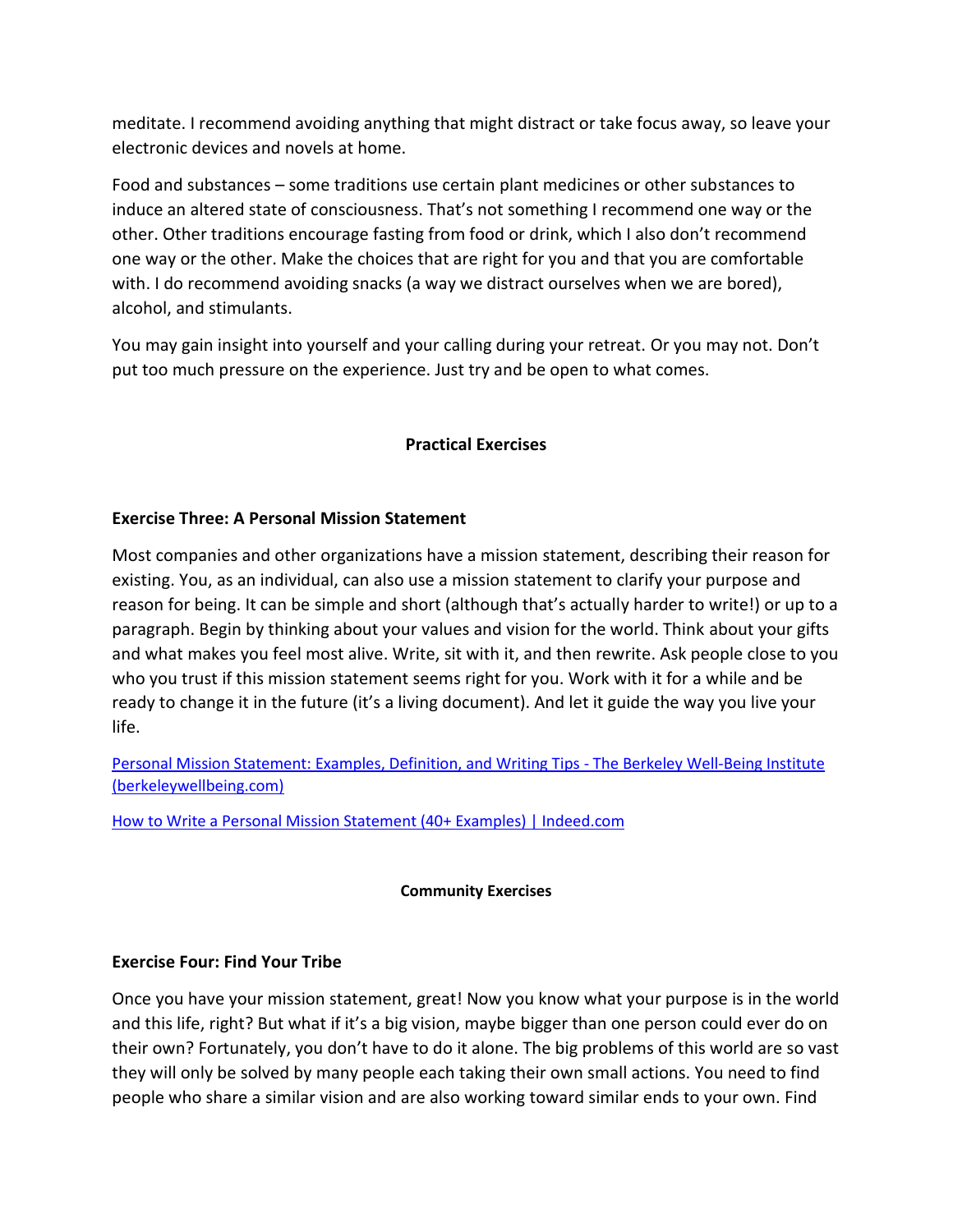your tribe! Start with some internet research. Meetup.com and Facebook have a lot of groups to search through, for instance. There are also big organizations, like Just Transitions or the Charter for Compassion that might be a good starting place. Many large organizations may have local chapters. And if you really can't find what you're looking for, perhaps that means you should create a group. Just remember, you really don't have to do this alone. Somewhere, there are others who want to do this kind of work too.

#### **Resources**

| Articles:                                                                                   |
|---------------------------------------------------------------------------------------------|
| 10 Ways To Uncover Your True Calling (mindbodygreen.com)                                    |
| How to Thrive When the World's Falling Apart   by umair haque   Eudaimonia and Co (eand.co) |
| <b>Five Steps to Finding Your Life Purpose   Psychology Today</b>                           |
| Websites:                                                                                   |
| <b>Work That Reconnects Network</b>                                                         |
| <b>Charter for Compassion</b>                                                               |
| <b>Just Transition</b>                                                                      |
| Books:                                                                                      |
| Let Your Life Speak by Parker Palmer                                                        |
| Who Do We Choose to Be? By Margaret Wheatley                                                |
| Radical Joy for Hard Times by Trebbe Johnson                                                |
| Man's Search for Meaning by Viktor Frankl                                                   |
| <b>Guided Meditation:</b>                                                                   |
| Yoga Nidra to Hear Your Inner Truth https://youtu.be/X10FF3azKmw                            |

#### **Reflection Questions**

- 1. When have you felt most alive and energized in your life? What were you doing then?
- 2. What gifts and talents do you have that you want to share with the world? How do you go about sharing those?
- 3. Has your sense of purpose or mission changed throughout your life? What "season" of life are you in now and how does that affect your sense of purpose now?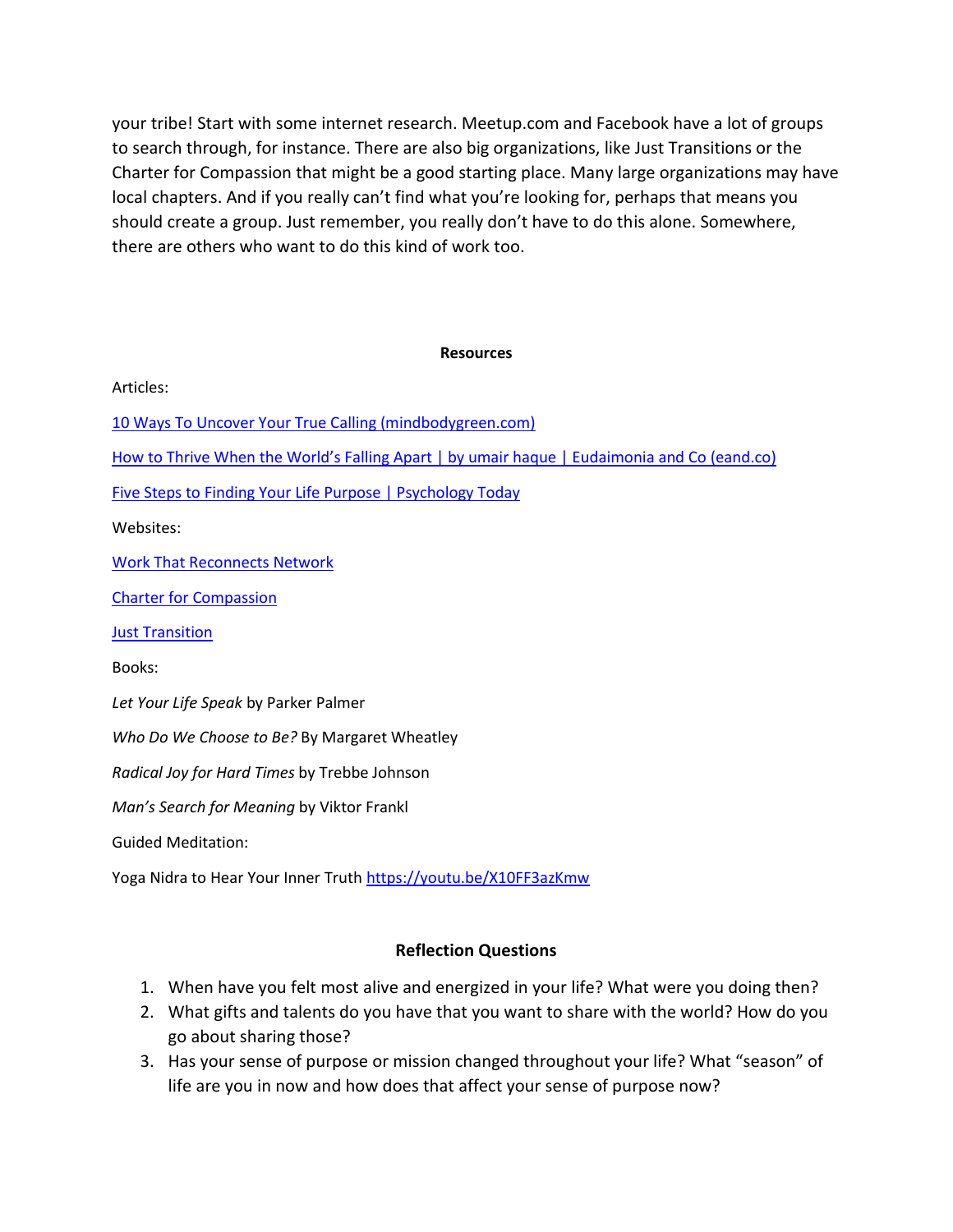- 4. When you look at the world and all of its problems and needs, what are the issues you feel most passionate about? What need is your heart calling you toward?
- 5. What gets in the way of you living a life of purpose? What distractions and obstacles do you experience?
- 6. What is your mission and how to you live it out? Are there changes you need to make to align your life with your mission?

# **What Now?**

It is my sincere hope that completing these twelve movements has left you feeling more grounded, resilient, and ready to face the needs and challenges of this world and this life. But the journey doesn't end here. You can continue to use these movements to check in with yourself and your life, periodically returning to each for a simple check-up and reminder. It can be a tool of ongoing self-care.

You can also take each movement and go deeper or reach out farther with it. In this metaphor of a tree, trees that stand alone are not as resilient as those who stand with other trees. Trees form networks of mutual support, as do so many other species – including humans! If you are resilient and secure in any of the areas we've explored with the movements, you can reach out to help those who are less so. Direct aid and systems change are both needed.

The ultimate goal, for me and I hope for you as well, is a world where we can all thrive and live well, deeply connected to the whole living system. There can be enough for everyone, if we learn what "enough" is and how to share and care for one another. Even in the face of unavoidable (at this point) climate chaos and loss of life on this planet, there is still a choice to live as well as possible and to do the good that we can do. So please tend to your own tree of resiliency. Be well rooted, sturdy in the winds, and receptive to the gift of sunlight. And then know that you are not alone. Others surround you, connected in so many ways.

May we all live, resiliently, together.

## **Optional Final Spiritual Exercises**

## **Exercise One: Find an Image of a Resilient Tree**

Find a tree image that inspires you and place it somewhere you will see it regularly and be reminded of the resiliency work you have done. If you simply do an internet search for "resilient tree" you will find many powerful pictures of trees surviving what look like very hard